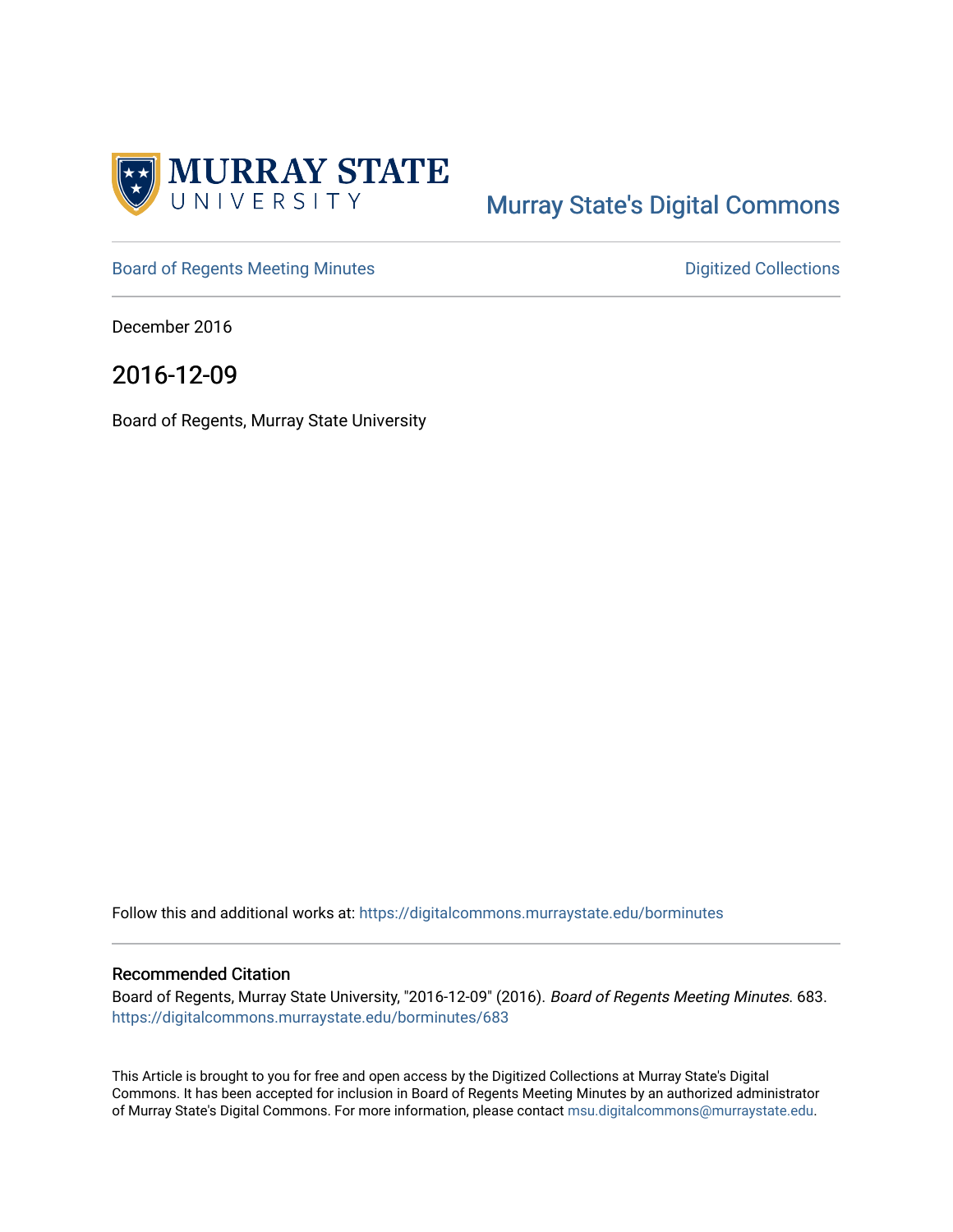# **Minutes of the Quarterly Board of Regents Meeting and Committee Meetings Murray State University December 9, 2016**

# **Call to Order/Roll Call**

The Board of Regents (BOR) of Murray State University (MSU) met on Friday, December 9, 2016, in Quarterly and Committee Session in the *Jesse Stuart Room* in Pogue Library on the main campus of Murray State University. Chair Stephen Williams called the meeting to order at 8:30 a.m. and welcomed those present.

The roll was called and the following members were present: Walter Bumphus, Clinton Combs, Katherine Farmer, Sharon Green, Susan Guess, Daniel Kemp, Jerry Rhoads, Lisa Rudolph, Phil Schooley, Jenny Sewell and Stephen Williams. Absent: none.

Others present were: Robert O. Davies, President; Jill Hunt, Senior Executive Coordinator for the President, Coordinator for Board Relations and Secretary to the Board; Renae Duncan, Acting Provost and Vice President for Academic Affairs; Jackie Dudley, Vice President for Finance and Administrative Services and Treasurer to the Board; Don Robertson, Vice President for Student Affairs; Adrienne King, Vice President for University Advancement; Bob Pervine, Associate Provost for Graduate Education and Research; Bob Jackson, President, Murray State Foundation; Allen Ward, Athletic Director; Fred Dietz, Associate Vice President for Enrollment Management; Renee Fister, Senior Presidential Advisor for Strategic Initiatives; John Rall, General Counsel; David Burdette, Interim Chief Facilities Officer; Michelle Saxon, Internal Auditor, the Collegiate Deans and members of the faculty, staff, students, news media and visitors.

# **AGENDA**

| <b>Roll Call</b>                                                                                                                                                                                                             | <b>Secretary Hunt</b>                               |
|------------------------------------------------------------------------------------------------------------------------------------------------------------------------------------------------------------------------------|-----------------------------------------------------|
| <b>Minutes of the Quarterly Meeting and Committee Meetings</b><br>Of the Board of Regents September 9, 2016, and Minutes of the Special<br>Meeting of the Board of Regents – Annual Advance – September 8, 2016 <sup>*</sup> | <b>Chair Williams</b>                               |
| <b>Public Participation</b>                                                                                                                                                                                                  | <b>Chair Williams</b>                               |
| <b>Spotlight: Athletics - NCAA Compliance</b>                                                                                                                                                                                | Ath. Dir. Allen Ward/<br>Fac. Ath. Rep. Dave Gesler |
| <b>Report of the Chair</b>                                                                                                                                                                                                   | <b>Chair Williams</b>                               |
| <b>Report of the President</b>                                                                                                                                                                                               | <b>President Davies</b>                             |
| <b>Report of the Constituency Regents</b>                                                                                                                                                                                    | <b>Regents Farmer/Schooley/</b><br><b>Combs</b>     |
| <b>Report of the Treasurer*</b><br>(Quarterly Financial and Investment Reports)                                                                                                                                              | <b>Vice President Dudley</b>                        |
| <b>Report of the Registrar*</b><br>(August and December 2016 Conferral of Degrees)                                                                                                                                           | <b>President Davies</b>                             |
| <b>Performance Funding Update (For Information Only)</b>                                                                                                                                                                     | <b>President Davies</b>                             |
| <b>Strategic Planning Update (For Information Only)</b>                                                                                                                                                                      | Sr. Pres. Adv./Strat. Init.<br><b>Renee Fister</b>  |
|                                                                                                                                                                                                                              |                                                     |

#### **Committee Reports/Recommendations**

**A. Ad Hoc Committee on Board Self-Assessment and Orientation Regent Guess**

**1) Board Self-Assessment Recommendations (For Information Only)**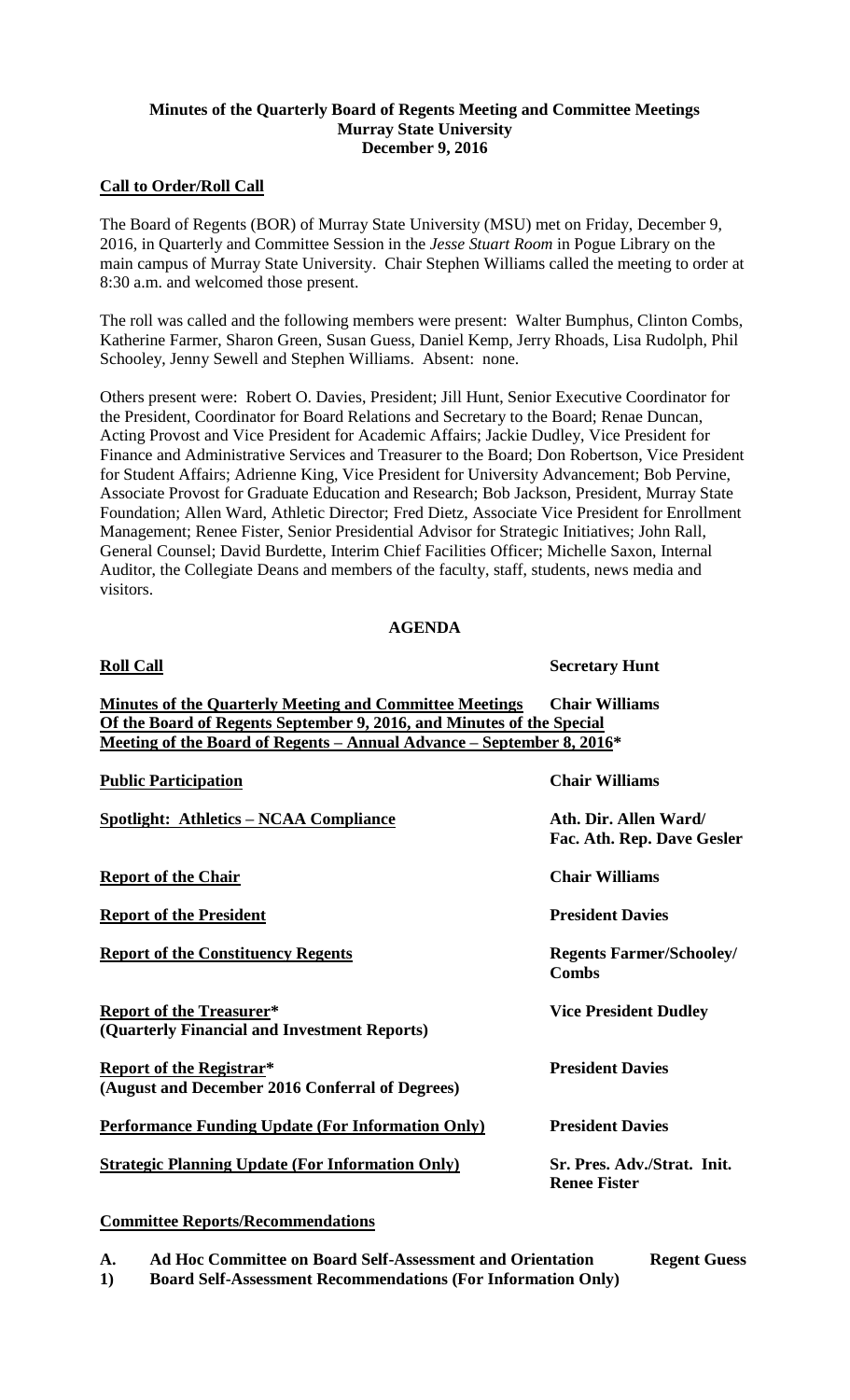| 2)               | House Bill 15 and Murray State Orientation and Training Materials for<br><b>New Board of Regents Members*</b>                                                                                                           |                         |  |  |
|------------------|-------------------------------------------------------------------------------------------------------------------------------------------------------------------------------------------------------------------------|-------------------------|--|--|
| <b>B.</b>        | <b>Honorary Doctorate Committee Recommendation*</b>                                                                                                                                                                     | <b>Regent Kemp</b>      |  |  |
| $\mathbf{C}$ .   | <b>Academic Excellence and Scholarly Activities</b>                                                                                                                                                                     | <b>Regent Bumphus</b>   |  |  |
| 1)               | <b>Experiential Education Update (For Information Only)</b>                                                                                                                                                             |                         |  |  |
| 2)               | <b>Compass Placement Test Discontinuance and Accuplacer</b>                                                                                                                                                             |                         |  |  |
|                  | <b>Placement Test Implementation (For Information Only)</b>                                                                                                                                                             |                         |  |  |
| D.               | <b>Audit and Compliance</b>                                                                                                                                                                                             | <b>Regent Sewell</b>    |  |  |
| 1)               | <b>Audited Financial Statements - General*</b>                                                                                                                                                                          |                         |  |  |
|                  | <b>Presentation of Results of the Annual Audit Report (includes Management</b><br>a.<br>and Representation Letters)<br><b>Auditor Communications</b><br>b.                                                              |                         |  |  |
|                  | <b>Independence/Peer Review Letter</b><br>$c_{\bullet}$                                                                                                                                                                 |                         |  |  |
|                  | d.                                                                                                                                                                                                                      |                         |  |  |
|                  | House Bill 622 Compliance Report for the Year Ended June 30, 2016<br>Kentucky Lease Law Compliance Report for the Year Ended June 30, 2016<br>e.<br>General Financial Statements for the Year Ended June 30, 2016<br>f. |                         |  |  |
| 2)               | <b>Audited Financial Statement - Federal Funds (Single Audit Report)*</b>                                                                                                                                               |                         |  |  |
|                  | Federal Single Audit Report for the Year Ended June 30, 2016<br>a.                                                                                                                                                      |                         |  |  |
| 3)               | <b>Annual Audit Report - Athletic*</b>                                                                                                                                                                                  |                         |  |  |
|                  | <b>National Collegiate Athletic Association Independent Accountant's</b><br>a.<br>Report on Application of Agreed-Upon Procedures for Intercollegiate<br>Athletics for the Year Ended June 30, 2016                     |                         |  |  |
| $\boldsymbol{4}$ | <b>Audited Financial Statements - WKMS-FM*</b>                                                                                                                                                                          |                         |  |  |
|                  | <b>Auditor Communications</b><br>a.                                                                                                                                                                                     |                         |  |  |
|                  | b.<br><b>Audited Financial Statement for the Year Ended June 30, 2016</b>                                                                                                                                               |                         |  |  |
| E.               | <b>Buildings and Grounds</b>                                                                                                                                                                                            | <b>Regent Green</b>     |  |  |
| 1)               | <b>Major Projects Update (For Information Only)</b>                                                                                                                                                                     |                         |  |  |
| F.               | <b>Enrollment Management and Student Success</b><br><b>Regent Rudolph</b>                                                                                                                                               |                         |  |  |
| 1)               | <b>Fall 2016 Enrollment Report (For Information Only)</b>                                                                                                                                                               |                         |  |  |
| 2)               | <b>Fall 2016 Student Retention Update (For Information Only)</b>                                                                                                                                                        |                         |  |  |
| G.               | <b>Finance</b>                                                                                                                                                                                                          | <b>Regent Kemp</b>      |  |  |
| 1)               | <b>State Endowment Match Program Annual Report*</b>                                                                                                                                                                     |                         |  |  |
| 2)               | Projects Approved by Board of Regents' Chair*                                                                                                                                                                           |                         |  |  |
| 3)               | <b>Personal Services Contract*</b>                                                                                                                                                                                      |                         |  |  |
| $\boldsymbol{4}$ | Personal Services Contracts – Schedule of Expenditures (For Information Only)                                                                                                                                           |                         |  |  |
| Н.               | <b>Legislative and Economic Development</b>                                                                                                                                                                             | <b>Regent Rhoads</b>    |  |  |
| 1)               | <b>Legislative and Economic Development Update (For Information Only)</b>                                                                                                                                               |                         |  |  |
| I.               | <b>Marketing and Community Engagement</b>                                                                                                                                                                               | <b>Regent Guess</b>     |  |  |
| 1)               | Naming Proposal: Dr. Gary W. Boggess Science Resource Center*                                                                                                                                                           |                         |  |  |
| 2)               | <b>University Advancement Update (For Information Only)</b>                                                                                                                                                             |                         |  |  |
| NOTE:            | <b>Full Board action will follow Committee action.</b>                                                                                                                                                                  |                         |  |  |
|                  | <b>Personnel Changes*</b>                                                                                                                                                                                               | <b>President Davies</b> |  |  |
| A.               | <b>Two-Year Faculty Transitional Retirement Contract</b>                                                                                                                                                                |                         |  |  |
| <b>B.</b>        | Head Women's Volleyball Coach - Contract of Employment Amendment                                                                                                                                                        |                         |  |  |
| C.               | Head Women's Soccer Coach - Contract of Employment Amendment                                                                                                                                                            |                         |  |  |
| D.               | <b>Staff Leaves of Absence without Pay</b>                                                                                                                                                                              |                         |  |  |
|                  | <u><b>Board of Regents – Roles, Duties and Responsibilities*</b></u>                                                                                                                                                    | <b>President Davies</b> |  |  |
|                  | <b>University Appeals Board Appointments*</b>                                                                                                                                                                           | <b>President Davies</b> |  |  |
|                  | <b>Resolution of Appreciation*</b>                                                                                                                                                                                      | <b>President Davies</b> |  |  |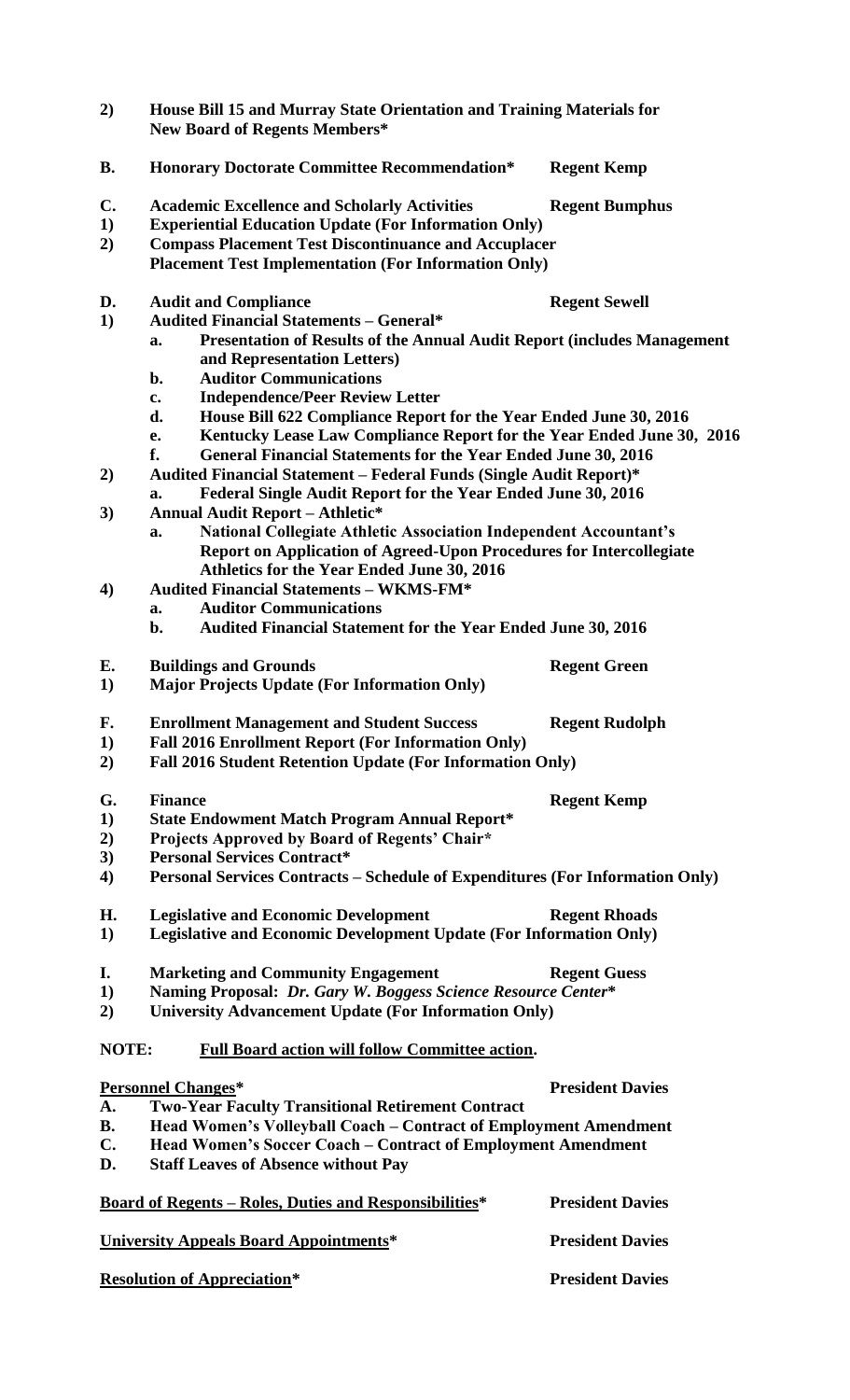# **A. Harry Lee Waterfield II**

# **Supplemental Materials President Davies**

- **A. Quarterly Risk Management Report (For Information Only)**
- **B. Quarterly Capital Construction Report (For Information Only)**
- **C.** *Good News Report* **(For Information Only)**
- **D. Sponsored Programs – Grants and Contracts Report (For Information Only)**

# **Other Business**

# **Adjournment**

# **(\*Requires Board of Regents Action)**

# **Minutes of the Quarterly Meeting and Committee Meetings of the Board of Regents September 9, 2016, and Minutes of the Special Meeting of the Board of Regents – Annual Advance – September 8, 2016, approved**

Mr. Kemp moved that the minutes of the Quarterly Meeting and Committee Meetings of the Board of Regents on September 9, 2016, and minutes of the Special Meeting of the Board of Regents – Annual Advance – on September 8, 2016, be approved as submitted. Mrs. Guess seconded and the motion carried unanimously.

#### **Public Participation**

Chair Williams announced that there were no individuals signed up for the Public Participation portion of the agenda.

Dr. Davies indicated that Dan Douglas with Junior Achievement of West Kentucky, Incorporated was in attendance to present an award to the Board. Mr. Douglas stated he is proud to present an award to the University's faculty, staff and students for their efforts in regard to Junior Achievement of West Kentucky – an organization that teaches students about business, financial literacy and work readiness skills to prepare them for life after high school and attendance at Murray State. In the University's service region, last year Junior Achievement served nearly 7,000 students better preparing them for life. The President's Volunteer Service Award is a prestigious national honor bestowed from the White House and the President of the United States of America (Corporation for National and Community Service in recognition and appreciation for the University's commitment to strengthen the nation and communities through volunteer service). The award was established in 2003 by President George Bush and continues under President Barack Obama. The President's Volunteer Service Award gives presidential recognition to individuals, families, groups and organizations for their sustained volunteer commitment. Junior Achievement is a qualifying organization with the White House and that is why Mr. Douglas has the distinct pleasure of presenting this award for excellence in volunteer service from the President of the United States. A total of 22 Murray State faculty, students and staff provided hundreds of hours last year in local schools in Murray, Calloway County, McCracken County and Henderson – all within the University's service area. It is Mr. Douglas' great honor to bestow upon Murray State University – for the third consecutive year – the President's Volunteer Service Award.

Chair Williams expressed appreciation to Mr. Douglas and to all faculty, staff and students involved with this great program.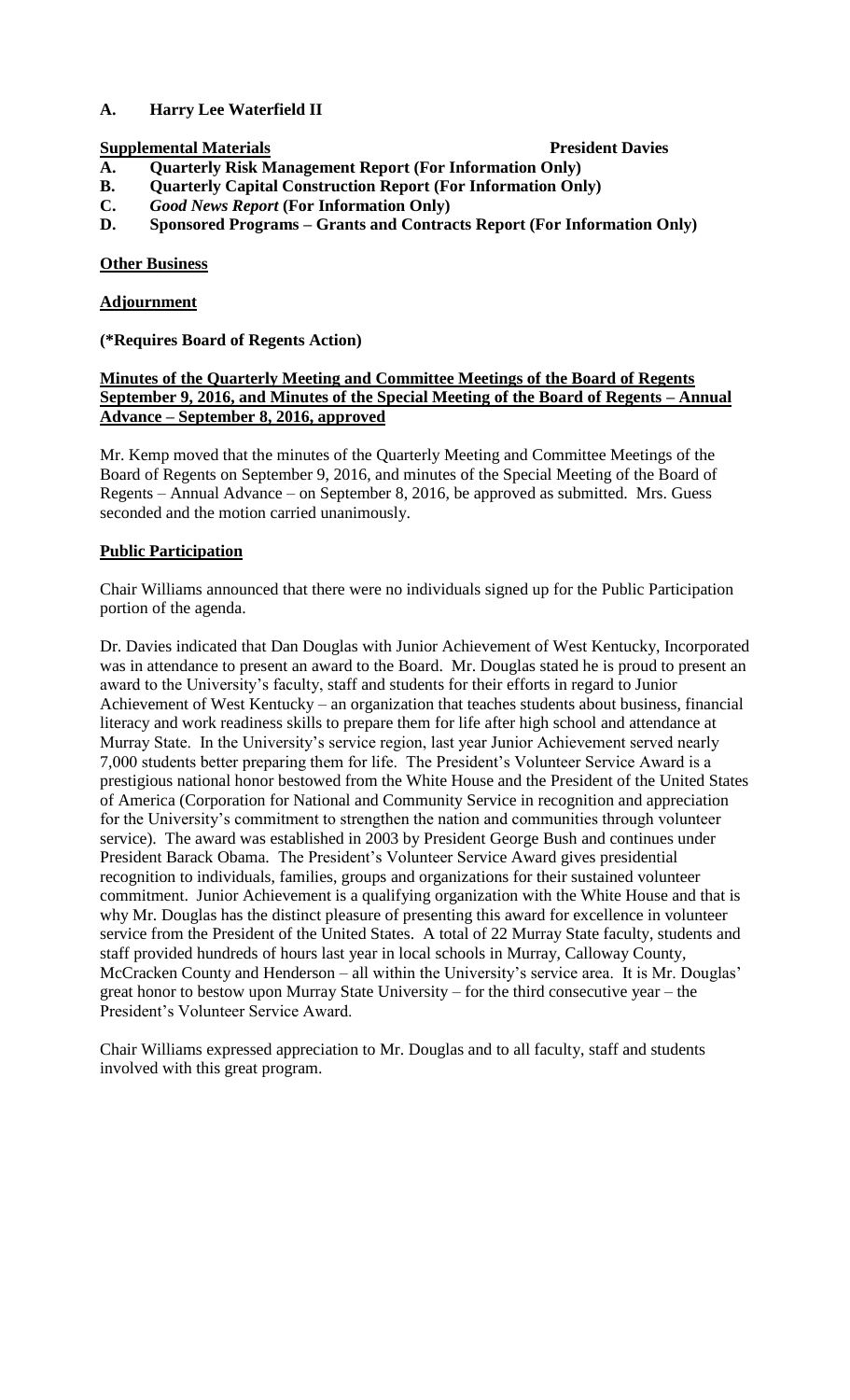#### **Spotlight: Athletics – National Collegiate Athletic Association (NCAA) Compliance**

Dr. Davies reported that as part of follow-up to the Board Annual Advance related to compliance, the Regents requested an update be provided to outline how the University administration ensures that NCAA rules and regulations are being followed, as well as inform the Board about various guidelines it must also follow. The presentation will be given by Athletic Director Allen Ward and Faculty Athletic Representative Dr. Dave Gesler is present to answer any questions. Every university has a Faculty Athletic Representative and their job is to ensure the Athletic Department is following protocols. This individual also serves as an ombudsman for all student athletes in their academic pursuits.

Mr. Ward introduced Matt Kelly, Senior Associate Athletic Director, who is also an excellent academic counselor. Brock Downey is the 2015 Ohio Valley Conference (OVC) Pitcher of the Year for the Baseball Team but also serves as the Interim Compliance Coordinator. These two individuals play an instrumental role in this entire process. Information was presented on the NCAA violation structure that originally included secondary violations and major infractions. A few years ago the NCAA adopted a four-level violation structure. Level I and Level II violations include major infractions and Level III and Level IV include secondary infractions. Murray State does not in any way want to be involved in Level I or II infractions. If a good compliance program is in place and monitoring is taking place as it should, Level III and IV infractions will be uncovered. Over the past 18 months, the University has had eight to nine such violations and five were presented as examples. The first involves coaching staff not providing an off day during the week. Once this was discovered, an off day was provided the following week and coaching staff were provided with additional education. The second infraction involved coaching staff going to local businesses to request that the team schedule be displayed. They wore their team shirts and were asked to take a picture with the employees. It is the photograph that caused the issue because it appears as though the team is promoting that particular business. This material had to be removed from all social media sites and the violation was required to be reported. The third infraction involved a prospect coming to the office unannounced during a dead period. Although the University could not control this, all must know that discussions cannot be held with the prospect during this period, per NCAA guidelines. The fourth infraction involved a student athlete who posted a personal item for sale on social media because this is something that athletes are not permitted to do. The infraction was discovered through random social media checks and the student athlete was asked to take down the post. Had the item for sale actually been sold, the athlete would have had to donate any proceeds to charity and the University would have had to ask for eligibility for this individual to be reinstated. The fifth infraction represented an isolated incident involving one particular individual which was required to be reported. Although it took time to conduct the investigation, quick and decisive action on the part of the University prevented the NCAA from visiting campus and elevating this to a Level II violation. Mr. Ward could not have been more pleased in terms of how this particular situation was handled and the outcome. This also presented an opportunity to have an educational training session with other coaches about what occurred and what is expected of them in their role as a coach. Approximately ten minor violations are uncovered every year and as long as this number remains below twelve Mr. Ward is pleased because it means the University's monitoring procedures are working effectively.

Mr. Ward further indicated it is important for all involved to promote an atmosphere of compliance through rules education, interpretive support and monitoring procedures. Weekly Accountable Athletic-Related Activity reports are prepared so a student-athlete knows if they practiced 20 hours per week during the season that must be reported. Monthly telephone and recruiting logs are maintained and auditing of complimentary tickets occurs on a routine basis. Random checks of student-athlete social media sites are also conducted. The most important aspect of this work is promoting a culture and atmosphere of self-reporting all violations and all coaches follow this culture. People make mistakes and as long as those mistakes do not become a pattern they can be managed and education can be provided to those involved.

Mr. Kelley and Mr. Brock take the lead in terms of rules education and coaches are required to attend monthly rules education sessions each semester. Student-athletes are required to have three education opportunities per year which can vary in terms of topics discussed. Recent discussions have involved social media and what student-athletes can and cannot do in this regard. Administrative staff are also required to attend rules education sessions and newsletters, pamphlets and "Tips of the Week" are provided to all season ticket holders, as well as others,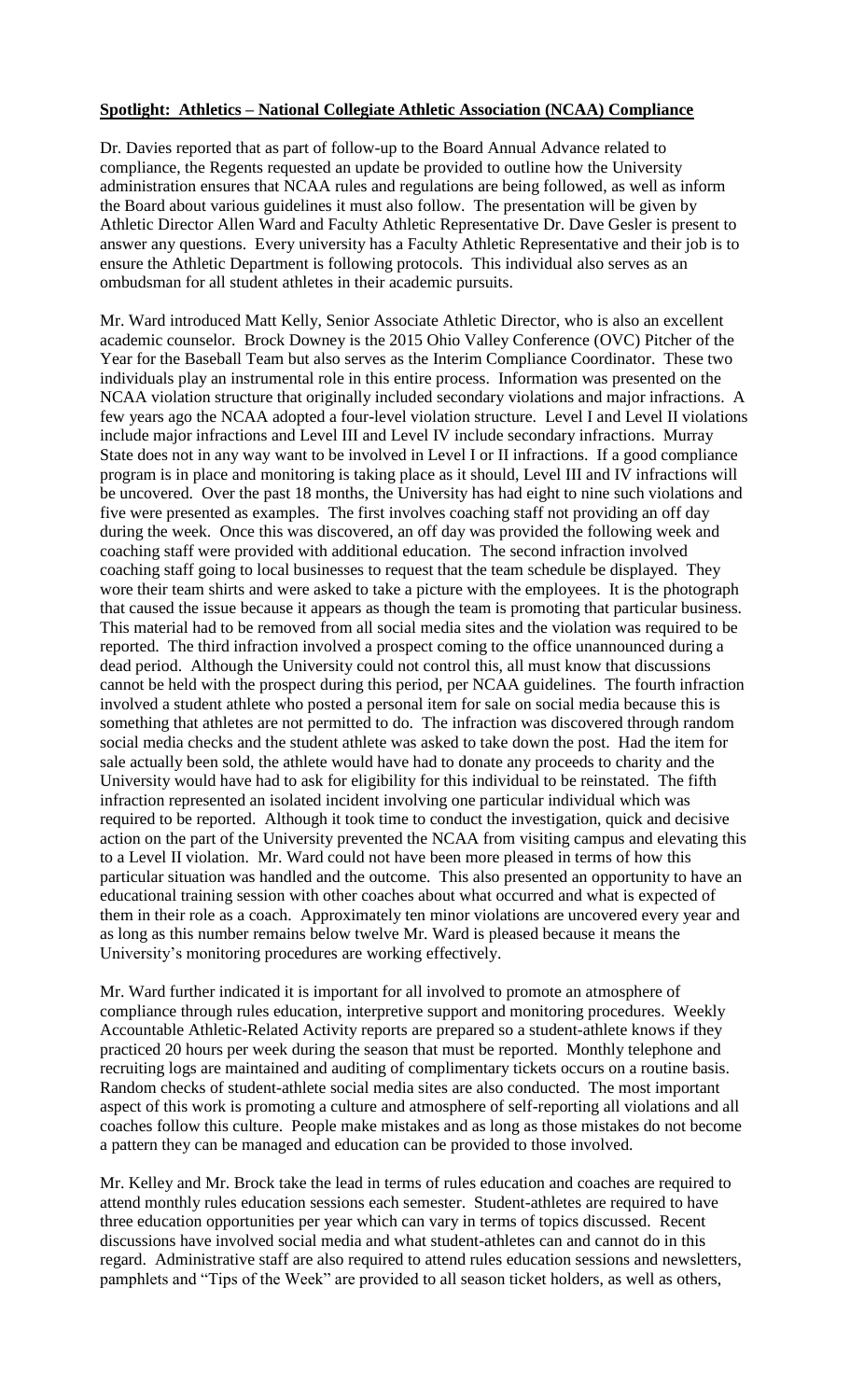and are placed throughout various businesses within the community. GoRacers.com also contains a link to the compliance website for athletics. Monthly OVC compliance calls and annual in-person meetings occur. Once every three to four years an individual from the OVC will conduct a review of compliance procedures. Murray State's next review will occur this year. Most importantly, people are informed to ask before they act and with today's technology there is no reason this cannot occur. An internal newsletter – Inside Track – is also provided every month.

NCAA compliance is not simply an athletics' issue – it is a University issue. Everyone present today plays a role in NCAA rules compliance. The Registrar's Office certifies the eligibility of all student athletes. That office also tracks and reports Academic Progress Report (APR) scores and graduation success rates. The Financial Aid Office is responsible for applying all athletic scholarships to ensure there are no over-awards for student-athletes. The Faculty Athletic Representative administers all coaching exams, signs off on eligibility certification and conducts the student exit interviews. It is important to note that this work is not conducted by the Athletic Department. The Transfer Center evaluates transcripts to ensure academic integrity and International Admissions assists with incoming international students. The Bursar's Office makes all payments for student-athletes to ensure all account activity is processed. Each year the Board of Regents – as a governing board – demonstrates its commitment to institutional control by signing the Ohio Valley Conference Certification which confirms that the President mandates to the Athletic Director the responsibility for ensuring compliance with NCAA rules and regulations. The Board approved this Certification at its last meeting.

In terms of what Board members can do related to recruiting of student athletes, all Regents must remember that they are a representative of the interests of Athletics through their role as Board members, donors, season ticket holders or University employees. Once a person is a representative of Athletic interests, they are always a representative of Athletic interests. Everyone in this room is a representative of Athletic interests which means they are subject to the rules and guidelines just outlined. If a prospective athlete or their parent or legal guardian approaches a Board member to ask how their son or daughter can be evaluated or recruited by Murray State, if there is no pre-existing relationship, the best thing to do is refer those individuals to the Athletic Compliance Office so they can be directed appropriately. If a Board member has a pre-existing relationship with a student-athlete, they can continue to have conversations with the prospective student but it is still best at some point for the Regent to separate themselves from the recruitment process and let this work be handled by the Athletic Compliance Office. All must remember that there are different age levels for prospects. In terms of Men's Basketball, if athletes are in 7<sup>th</sup> grade they are considered a prospect. In terms of Women's Basketball, if athletes are in  $8<sup>th</sup>$  grade they are considered a prospect and for all other sports it is the 9<sup>th</sup> grade before they are considered a prospect. If a  $7<sup>th</sup>$  grader or their parent approaches a Regent to discuss playing basketball at Murray State, they should be directed to the Athletic Compliance Office. Assurance was provided that this type of interaction occurs each and every day. It is important to note that a prospect does not become a full-time student-athlete until they enroll full-time and are attending classes at Murray State. This means student-athletes remain prospects up until the time that they actually begin taking classes. A list of permissible activities was also provided and includes maintaining pre-existing relationships to encourage all students to attend Murray State. Student-athletes can be employed but it must be at the going rate and they cannot be paid more based on their athletic reputation. Most importantly, approval must be received from the Athletic Compliance Office before this occurs. The Board was provided with the following number: (270) 809-6016 for the Athletic Compliance Office. The goal is to give every student an opportunity to attend Murray State even if they will not be a student-athlete.

Mr. Ward commended the Women's Volleyball Team for an outstanding trip to the University of California, Los Angeles (UCLA). Murray State took the first set and Scottie Ingram – Murray State's three-time Player of the Year – was the best player on the court for either team. The Volleyball Team represented Murray State University well, especially considering that players on the UCLA team were 6'7" and Murray State players were 5'11". The Volleyball Team was congratulated for a tremendous season.

On behalf of Athletics, Mr. Ward expressed appreciation to the Board for their support.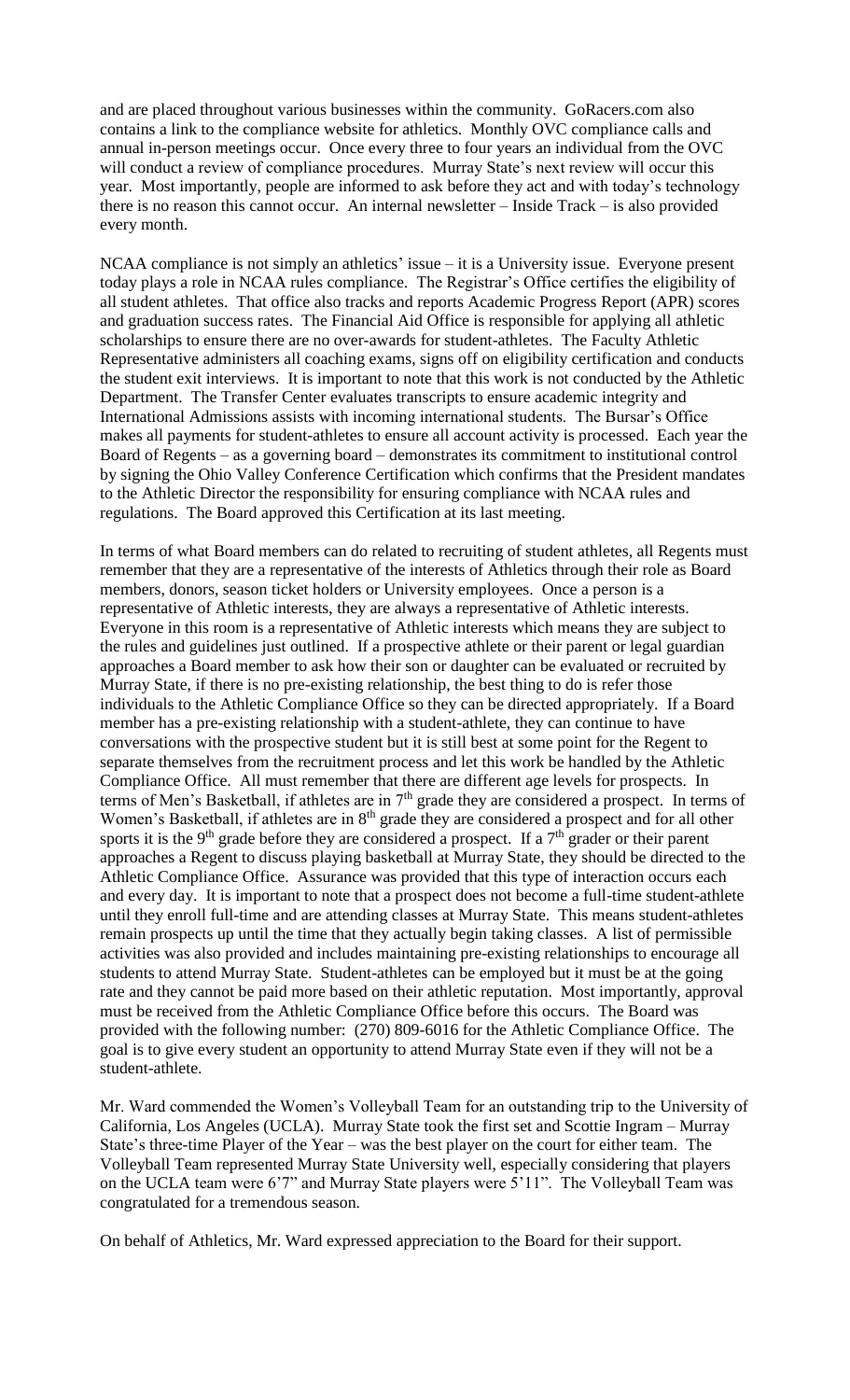# **Report of the Chair, received**

Chair Williams reported that he had the opportunity to participate in a meeting which occurred in Frankfort, Kentucky, last week. Last year legislation was passed relative to developing a more consistent orientation program for trustees at all of the public universities in Kentucky. The Council on Postsecondary Education (CPE) was designated to develop standard orientation components – some to be offered at the state level and others to be done on the local level. The first orientation program represents an outgrowth of this entire process in terms of the meeting which occurred two weeks ago. Regents Rudolph and Farmer attended the CPE Orientation Session and will be provided with an opportunity to make any comments in terms of the orientation and the CPE program. The all-day CPE Orientation Session was followed by a reception at the Governor's Mansion where Governor Matt Bevin made remarks and that event was well attended. The CPE Board Orientation Session represents work-in-progress and changes will be made to program content as this work progresses, as appropriate.

Regent Rudolph reported that the CPE Orientation Session was very good but a lot of the information provided was repetitive in terms of information she had already received during the orientation conducted by the University when she was first appointed to the Board. President Davies and staff had already provided an in-depth orientation – before her first "official" meeting – and a great deal of the information presented by the CPE was a repeat of that same information. The information provided by the CPE was good information but served as a reinforcement of information which had already been provided by the University. Ms. Farmer concurred with this perspective and indicated it was a good experience which also presented an opportunity to meet new Regents from the other universities.

Chair Williams reported that following the CPE Orientation Session he and President Davies had an opportunity to meet with Bill Payne, CPE Vice President for Finance and Administration, relative to performance funding work which has been undertaken by the Interim Task Force and the recommendations which are forthcoming as a result of this work. It was a positive meeting and Dr. Davies will expand on this interaction later. Aside from the content relative to the subject at hand, he was very impressed by the obvious deep respect and appreciation voiced by Mr. Payne for Dr. Davies' leadership in the group of university Presidents and others involved in the performance funding process. It was obvious very quickly that Dr. Davies had great credibility throughout this process and they very much respect his input and leadership in trying to figure out how to be appropriately compliant with legislation which was passed. President Davies was congratulated for developing strong credibility with that group throughout this process.

#### **Report of the President, received**

Dr. Davies reported that a more in-depth report was provided in the eBoard book but he wants to highlight a few items of importance for the institution. The first is that the Provost Search was conducted over the past semester and appreciation was expressed to Dean Steve Cobb, *Jones College of Science, Engineering and Technology (JCSET)*, for serving as Chair. Through this process a good pool of candidates was generated and two individuals visited campus. After a day-long interview with each of the candidates, and with a great deal of input from the University campus in addition to his own assessment of their skills and talents and fit within the institution, a determination was made to restart the search. This was not a failed search as the Search Committee did its task and worked very hard throughout the process. Moving forward, a search firm – Diversified Search – has been engaged to further this work. Euris Belle is the Search Consultant with Diversified Search and she, along with partner Barry Vines, were on campus last week and met with many constituents including faculty, Chairs, Deans, Faculty Senate, Staff Congress and students. They also walked around campus and randomly talked with individuals and visited several restaurants in Murray to secure a very strong feel about what it is like to live and work in Murray. A search firm has the expertise and ability to do the in-depth, one-on-one targeted marketing to develop a pool of the right candidates for Murray State University, with a full understanding of current circumstances. In talking with Ms. Belle, Dr. Davies made it clear that the University needs a pool of candidates that is deep in expertise, includes sitting Provosts looking to advance and represents a very diverse pool. The pool of candidates from the previous search was not overly diverse and efforts need to be directed toward this important aspect. It is believed Diversified Search will be able to unearth candidates that would not be identified through traditional advertising. The process will be conducted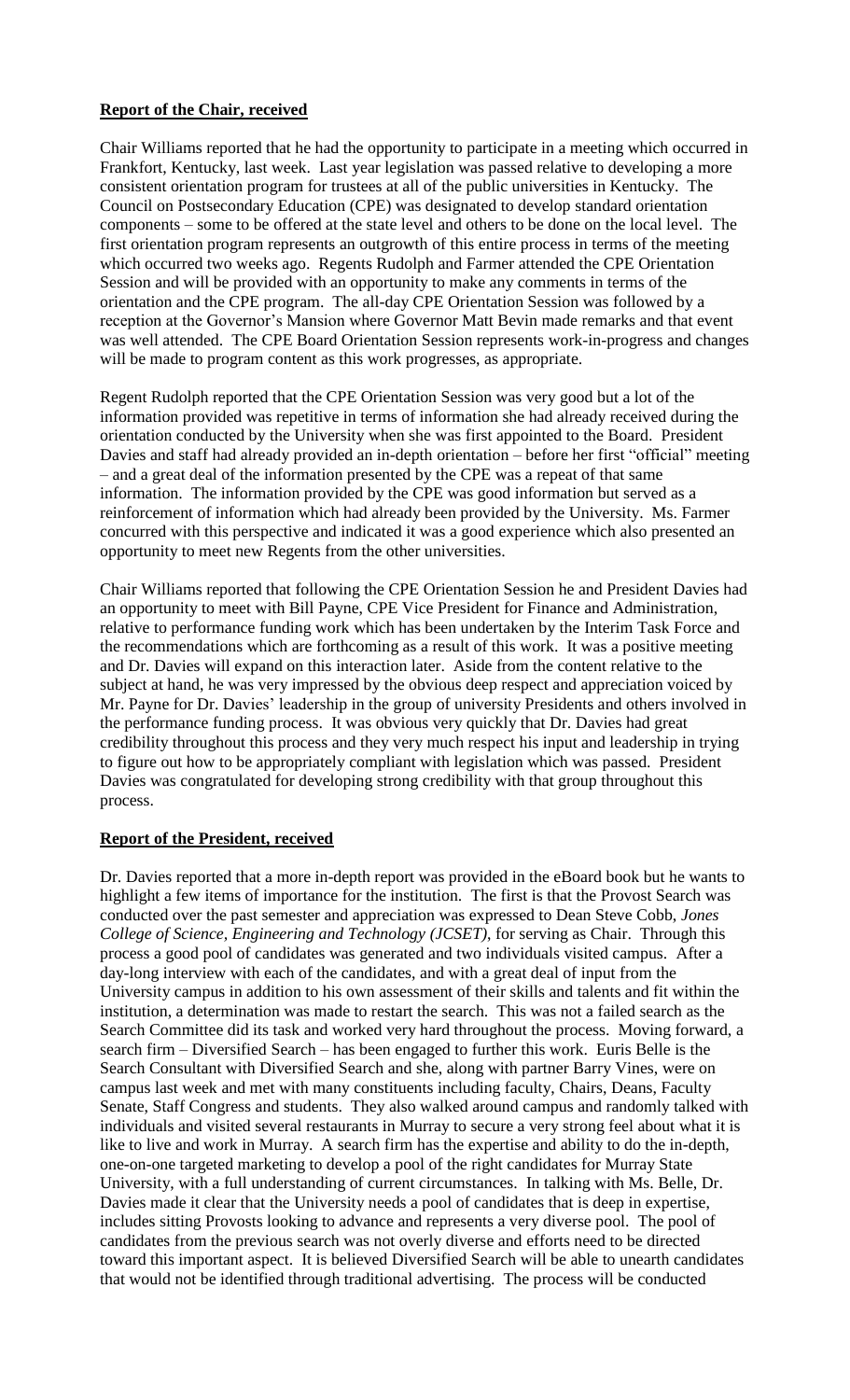throughout the next semester and January and February will involve candidate acquisition in terms of individuals interested in the position and then the vetting process will begin. In late February the pool will be narrowed to a group of semi-finalists for airport or Skype interviews. Final candidates will be brought to campus in April, with the successful candidate selection being made in May 2017. Dr. Davies is confident the University will be presented with solid candidates and the "right" Provost for Murray State will be selected at the conclusion of this process. In the meantime, Dr. Duncan will continue in her role as Acting Provost. She, along with Dr. Pervine, will divide the duties associated with the position so the University can continue to move forward more aggressively on many fronts over the next six months than it has over the past six months in terms of academic programs and budgeting. Drs. Duncan and Pervine will be working more closely with Dr. Davies as this process unfolds. Work to identify the next Provost and Vice President for Academic Affairs at Murray State University is moving forward at a rapid pace.

Chair Williams indicated that President Davies has been diligent about keeping him informed throughout this process. He has assured President Davies that the Board would support his decisions in this regard. If utilizing a search firm will result in betterment to the University then that is certainly what should be done. Appreciation was expressed to Acting Provost Renae Duncan and Associate Provost Pervine for their continued leadership in this process in the interim. All have been involved in searches and sometimes it takes time to ensure the right applicant pool is identified and candidates represent the caliber required for the position. He wishes the President the best as this work develops to result in a great product. Dr. Davies reported that another search is underway for the new Dean of the College of Humanities and Fine Arts. Over the past year Dr. Staci Stone has served as Interim Dean and is doing a phenomenal job. Dr. Stone is also chairing the search and the Search Committee has narrowed the candidate list to three. Two individuals have already been interviewed on campus and the third is visiting next week. A decision will be made shortly thereafter.

Dr. Davies has received a recommendation from Vice President Dudley regarding changing the name of Public Safety and Emergency Management to the Murray State University Police Department. In talking with Police Chief Jamie Herring and others, when reference is made to safety officers an image of "mall cops" arises. Murray State officers are sworn officers and have all the rights, responsibilities and authorities as any police officer in the Commonwealth. The name change also follows what the other five comprehensive universities in the state have done and Kentucky Revised Statutes (KRS). In 1973 when the Board of Regents authorized the Public Safety Department, KRS read safety department. In 2013, KRS rules and regulations changed and gave authority for the universities to establish police departments. This change is being made because Murray State officers are sworn officers and because this represents a new world and the University must ensure it keeps the safety and security of all faculty, staff, students and visitors at the forefront. Dr. Davies has asked the unit to start the process of changing its name in the most expedient and cost effective way possible. This change does not require Board action and follows the precedent set in the Delegation of Authority in terms of the President fulfilling his duty of informing the Board of such changes.

At the Board Advance discussion occurred regarding the establishment of a Mission Statement Review team. This team has now been empaneled and Chris Wooldridge, Executive Director of the Small Business Development Center, will serve as Chair. The team which will undertake the review process and make recommendations includes Drs. Duncan, King and Fister, along with Dean of the School of Nursing and Health Professions Marcia Hobbs; Dr. Bommanna Loganathan, Professor of Chemistry and Watershed Studies Institute representing the Faculty Senate; Re'Nita Avery-Meriwether, Director of Student Life, Curris Center, representing Staff Congress; Tori Wood, Student Government Association Vice President for Administration; Dr. Dina Byers, Associate Professor, School of Nursing and Health Professions and Dr. Cathy Callahan, Chair and Associate Professor of History, representing the Council of Chairs and Dr. Kelley Wezner, Director for Institutional Effectiveness in her capacity as liaison to the Southern Association of Colleges and Schools (SACS) accreditation process. The charge for the team is to develop several goals and ideas and a full update on this work will be provided at the February Board meeting. The team will work with the shared governance bodies throughout the remainder of the semester to be able to present a final recommendation at the June Board meeting. Dr. Davies expressed appreciation to all individuals involved in this process. Mr. Wooldridge expressed appreciation for this opportunity and for the faith the President and the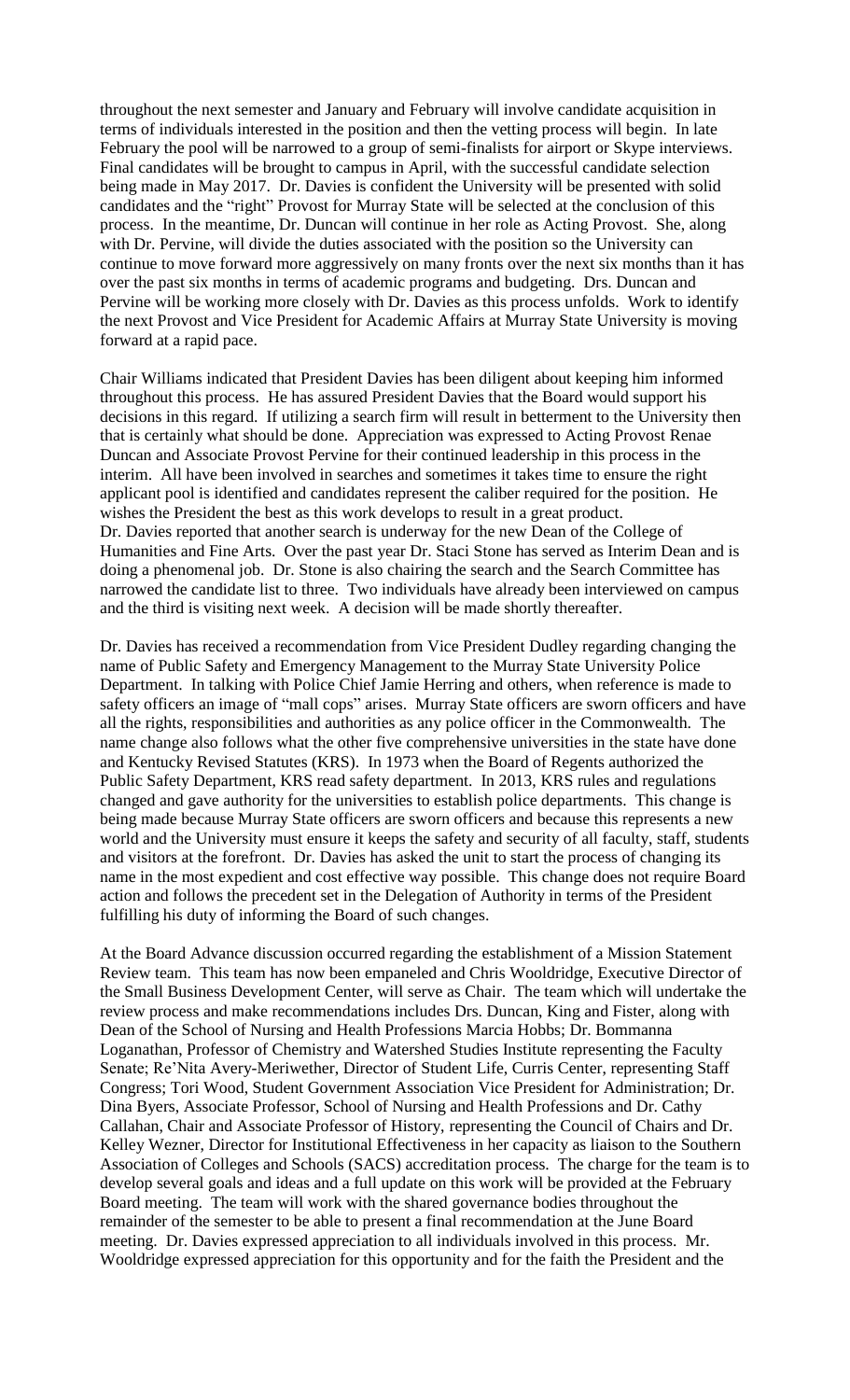Board have placed in him and in this process. All are confident the team will be able to present a viable recommendation.

Dr. Davies reported that during the first week of the Spring Semester the Racer One Stop will be initiated and will transition into the Fall Semester for a two-week period. During the first period of the semester students must have flexibility in terms of changing their schedules and need to be able to work with various offices to address a number of issues, including billing, registration, financial aid and scholarships. Currently, students must travel across campus from office to office to accomplish whatever it is they need. An effort is being made to have a representative from each of these offices in one location within the Curris Center – the Stables – for a one-week period beginning in Spring 2017 where students can literally go to one stop to meet a multitude of needs. Also throughout this process, individuals working with these students can help them navigate through the various offices as necessary and in one location. This represents an idea which arose from a grassroots effort in terms of students and staff talking about how to bring everyone together in one location and appreciation was expressed to all involved in this initiative. Although this sounds like a simple idea, navigating the logistics of moving all necessary offices into one location has proved to be a significant undertaking.

Another major initiative in which the University is involved is the Federal Labor Standards Act (FLSA) labor law changes and Murray State has been navigating this issue over the past year. FLSA changes were initially scheduled to go into effect in July but the implementation date was subsequently delayed to December 1. Appreciation was expressed to the Human Resources and Payroll Office teams which have undertaken a great deal of the work necessary to effect necessary changes. As part of this process, 415 positions have been reviewed and resulted in 225 positions remaining exempt and 135 positions being reclassified from exempt to non-exempt (hourly) due to the duties test. Based on the salary test, 55 exempt positions were deemed to be non-exempt because they did not meet the threshold of \$47,476. As all may know, an injunction was filed three to four days before the December 1 deadline. At that point the University was faced with a decision in terms of whether to undo everything that had already been done or maintain the course upon which it had embarked. Through discussion, a review of reports and in consultation with national organizations – including the Society for Human Resource Management and the College and University Professional Association for Human Resources and many others – it was determined that the overarching recommendation was for the University to stay the course it had already put in place. If the stay continues and the salary threshold changes the University will adopt the new regulation and adjust at the appropriate time. It is currently unknown how long this process will take and whether a decision will be made before January 20, 2017. It is unknown whether the new Labor Secretary will uphold these changes or whether the new presidential administration will also make changes. There is a great deal of ebb and flow associated with this entire process.

Dr. Davies further pointed out that 135 positions were reclassified based on the duties test. Regardless of the salary test or the injunction put in place, these individuals are now properly classified as hourly and not exempt employees. Most of the 55 individuals who did not meet the salary test currently make in the low \$30,000 range. Even if the salary ceiling is lowered – which is a high probability – most of these individuals will still remain as non-exempt employees. This represents the path the University has chosen and Dr. Davies believes it is in the best interest of the institution and staff who have been affected as part of this process. All other public universities in the Commonwealth are also following the same course of action. This issue has received a great deal of press coverage and comments from interested parties. There were no questions from Board members regarding the University's strategy and implementation of FLSA standards. Dr. Davies indicated he assumes because there were no questions the Board is supportive of these efforts and he will continue to move the University forward in this regard.

Mr. Schooley asked whether an individual currently on a teaching contract who has now been moved to non-exempt (hourly) will be able to continue to teach. Dr. Davies indicated one exemption to the FLSA changes includes teaching if this represents a majority of the employee's job duties. If these individuals are teaching as 5 or 10 percent of their duties this does not constitute a majority of their duties and they can be moved to hourly. Confirmation was provided that an individual's teaching duties must constitute at least 51 percent of their total job duties. If 90 percent of the duties associated with a person's job description qualifies them as non-exempt but they are teaching 10 percent of the time, that individual can still maintain the 10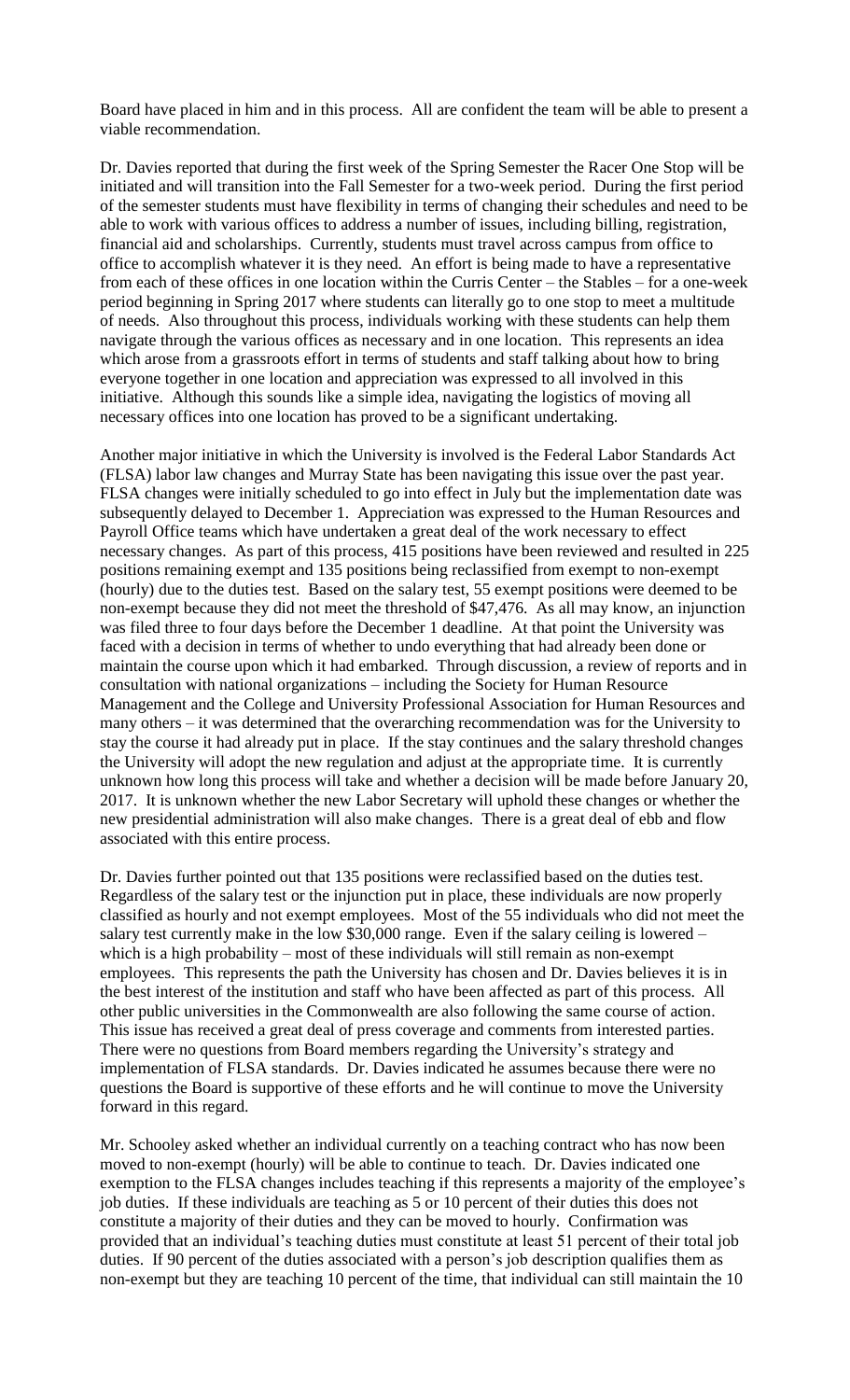percent teaching duty but will be classified as non-exempt. These individuals would not be able to teach on an adjunct or overload basis because if they did so they would have to be paid overtime based on their hourly rate. If teaching is incorporated as part of their job description then it becomes part of their 37.5 or 40 hours worked per week.

Mr. Kemp asked how communication was provided to employees who were moved from exempt to non-exempt. Dr. Davies commended Ms. Gordon and the Human Resources team with regard to these employees. Human Resources and the Payroll Office both held one-on-one sessions with the affected individuals. The salary level for these employees remained the same but the challenge was that they would now be paid on a bi-weekly basis as opposed to a monthly basis. Bi-weekly employees are not necessarily paid twice per month because they have 26 pay periods throughout the year. There was a pay differential on a monthly basis because during two months they would receive three payments versus the two payments (bonus money). Human Resources worked with these employees and offered them an opportunity to have a tax-free advance payment for the months of November and December so their paycheck remained harmless, especially through the holiday season. A great deal of communication was offered and whether it was effective and efficient is in the eye of the beholder. This represents an interesting time for these employees because their employment category is being changed and, unfortunately, there is some value associated with being an exempt employee versus non-exempt. Efforts have diligently been made to convey that these changes do not represent a value determination but only a change in the way an individual is paid. Mr. Schooley indicated this has been the biggest concern in that many of these individuals feel as though they have been demoted by moving from exempt to hourly.

Over the past four to five years federal laws have been put into place that reinforce state boundaries with regard to the delivery of distance education. This means institutions cannot operate in other states without being licensed in those other states. In some states, if an institution is not licensed in that state it cannot even advertise or directly market to students in those particular states. The State Authorization Reciprocity Agreement (SARA) is designed to allow states that belong to SARA to operate, advertise and market distance education to students in other states which are also members of SARA. To date, roughly 40 out of 50 states are members of SARA and legislation was enacted during the last Legislative Session that authorized the CPE to determine whether Kentucky should enter into a SARA agreement. At its last meeting, the Council agreed the state should enter into SARA. Each institution in Kentucky can now enter into SARA which will allow it to compete and offer distance education in other states. Murray State filed paperwork on December 1 to become a member of SARA and word has been received that the documentation has been approved by the CPE and SARA. The University is moving forward in this direction and, by doing so, Murray State is able to compete in all states belonging to SARA but other universities will now also be able to compete in Kentucky. It is believed that eventually 48 out of 50 states will become part of SARA. The two states that will likely not join SARA are Massachusetts and California. Licensing fees in Massachusetts are extremely high and there is a plethora of institutions in that state that do not feel they should pursue SARA as an option and the situation is similar in California. Murray State does not intend to compete in all 50 states in terms of distance education but becoming a member of SARA does allow the University to work with other states within its immediate region such as Tennessee, Indiana, Missouri, etc.

Dr. Davies further reported the following:

- The College of Education and Human Services recently received a visit from the Kentucky Education Professional Standards Board (EPSB) which approved all 77 educator preparation programs offered by the college. The University awaits a final announcement from the EPSB shortly.
- The *Jones College of Science, Engineering and Technology* recently had two accreditation visits. The Accreditation Board for Engineering and Technology (ABET) is the premiere accreditor for programs in engineering, engineering technology, computing and applied science disciplines. In October, *JCSET* hosted accreditation teams from ABET for the reaffirmation of undergraduate degree programs in Occupational Safety and Health, Civil Engineering Technology and Construction Engineering Technology. The graduate program in Occupational Safety and Health was also slated for reaffirmation. The accreditation teams were complimentary of Murray State students, faculty, facilities and curricula. Formal decisions on accreditation will not be communicated to Murray State or to the public until next summer but the visits went extremely well and the teams left the University with very minor discussion points. All are confident that these programs will be successful in their application for reaffirmation. ABET accreditation is typically for a period of six years.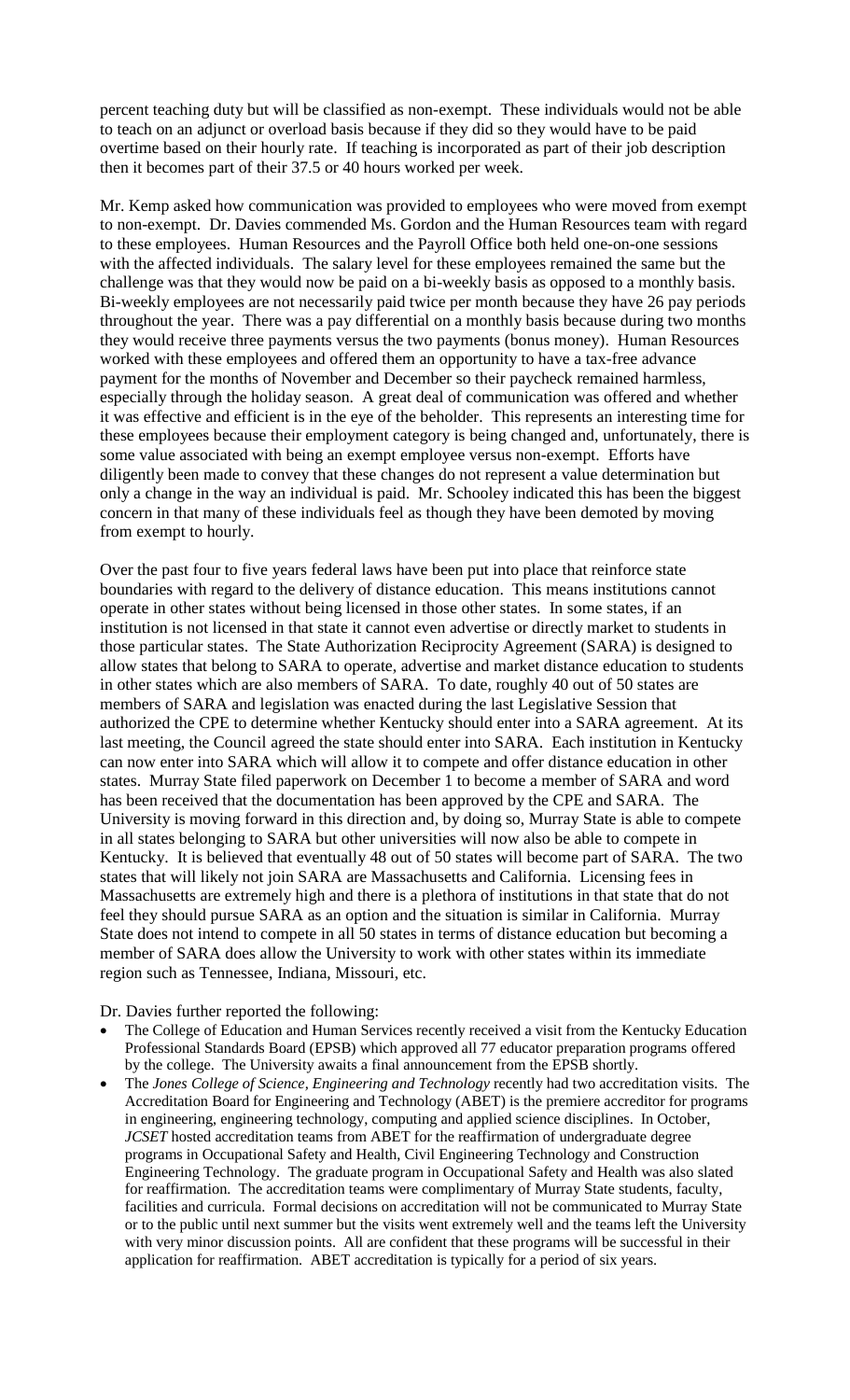- Based on a recommendation from the Provost's Office, the Office for Institutional Effectiveness will report to the President's Office, effective January 1, 2017. Institutional Effectiveness represents the institution's research and data collection arm. The Provost's Office made this recommendation due to the University-wide approach necessary for this work to be undertaken effectively. Institutional Effectiveness will report directly to the President's Office but day-to-day management will be supervised by Dr. Fister. As part of this process, WKMS-FM, which currently reports to the President's Office, will also be managed by Dr. Fister on a day-to-day basis.
- The Kentucky Academy of Science had ten Murray State students as award winners for competitions in geography, geology, engineering and environmental science, computer and information sciences, chemistry and cellular and molecular biology. This provided a great opportunity for Murray State students.
- The Kentucky Council of Teachers of English and Language Arts named Dr. Jacqueline Hansen, Chair and Professor, Department of Early Childhood and Elementary Education, as College Teacher of the Year. Dr. Hansen is an outstanding faculty member and this recognition is much deserved.
- The date for the next Presidential Lecture is March 9, 2017, beginning at 8 p.m. in the CFSB Center. The title for the Lecture is, "We Have a Dream, Are We Living It?" and will involve a discussion about current social tensions and leadership which must occur within the United States at this particular time. Three amazing experts have been identified for the Presidential Lecture and all are Murray State graduates. They are exceptional leaders in higher education and include Regent Dr. Walter Bumphus, former Regent Dr. Jerry Sue Thornton and Dr. MarTeze Hammonds who is the inaugural Associate Dean for Diversity and Inclusion at Arkansas Technological University. Dr. Hammonds earned his bachelor's degree and two master's degrees from Murray State University and is a national leader in student affairs, specifically in the areas of race and diversity. The Presidential Lecture will represent a panel discussion featuring these three experts.

#### **Reports of the Constituency Regents, received**

#### Faculty Regent

Ms. Farmer reported the following:

- The efforts of everyone involved in Fall *Scholars Week* were recognized to focus on faculty dedication to not only excel in the areas of research, teaching and service but to combine those efforts in outreach with the community and alumni. Under the direction of the Office of Research and Creative Activity, and Coordinators David Pizzo and A.J. Boston, Murray State hosted Fall *Scholars Week* as a University-wide celebration of undergraduate and graduate scholarship, research and creative work. From November 14-18, 2016, 170 student participants, guided by 46 faculty advisors whose names were included in the eBoard book, presented 17 sessions at various locations on campus. Topics ranged from historical figures and media history to the economic viability of emerging technologies in agriculture. Two favorite sessions were "Evidence-based Best Practices in Clinical Healthcare" and the geoscience seminars. In the "Evidence-based Best Practices in Clinical Healthcare" session, nursing students examined current protocols at local hospitals, researched best practices and made recommendations to the hospital for changes to current practices based on their findings. The students really made an impact in the local medical community. In the geoscience seminars, students explored how the study of geosciences influences other areas such as Kentucky rural development, river mapping and fishing and the role of soil quality in agriculture. Additional information on the students and their associated projects can be found by clicking on the link provided in the eBoard book which directs the user to the University Libraries' Digital Commons which contains the abstracts and a listing of those who participated in the program. The Office of Research and Creative Activity and the Faculty Mentors will continue this valuable endeavor during the Spring Semester. *Posters-at-the-Capitol* will be held on March 2 and *Scholars Week* will be held in April.
- Dr. Dana Todd, Associate Professor, School of Nursing and Health Professions, and her Nursing 410 class – Community Health Nursing – conducted this year's Fall Student Health Fair. Senior nursing students were responsible for developing health education display boards on topics such as stress, anxiety, diabetes and sexually-transmitted diseases. They were also responsible for advertising the event, registering participants and evaluating the success of the Student Health Fair. Dr. Todd and the nursing students also provided Murray State students with blood pressure, glucose, cholesterol, body mass and many other basic screenings at no cost. The valuable screenings offered at this event have been known to discover a number of medical issues for students so they can be directed to the appropriate medical staff for treatment. Dr. Todd and her students also collaborated with the Calloway County Health Department for the screening equipment which was used for this event. The Health Department also provided students with an opportunity to receive flu shots with the appropriate insurance. This year's event served approximately 50 students with the Calloway County Health Department providing approximately 40 flu shots. This represents an excellent opportunity afforded Murray State nursing students by providing nursing intervention and health education within the community environment.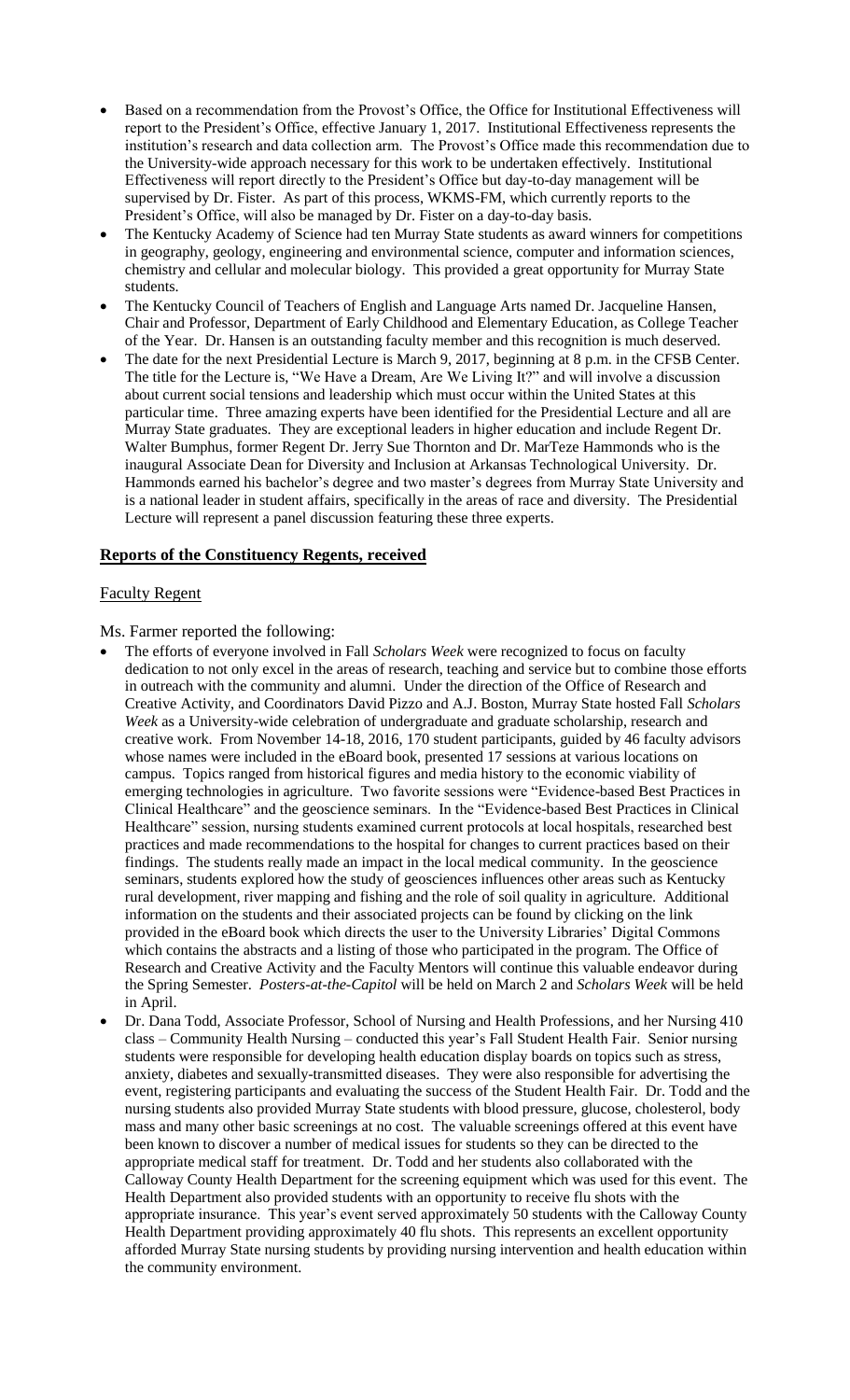- The University's Education Abroad programs significantly impact Murray State faculty and students. Melanie McCallon, Director of Study Abroad, received the Fulbright Scholarship for a study abroad program in India. The Education Abroad Program was also awarded the United States State Department Capacity Building Grant for study abroad this year. The office has partnered with the *Jones College of Science, Engineering and Technology* to fund five Faculty Education Abroad Fellows – Dr. Jamie Rogers from the Institute of Engineering, Dr. Marcia Combs-Ford from the Institute of Engineering and the Telecommunications Systems Management Program, Dr. Michelle Casey in Geosciences, Dr. Kevin Revell in Chemistry and Dr. Claire Fuller in Biology. These individuals will examine the curriculum at some of the University's partner institutions overseas and match it with the curriculum across five academic areas to help students identify which courses they can take abroad and add to the student advising materials and programs. This will allow students to have an opportunity to study abroad and take courses within their program without getting behind in their regular classes. The Office of Development has also put forth \$30,000 from the Spring Education Abroad fundraising campaign to be used specifically for scholarships for STEM students to participate in this program. Involved faculty are very excited about the opportunities afforded by this program.
- Dr. Ford-Combs has developed relationships with the Belize Public Library system and this may bring about hands-on opportunities in developing internet infrastructure for the public libraries in Belize. To illustrate the impact Study Abroad has on students once they return to Murray State, the College of Education and Human Services has had a long-standing relationship with Belize for the student teaching experience. During the student teaching semester, students are allowed an opportunity to complete a portion of their student teaching hours teaching in schools in that country. This effort is led by Murray State *Professor Emeritus* Dr. Bonnie Higginson. One student from the April 2016 Belize trip – Kate Smith – is now a Librarian in Vienna Grade School in Vienna, Illinois. She returned from the trip saddened by the lack of books available in the schools and libraries in Belize. She wanted to start a book drive so she discussed the idea of having a book drive to send books back to Belize on the next trip with Dr. Higginson. Since the 2016-17 school year has begun, students have collected approximately 1,000 books to send to Belize. Holly Bloodworth, a Librarian at Murray Elementary School and a 30-year veteran of education teaching, went on the trip in April of this year and provided opportunities in literacy and reading for the Belize teachers. She has also joined in the book drive effort and her third grade reading students have gathered 1,400 books to be delivered by the group going to Belize in Spring 2017. They have also joined with the Murray Magazine Club, Calloway County Public Library, Murray Area Council of International Literacy Association and other Murray State organizations such as the Honors College, Alpha Epsilon Alpha and Phi Kappa Phi honor societies, Education Abroad, *Madisonville Regional Campus* and the *Paducah Regional Campus* and the total number of books to be sent to Belize has now grown to 4,000. Dr. Higginson plans to deliver these books when she returns to Belize in January 2017. This project helps illustrate how the opportunities afforded students through Education Abroad can change the lives of Murray State students and bring connections to the world to Murray State University's 18-county region and to the homes of students following graduation.

# Staff Regent

Mr. Schooley reported the following:

- Telecommunications Systems Management (TSM) Program faculty also travel to Belize each year to set up wireless programs to support the libraries and schools.
- Human Resources did a great job training employees so they would be prepared to complete the online insurance enrollment process this year utilizing a new program. In response to a question on the Staff Survey regarding recent insurance enrollment online changes and the availability of computers, work space and Human Resources assistance, 95 percent of 226 staff members who completed the survey indicated Human Resources did a good job with this process. When asked whether staff felt as though they had been adequately informed about how the FLSA change would affect them, 80 percent indicated they had been adequately informed.
- This past Sunday Dining Services held the annual "Almost Midnight" Breakfast in Winslow Dining Hall. This breakfast is held each semester before Finals Week and this Fall 1,140 were in attendance and faculty and staff helped serve during the event. Dining Services has also helped prepare and serve two other special meals for students during the past two weeks – Thanksgiving Dinner (2,059 in attendance) and the Holiday Dinner (1,728 in attendance).
- The most recent Staff Survey was sent to 823 staff members and 226 responses have been received (27.5 percent). The results of the Staff Survey will be presented to the Board in February or June.
- The Marie Jones/Staff Congress Foundation Textbook Scholarship Committee was recognized. This Committee presented over \$800 in scholarships this year which are used to assist Murray State staff and their dependents with obtaining textbooks needed to pursue their degree at the University.
- The Staff Congress Special Events Committee held two events this month the Staff Holiday Gathering held yesterday with approximately 300 staff in attendance. The Children's Christmas Party was held on December 3 and approximately 180 parents and children were in attendance. During the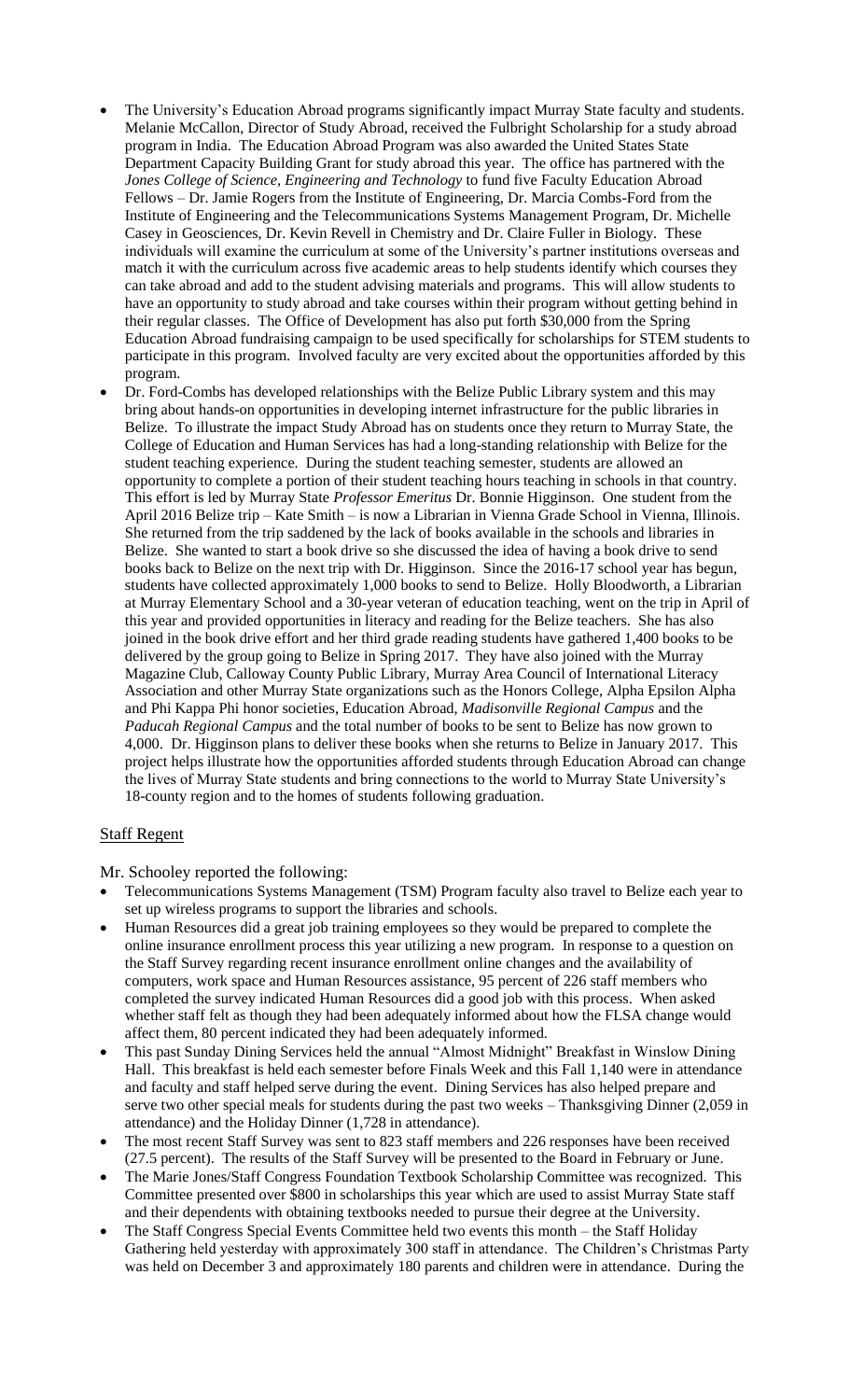event the children were asked to sign a Christmas card and Staff Congress officers presented the card to Dr. Davies during the Board meeting.

#### Student Regent

Mr. Combs reported the following:

- Earlier in the semester the Student Senate passed a Resolution confirming its commitment to diversity and inclusion on the Murray State campus. The group committed to the University Diversity Pledge which is an effort led by the students and S.G. Carthell, Senior Director for Diversity Initiatives. Also as part of this process, the position of Director of Diversity for Student Government was also established and work continues to fill that position in order to better define the associated roles and responsibilities.
- The Student Government Association (SGA) hosted several successful events over the past year, including hypnotist Tom Deluca who filled Lovett Auditorium again at the beginning of the semester. The SGA also hosted the two DEA agents who brought down the Pablo Escobar Cartel and are featured on the Netflix original Narcos series. A Build-A-Bear workshop was held where students could stuff their own horse, teddy bear or basset hound. This event was incredibly successful and the SGA will be bringing it back in February around Valentine's Day. A successful movie series has also been offered on campus.
- The Board of Student Body Presidents in Kentucky is working on planning a rally for higher education in Frankfort in February 2017 with a focus on college affordability and a reinvestment in higher education in the state. It is hoped several political figures will participate in the rally and student testimonials will be provided.
- The Student Government Association completed a comprehensive focused group study on all its various branches. The results obtained from the study were mostly positive but some areas of improvement were noted, especially with regard to marketing. All are very thankful for the assistance provided by the Murray State Public Relations Student Society of America (PRSSA) group during this process. Dr. Hobbs helped initiate this study for SGA and the PRSSA group was able to provide some very good advice and suggestions. All look forward to implementing those suggestions throughout the next semester.
- The SGA had a very successful Homecoming as well as celebrated its  $80<sup>th</sup>$  birthday 80 years of student government. Kelsey Bogard and Austin Spicer were congratulated on being named Homecoming Queen and King, respectively.
- Changes are currently underway in the Center for Student Involvement within the SGA Office. Evan Ditty, current Coordinator of Greek Life and Student Leadership Programming, is moving to Penn State as the Assistant Director for Fraternity and Sorority Life. All will miss him sorely but are very happy for him. Brooke Hubbard is currently completing her master's degree in Postsecondary Education and will be filling in as the Interim Coordinator of Greek Life and Student Leadership Programs. All are sad to see Mr. Ditty leave but times are still good for the Student Government Association.

#### **Report of the Treasurer, received**

Ms. Dudley reported the following with regard to the Quarterly Financial and Investment Reports:

- The Board was reminded that all numbers contained within the Quarterly Reports are as of September 30 which represents only one quarter of data and it is very early in the year.
- The Tuition and Discount Analysis Schedule provided to the Board represents a report that has been prepared this year in more detail, especially since tuition is a major concern for the institution at this point. Fall gross tuition numbers were provided and were budgeted at \$56 million for the past semester. As of September 30, the University has generated approximately \$52.6 million which represents a shortage of \$3.5 million. Based on enrollment data which has been provided to the Board, this shortage was expected. Due to this shortage, it is anticipated the University will have an approximate \$4.5 million overall shortfall for the fiscal year. Spring Semester figures are not currently known. Based on quick calculations which were made on November numbers received shortly before the Board meeting began this morning, it is believed the \$4.5 million shortfall is an accurate estimate. The Board should be prepared for this shortfall due to the enrollment decline. The Board is also aware there is a \$2 million contingency in the budget and that remained in the budget for this year. This will provide significant relief for the shortfall but other items are being considered to minimize the impact to the various University departments. Work is currently underway to develop a plan to adjust the budget to address the shortfall.
- For 2015-16 actual Fall revenue was \$53.2 million. The University is actually slightly down from this time last year. In terms of the budget, enrollment growth was not included for this year but there was a tuition rate increase of 4.5 percent for the current class (slightly over 10 percent for the new incoming class). This is the reason why the budget is larger because the University projected on last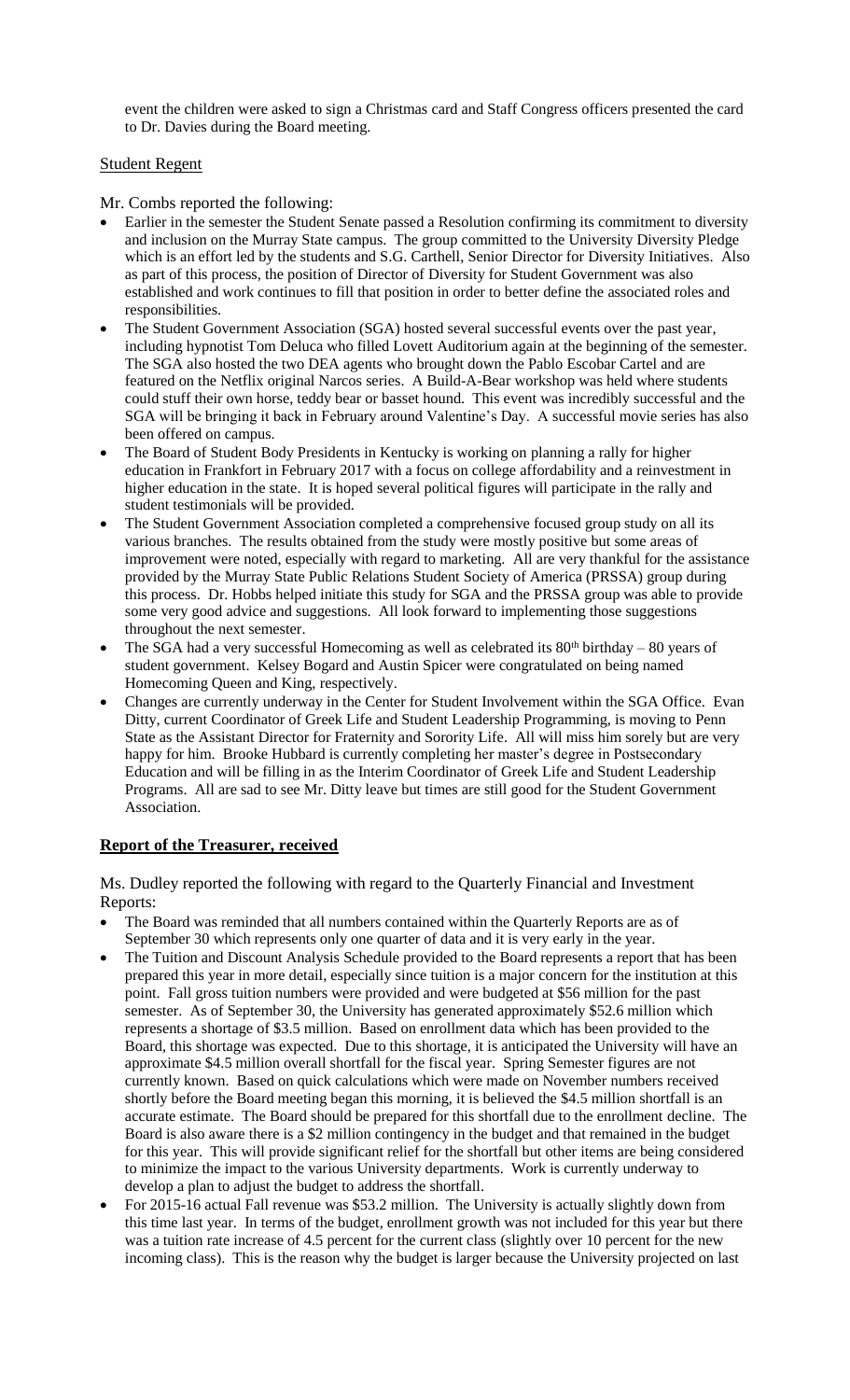year's enrollment with a tuition rate increase and not an actual enrollment increase. This represents a conservative approach but, due to an overall enrollment decline, this is the associated impact.

- Information was added this quarter on net tuition to provide the Board with overview of the discount rate. This is an important number which must be tracked for budget purposes. For Fall, the University is trending at a 36.8 percent discount rate. This includes scholarships and tuition waivers that the University provides and does not include third-party scholarships or Foundation dollars which support student scholarships. Additional trend data will be provided in the future in terms of this number. The University has remained close to this level for a number of years and with the new class this Fall the discount rate is ahead of previous years (slightly over 40 percent). Due to the new Tuition Model the discount rate is also up for the new class because there are better quality students who qualify for more scholarship dollars.
- The Statement of Net Position illustrates that cash and cash equivalents are down by approximately \$3 million. This is not significant when the University carries \$148 million in cash but is due primarily to the bonds which were sold for Franklin Hall and completing that project. From last September to this September quite a bit of those funds were expended and that is reflected as a decrease in cash. The other large changes in capital assets are also due to those facilities and more capital expenditures coming on line for the three new buildings which is increasing capital assets and at year end will decrease depreciation expense. The University is gaining assets but will also be incurring larger depreciation expense at the end of the year.
- The Net Position Schedule has been provided and the graphic projected represents an effort to demonstrate the University's unrestricted net position of \$89 million which is unrestricted Education and General (E&G) net assets (net position or fund balance) before pension adjustments have been made. The Board has been informed about necessary pension adjustments for a couple of years and that represents a reduction of \$229 million in pension liability. The University cannot change the pension liability numbers so the graph provided focuses on the \$89 million available. An effort has been made to define the elements of working capital – accounts receivables and warehouse, dining services and bookstore inventories – which are assets that are reserved out of the University's fund balance and these cannot be used for something else. Encumbrances include departmental operations and reserves for Breathitt Veterinary Center – which is a mandated program – and the TSM Program of Excellence, Action Agenda and grants and contracts. These represent areas where funds have already been committed. Some represent carryover funds and that is primarily what departmental operations utilize – carryover funds. This represents a large number at \$20 million but the number is typically stable. These are funds departments have tried to save for expenditures they are unable to cover in one year. If a department has funds leftover one year they are able to carry those forward so they have money for larger equipment purchases, renovations or computer upgrades, as examples. These can be considered reserve funds because the departments have made commitments based on their availability.
- Reserves for self-insurance, revenue contingency reserves and the general contingency were presented. The general contingency reserves number is the University's savings account and is considered to be those funds which have been committed on campus and there are plans in place in terms of how to utilize those funds. The general contingency or "savings account" is not huge at \$49 million. The graph provided illustrated the magnitude of what comprises the University's net assets.

Dr. Bumphus indicated an enrollment decline was referenced which will result in a \$2 million shortage. He asked whether strategies are in place to deal with this deficit internally because the amount is sufficient to cause at least a little heartburn moving forward. Ms. Dudley indicated one strategy being considered is utilizing reserves as a source to cover the deficit. Dr. Davies indicated the overall goal of the administration is to end the year with a balanced budget. Resources are also being considered in terms of cost savings which will occur as enrollment decreases. Summer enrollment represents a key opportunity for the University and there are options to grow enrollment in this area. Confirmation was provided that enrollment is a key aspect of the budget but costs, as well as revenue, are being reviewed in detail. Next week Dr. Davies will meet with the Deans to have this discussion in even greater detail.

Mr. Kemp asked for a review of the process undertaken last Spring when the University was facing a similar situation. Ms. Dudley reported that last year the University went through a similar situation – although involving a smaller number – and the goal has always been to try to use current-year revenues to cover current-year expenditures and not utilize reserves. The University went through a scenario of identifying non-critical expenditures that could be deferred and many departments did hold off on making some of their planned expenditures. Vacant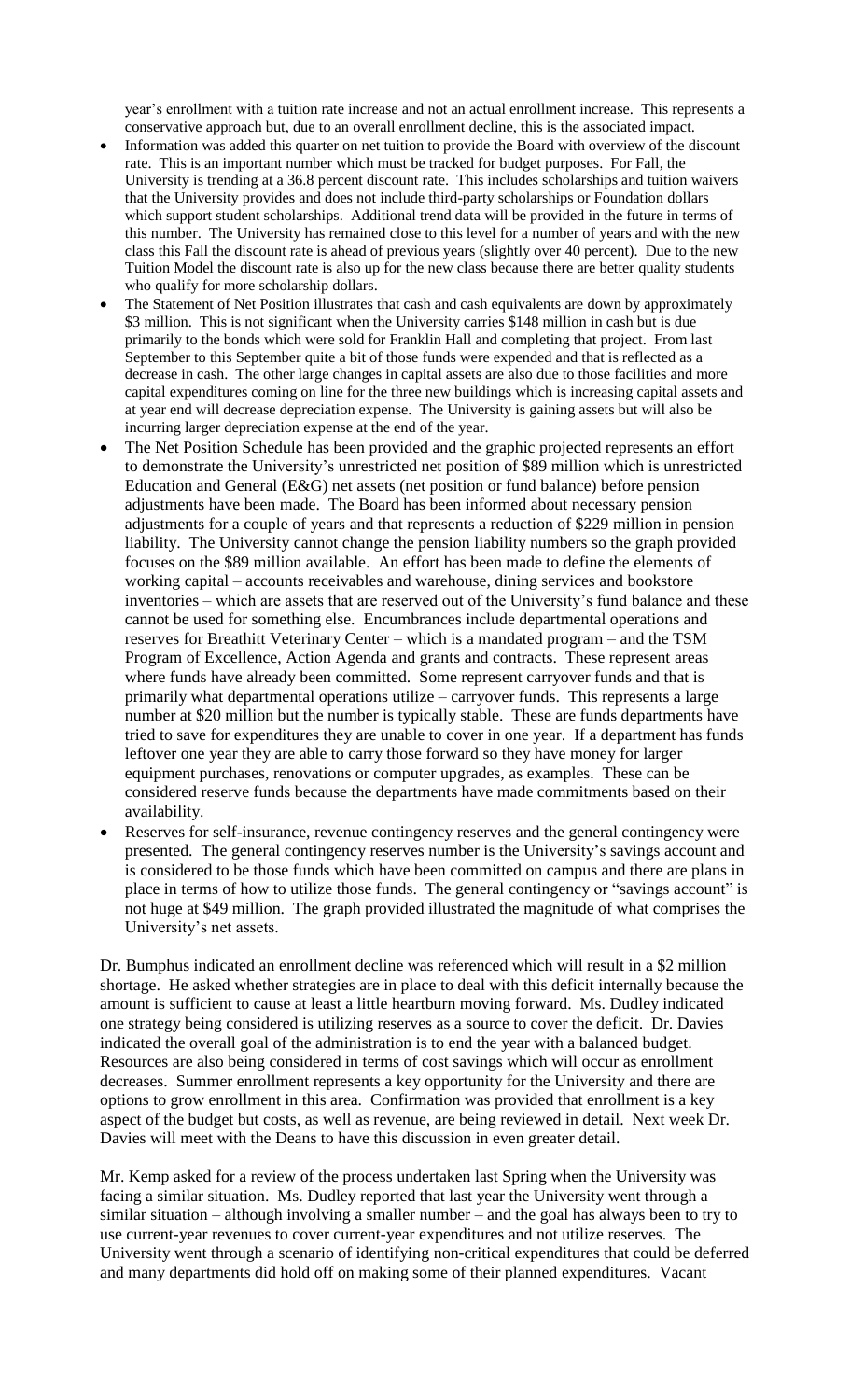positions were not frozen but each position was scrutinized heavily which produced a positive impact for the institution last year. Although additional discussions must occur, this may not necessarily be the route which will be taken this year. Dr. Bumphus indicated that the next few years do not look especially positive with regard to enrollment and when all this is taken into context over the next year or two the budget may not look a whole lot better. Sometimes the consequences are that the University has no option other than to look at personnel because that comprises such a large portion of the budget. Confirmation was provided that several personnel adjustments were made last year and some programs and positions were eliminated – further illustrating that tough decisions have already been made. Dr. Davies indicated that part of the discussion involves new opportunities for revenue creation – not just growing enrollment which is obviously part of the process – but also looking at what the University can do to build upon its current core competencies to identify new revenue sources that can be utilized moving forward. Continuing education is being considered as well as consulting services at the University level. The *Arthur J. Bauernfeind College of Business* met with Dr. Davies yesterday and discussed the opportunity to create an International Business Center in Paducah due to the Free Trade Zone and this could generate significant resources. Consideration is being given to the University's regional campuses in Paducah and Hopkinsville to determine whether there are other business opportunities in those communities. Cutting costs is not the sole means being utilized to address the budget shortfall and work to identify potential opportunities where the skills of University faculty and staff can be utilized are also being considered to build on current strengths. Resource allocation within departments and academic units will be a very important discussion point for the next several years. Confirmation was provided that a great deal of work is currently taking place that involves more than a fiscal year to fiscal year viewpoint. Dr. Bumphus applauded Dr. Davies for his viewpoint in this area because the landscape of higher education is changing dramatically and that is forcing universities to become much more entrepreneurial. Dr. Davies agrees that there are many challenges facing the University but there are also many opportunities.

Ms. Dudley further reported the following:

- The University received back the 2 percent rescission from last year (\$960,500) but since that was received in October it is not reflected in the statements provided. This amount will go into the \$49 million reserve for general contingency and will be shown on the financial statements. The rescission amount will go back into the reserves to replenish what was rescinded last year.
- An effort has been made to provide information to the Board in terms of how pension numbers are trending although only about three years' worth of data is available. In FY14 there was a pension adjustment but there was a larger impact on the University's net position for FY16. This information will continue to be provided to the Board each year. If the pension system eventually becomes better funded, the impact on the University will begin to decrease. If the situation continues to get worse, the detrimental impact on the University will continue to increase.
- Working capital and reserves for auxiliaries show pretty much the same trend and the reserve for general contingency for auxiliaries is \$19.7 million which does not represent a great deal of money when consideration is given to maintenance needs in the residence halls. If contingencies were needed this is where the administration would go for auxiliary funds. The administration would not go to the E&G fund (\$49 million) but would go to the \$19.7 million in auxiliary funds, if required, in the event of a shortfall.
- The Education and General Fund Schedule was presented and includes the 2 percent rescission to the state appropriation that the University has now received back. As of the first quarter this year, the University has received \$13.7 million. Appropriations are dispersed to the University each quarter and they are not equal because the state prorates those payments a bit differently. Although the payments are not of equal amounts, the \$960,000 is reflected in the number presented for the next quarter. Instead of going through the schedule, graphs have been presented to help the Board see revenue, appropriations and the University's budget for this year. This information is being presented to show trend data in terms of the University's actual revenue and expenditures compared to budget. In terms of tuition and fees, the University is very much at the same level but there is some give in numbers for this year. These graphs presented also help to illustrate that the University is very much the same as it has been for the last three years at this point in time. There is not a huge fluctuation in numbers and the University is stable but because of the tuition decline some situations will need to be addressed.

Mr. Kemp commended Ms. Dudley for the graphs provided because they make the data much easier to understand. The University's financial staff members are doing a fine job ensuring that the University remains on solid financial footing during these uncertain times.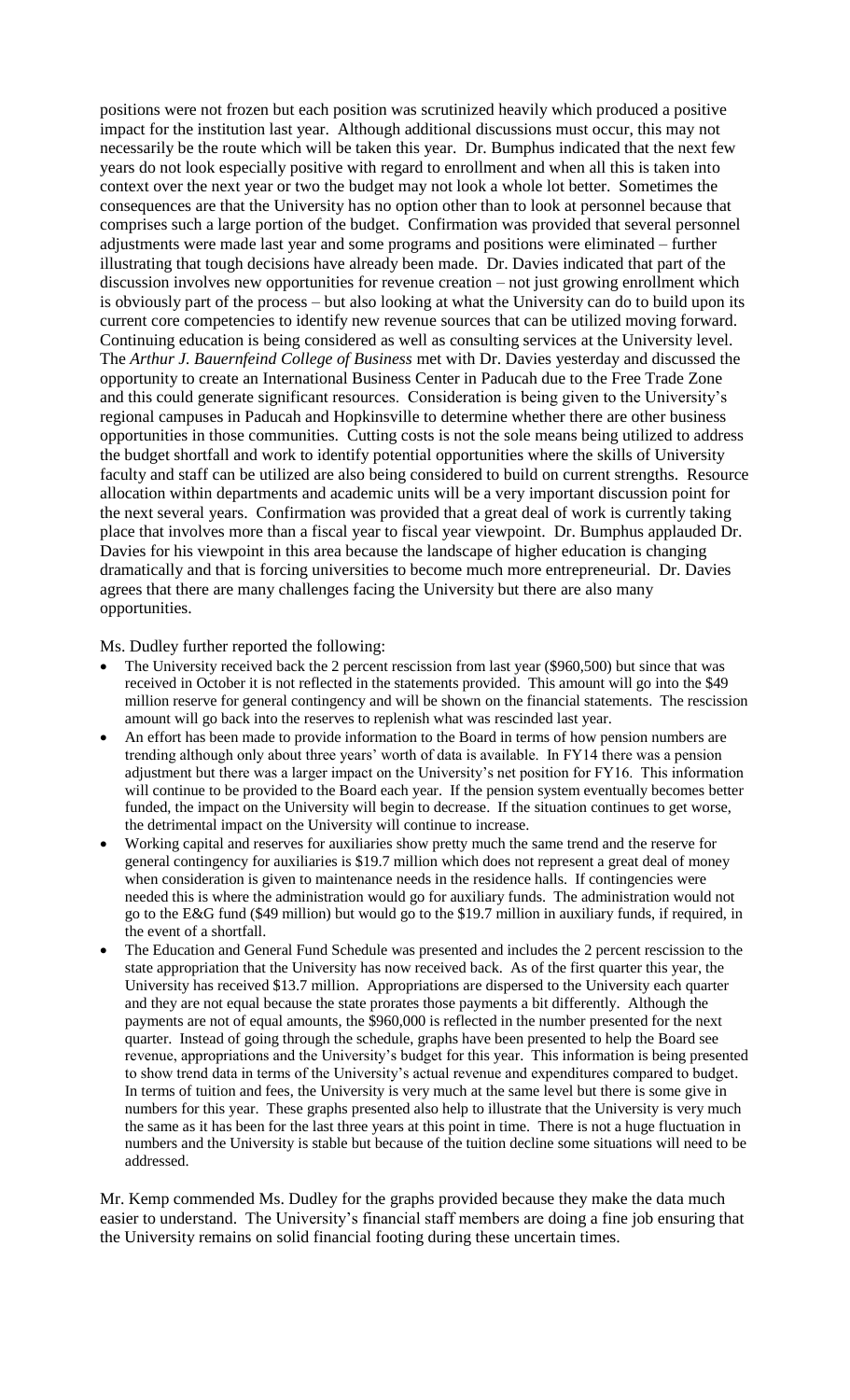On behalf of the Board of Regents, Mrs. Guess moved that the Board of Regents, upon the recommendation of the President of the University, approve the Quarterly Financial and Investment Reports as presented. Mrs. Sewell seconded and the motion carried unanimously.

(See Attachment #1)

#### **Report of the Registrar, ratified**

Dr. Davies reported that tomorrow the University will confer 1,195 degrees to students representing 22 states, 52 counties within the Commonwealth and 14 nations. Among these students there are 40 veterans, 18 graduating from the Honors College and 165 students graduating with honors including Magna Cum Laude, Summa Cum Laude and Cum Laude.

In response to a question regarding how this graduating class compares to last year's class, Registrar Tracy Roberts reported that graduate numbers for the University are on target from last year and are even up slightly. Currently, there are 45 more baccalaureate candidates than last year in December and overall numbers are 14 students higher.

On behalf of the Board of Regents, Mr. Combs moved that the Board of Regents, upon the recommendation of the University Registrar, ratify the awarding of degrees as presented. Mr. Rhoads seconded and the motion carried unanimously.

#### (See Attachment #2)

The Board adjourned for a break beginning at 10:05 a.m. and ending at 10:22 a.m.

#### **Performance Funding Update, received**

Dr. Davies reported that information being provided represents approximately nine months of work produced by the Performance Funding Work Group. All were cautioned that even though what will be presented appears to be the direction in which the universities are heading, this work is taking place in conjunction with the legislators and the Governor and when the legislative process comes into play things could change. What is being presented today is what is known at this point in time but it most likely will change. Some of the fundamentals and basics, however, will likely remain intact.

Last year during the legislative process House Bill 303 (HB303) was passed. This set in motion for the upcoming fiscal year as the state universities enter into next year (FY18) that 5 percent of the state appropriation for each university will be determined through a performance-based funding approach. This 5 percent is on the state appropriation only – not on total revenue – and for Murray State this amounts to approximately \$2.2 million. When all of the public universities put this amount into the overall performance funding pool, the total is roughly \$42.9 million. It is also stated in HB303 that a Work Group would be commissioned and must recommend to the Joint Interim Committee on Education on or before December 1, 2016, what the performance outcome-based model will be and if this group does not make a recommendation by December 1, the State Legislature could take the 5 percent and do whatever it wanted to with that funding. The Work Group recommendation will be put forward in Bill format for the Legislative Session in 2017. The Work Group is comprised of a member of the House of Representatives, Arnold Simpson, Chair of the House Education Committee; Senator David Givens, Chair of the Senate Education Committee; Andrew McNeill from the Governor's Office; the University Presidents and Bob King, President of the Council on Postsecondary Education. John Chilton, the Governor's Budget Director, has been involved in the various meetings which have taken place and basically became a de facto member of the Work Group. Over the past six months the Work Group met five or six times and met the goal of submitting a recommendation to the Interim Joint Committee on Education by December 1.

In this process the stated goals for performance funding were: increase retention and progression of students towards a bachelor's degree, increase the number of bachelor's degrees earned by all types of students (underrepresented and low-income), increase the number of bachelor's degrees in occupations which will garner high salaries (defined as STEM+H – Science, Technology, Engineering and Mathematics, plus Health) and also to close the achievement gaps between lowincome and underrepresented students. Those stated goals outlined by HB303 are part of the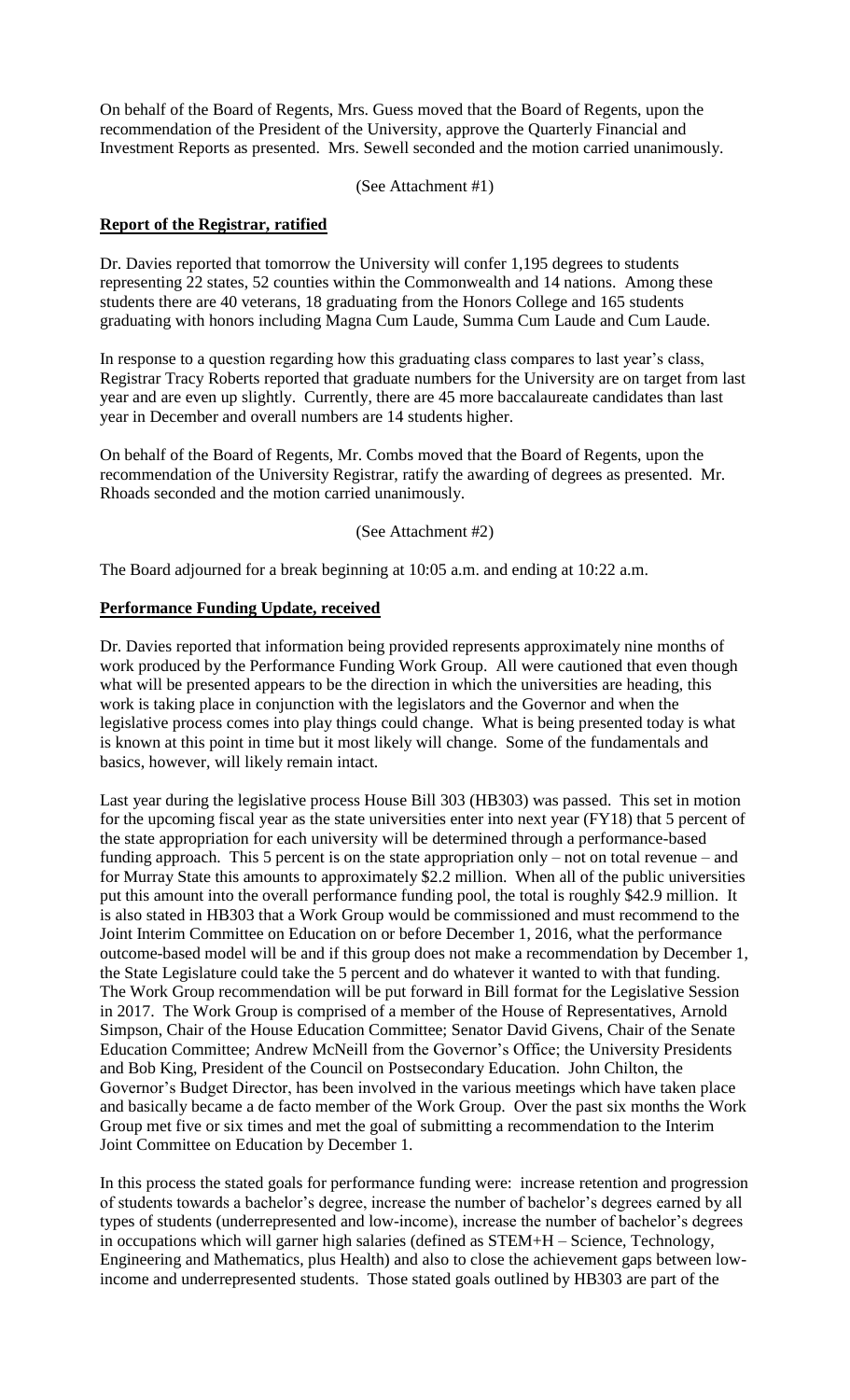CPE Strategic Agenda and the individual university Strategic Plans. Some of the guiding principles that the Work Group agreed to are that the model must be mission sensitive, outcomebased versus income-based, completion driven, sustainable (versus changing every year) and stable. Universities are not known to be "fleet of foot" and having wide swings in budgeting and other areas does not represent a good way to manage. Many of the universities have mandated programs which are funded through legislative actions – meaning they must be funded. All of these programs do not generate student credit hours and degrees – although they assist in those efforts – and to have these be part of a performance funding pool would not make a great deal of sense. Murray State University's mandated program is the Breathitt Veterinary Center (BVC). The appropriation specific to the BVC is not part of the performance funding pool. As all know, the University invests more from other sources for the BVC that go beyond the state mandate in this area. This presents a challenge that the University will hopefully be able to overcome.

Work Group recommendations include that the four-year universities be included in one single pool. All of the community colleges will be in another single pool. This means that the University of Kentucky (UK) and the University of Louisville (UofL), Eastern Kentucky, Western Kentucky, Morehead, Murray State, Kentucky State and Northern Kentucky will all be part of the same pool and will be competing for the same funds. Per HB303, Kentucky State will be exempt from the performance funding process for the upcoming fiscal year. That institution is not putting 5 percent into the pool and cannot receive any money from the pool. A model has been completed that is scalable, meaning that for the first year it can be used as a 5 percent pool. If the pool increases over the next several years – which it will to 25 to 30 percent – it can also move up. There is also a real possibility that this model will eventually be used for 100 percent of the University's budget. There is also a "small school" adjustment included. UK and UofL are in the same pool as Murray State and eventually Kentucky State will be included in the pool. There are size differentials between these institutions and adjustments are in place that reflect this factor. As part of its recommendations, the Work Group included a "hold harmless" clause for the year and also "stop loss" clause. The hold harmless clause means that no university in that particular year would go down in funding. A stop loss is the same concept but it is a percentage of loss – a 1 percent or 2 percent loss. This model is also based on what the CPE refers to as an equilibrium concept. All of the universities are at different places financially in terms of integrating into the model. What the proposed model attempts to do is get each institution to the same place as quickly as possible in terms of the dollars received on a perstudent or per-graduate basis and there are some mechanisms in place to help bring this into play. What this enables the model to do is instead of the universities competing against one another in terms of specific numbers, they will be competing on the percentage changes from one year to the next.

A final recommendation included is for the model to be formally reviewed every three years by the Work Group so any necessary adjustments can be made through this process. With any model there are always unintended consequences and this is why a formal review is necessary.

The fundamentals of the model include that everything is based on a three-year rolling average. Funds are based on percent of change – market share – or how much a particular institution contributes to the total. The more a university gains and the higher it is over average increases compared to the other institutions, the more money will be provided to that particular institution. If a university is below the averages, less funds will be provided to that institution. One of the goals of this work was for it to be simple and on one hand that was achieved but, more often than not, it was not. There are three main components to the model presented – student success, student credit hours earned and operational funds. Student success will represent 35 percent of the funds provided, student credit hours generated is another 35 percent and operational funds comprise the final 30 percent.

Student success involves tangible outcomes and a determination can be made on whether they were achieved. Student success includes the number of bachelor's degrees produced and this is normalized by the ratio of degrees per 100 full-time equivalent (FTE). This represents a volume measure – how many degrees are being produced – and an efficiency of degrees per 100. If an institution is producing more bachelor's degrees per 100 than the average for others it will receive a higher degree count. Murray State's bachelor's degrees per 100 are at approximately .98 meaning it is close to the per-100 metric. Bachelor's degrees comprise 9 percent of the total.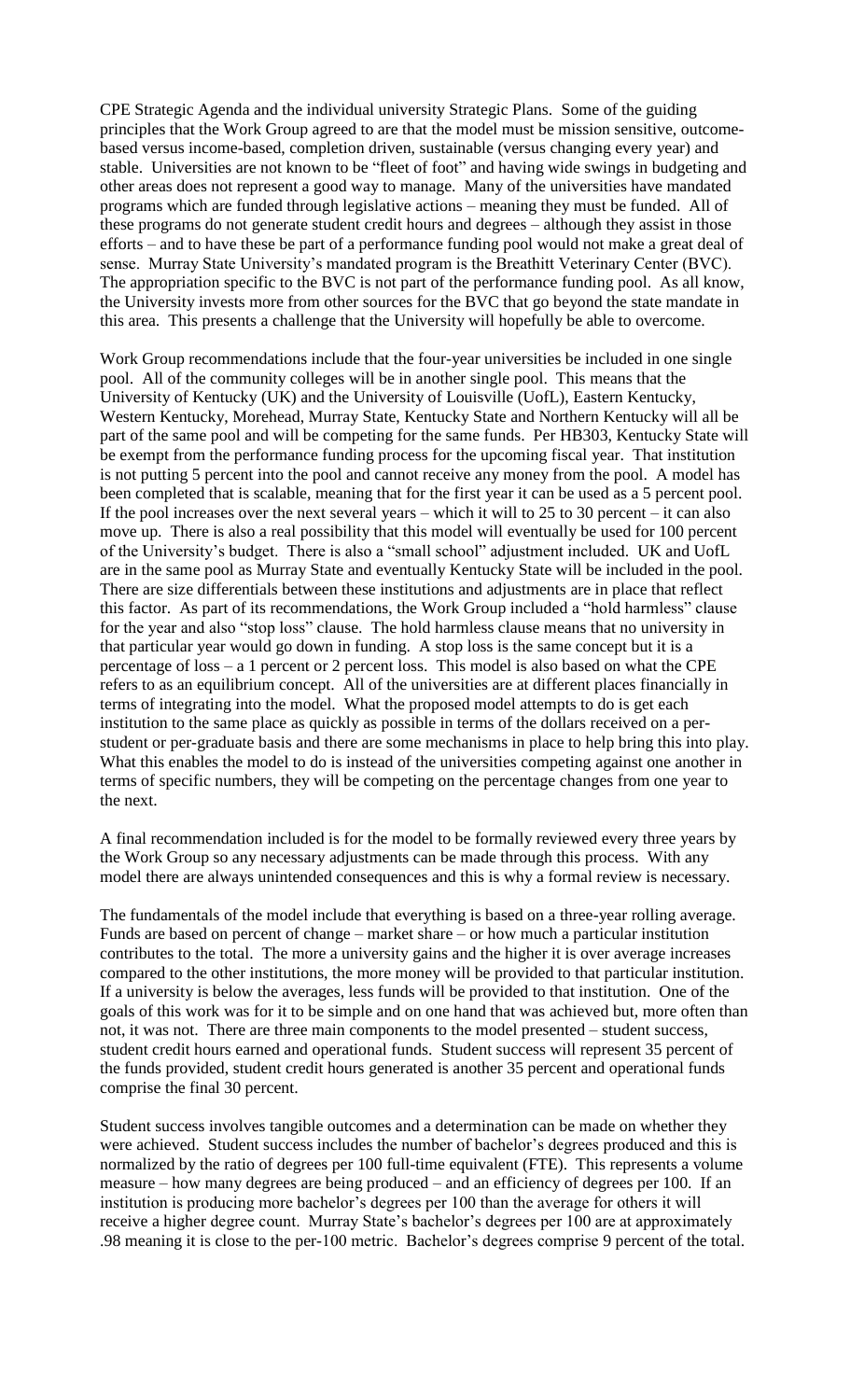The number of bachelor's degrees in STEM+H fields will represent 5 percent of the total. The number of bachelor's degrees earned by low-income students is one metric and there is another metric for underrepresented students, with each representing 3 percent of the total. Student progression is the number of students who earn their  $30<sup>th</sup>$ ,  $60<sup>th</sup>$  or  $90<sup>th</sup>$  credit at a particular institution. For every student that earns their  $30<sup>th</sup>$  credit, that is 3 percent of the total; for everyone who earns their 60<sup>th</sup> credit that is 5 percent of the total and for individuals earning their 90<sup>th</sup> credit that is 7 percent of the total. If the University admits a freshman student fresh out of high school who has no dual credit, as soon as that student earns their  $30<sup>th</sup>$  credit that will represent one percentage point. As soon as the student earns their  $60<sup>th</sup>$  credit that will be two percentage points. As the student earns their 90<sup>th</sup> credit that will be three percentage points. If a student comes to the University as a new freshman but has 27 dual credit hours and takes two classes their first semester they will hit the  $30<sup>th</sup>$  credit mark and the University will receive one percentage point. If this student earns 35 credits during their freshman year, the University will not only get credit for this student reaching the  $30<sup>th</sup>$  credit progression mark but also for them achieving the  $60<sup>th</sup>$  credit mark. This same model would be utilized for a student coming to the University from a community college and is based on progression moving forward. Overall student success represents 35 percent of the metric. If these are broken down into the pool of student success, bachelor's degrees represent 26 percent of that pool, STEM+H represents 14 percent and low-income and underrepresented comprise 8.5 percent each and progression represents 43 percent. This helps to illustrate the importance of progression in this model. Mr. Kemp asked whether there are time constraints in terms of progression and also requested a definition of low-income students. Dr. Davies responded that there is no time constraint in terms of progression and it basically applies to the academic year – August to May. Low-income is defined as a Pell Grant-eligible student (federal program). Dr. Davies indicated that he pushed for the definition to include Pell-eligible students because oftentimes it is based on Pell Grant recipients. The big difference is that many students – especially transfers – may use a lot of their Pell eligibility while attending the community college and when they get to Murray State they are still low-income students but are no longer receiving Pell Grants. Even students coming directly to Murray State may not want to receive a Pell Grant for one reason or another. The Work Group was able to agree on the definition to include Pell-eligible status. Murray State is also the only university in the Commonwealth that requires every student to file the Free Application for Federal Student Aid (FAFSA) if they receive any type of financial aid. Confirmation was provided that as part of implementation in terms of the three-year rolling average the University is currently involved in performance funding if this is approved during the legislative process in a similar form or fashion as what has been presented and the University's results this year will set the baseline for the upcoming year. Also, for the last three years a rolling average has been established and that is already in play. It is important to note that the University is not going into performance funding but is already in it.

A request was made for a definition of underrepresented students. Dr. Davies indicated that underrepresented students are defined by IPEDS and include Black, American Indian or Alaskan Natives, Hispanics or Latinos, Native Hawaiian or other Pacific Islanders and two or more races. This definition does not include international students.

Confirmation was provided that it is beneficial for the University to recruit dual credit students for a number of reasons and the fact that they bring close to 30 credits with them when they enter the institution would be one of those. There is also a very strong correlation between dual credit students and higher retention and graduation rates.

Credit hour production also represents 35 percent of the distribution of performance funds and is based on earned credits. This means that the University receives credit for a student who receives a passing grade or a passing mark. If a student fails a class, withdraws or receives an incomplete, the institution does not receive credit for that individual. Credits will be weighted by four levels – 100, 200, 300, 400 and graduate courses – as well as by academic discipline. The weighting for a student enrolled in a 100-level English course will be different from that for a student enrolled in a 400-level Biology course or one enrolled in a master's or doctoral program. Students are weighted based on an algorithm which includes the average cost of programs in five states where a major study was undertaken. The Delta Cost Study is more frequently used but the Work Group chose to use another particular study for the weighting process. Credit production and credits earned will be entered into a model to calculate the percentages, etc. for a particular demographic. Credit hour production pertains to matriculated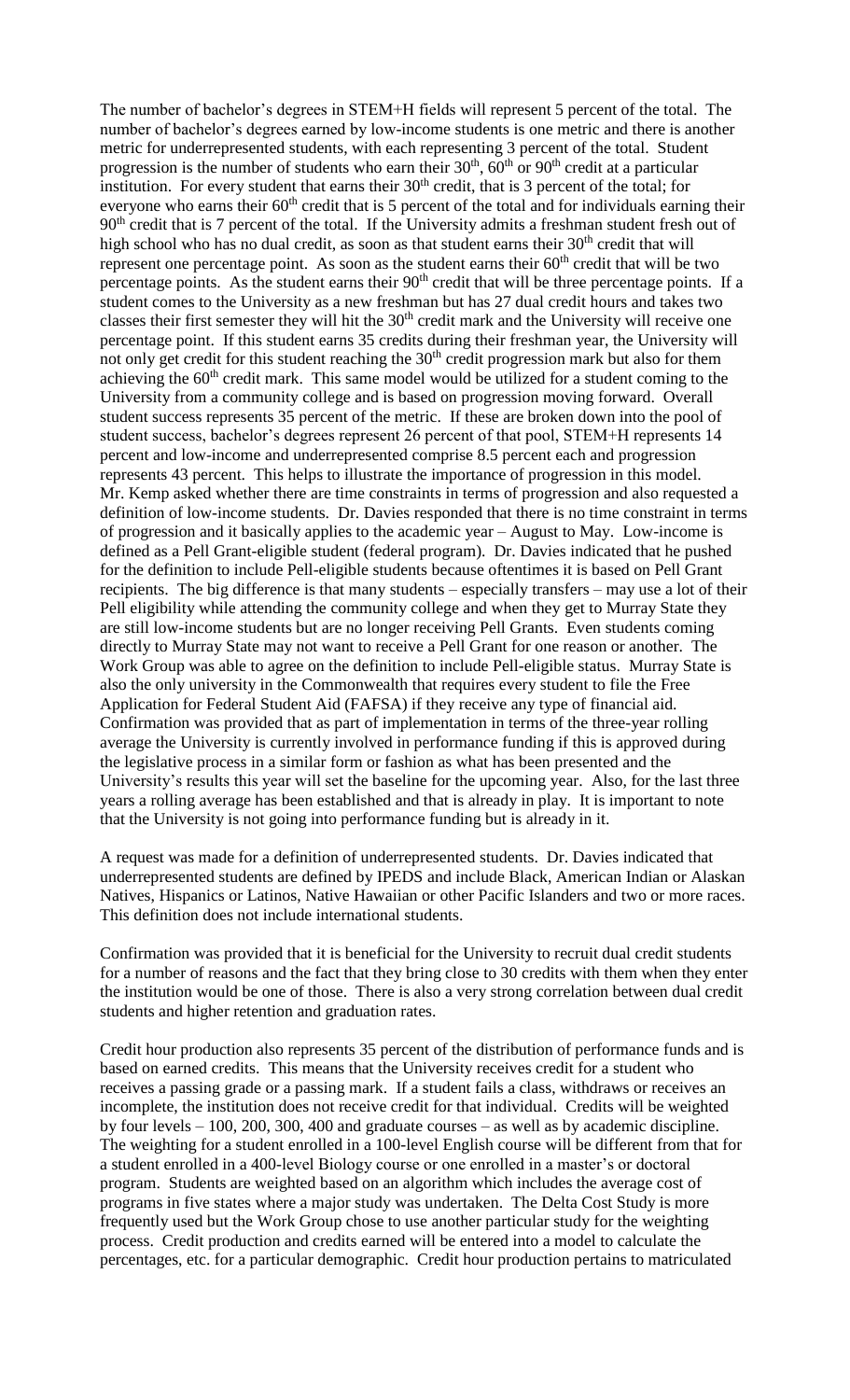students and dual credit or *Racer Academy* students do not count with this metric*. Racer Academy* students are essentially defined as dual credit students.

Campus Operations represent 30 percent of the distribution of performance funds. Campus operations basically represent maintenance and operation costs and there are three mechanisms, each representing 10 percent, for overall campus operations weighting of 30 percent. Maintenance and operations are based on a university's share of square feet of facilities for Category I and Category II which is a technical term in academe which basically means it is for classrooms and those offices specifically related to academic classroom exercises. It does not count for research laboratories that are not utilized for teaching and it does not include athletic facilities. Confirmation was provided that Woods Hall does count in the University's square footage because the space is currently used for academic purposes by the English as a Second Language Program and some space is used for studio space which is also a teaching process. It is only the space that is dedicated to the academic enterprise that counts and most of Woods Hall is dedicated for this purpose. The BVC and Heritage Hall would not count in this metric. Ms. Dudley confirmed that a utilization study for space within all buildings on campus was undertaken and these categories are based on the results of that work. If the Curris Center had one room dedicated or used most often for a classroom it would count but almost all space in that facility is not used for classroom educational activities. This information will be compared to similar data obtained from the other institutions.

Murray State has roughly 7 percent of the square footage of all the other universities which means this portion of the pool would be designated to the University and this is how all of the metrics work. With regard to bachelor's degrees, the University has roughly a 7.3 percent market share and would receive 7.3 percent of the portion of the pool dedicated to bachelor's degrees. In terms of STEM+H, Murray State has approximately 10 percent of the market share and would receive 10 percent of the portion of the pool dedicated to STEM+H degrees. UK has a plethora of research laboratories and those do not count in this pool. In this case it does lead to a comparative analysis of what the universities are using their space for on the academic front. UK has more space because that institution also has more students so they would receive more funding but the UK Hospital and land-grant facilities will not count in terms of square footage.

The next area pertains to instruction and student support functions. This is the portion of the budget allocated toward instruction and student support areas. The third part of this, academic support functions, represents 10 percent and would include advisors, counselors and Library services and is strictly a budgetary item.

In looking at degrees – bachelor's, STEM+H and low-income and underrepresented students – this amounts to 20 percent. When broken down by progression, this is 15 percent of the total pool and credits earned is 35 percent. This means that 50 percent of the pool is based on credit production. If degrees are counted as a function of credit production, 70 percent of this pool is based on credit production. When this is broken down in terms of the fundamental aspects of Murray State related to performance funding, it comes down to recruiting good students who are highly ready and highly capable to take on the academic rigors of the University. It is based on the University's ability to retain those students and have them move forward more clearly in a measured way of progression towards degree. If the University performs these basic functions as well as possible, the University will fare well under this model and will be able to compete moving forward.

Key points to highlight include that for the upcoming year Kentucky State is not included in the performance funding pool. The performance funding pool will increase in size based on legislative action. For the next fiscal year that amount is 5 percent and will likely increase to 20 percent the following year, then to 35 percent and eventually will be 100 percent. The hold harmless component is being recommended for the upcoming year (FY18). Performance funding for the next year currently represents 5 percent of the budget and it is not believed this would lead to drastic changes for any of the state universities. In fiscal year 2019, all of the universities, including Kentucky State, will be part of the performance funding model and the atrisk percentage will be much higher. All want to ensure that the model works so in FY19 everyone will be held harmless and no university will lose or gain funding. In the following year, fiscal year 2020, the percent of at-risk dollars from the performance funding pool will most likely increase but a stop-loss of 1 percent has also been recommended. This means that any university would not lose more than 1 percent of its budget. In the following year, 2021, the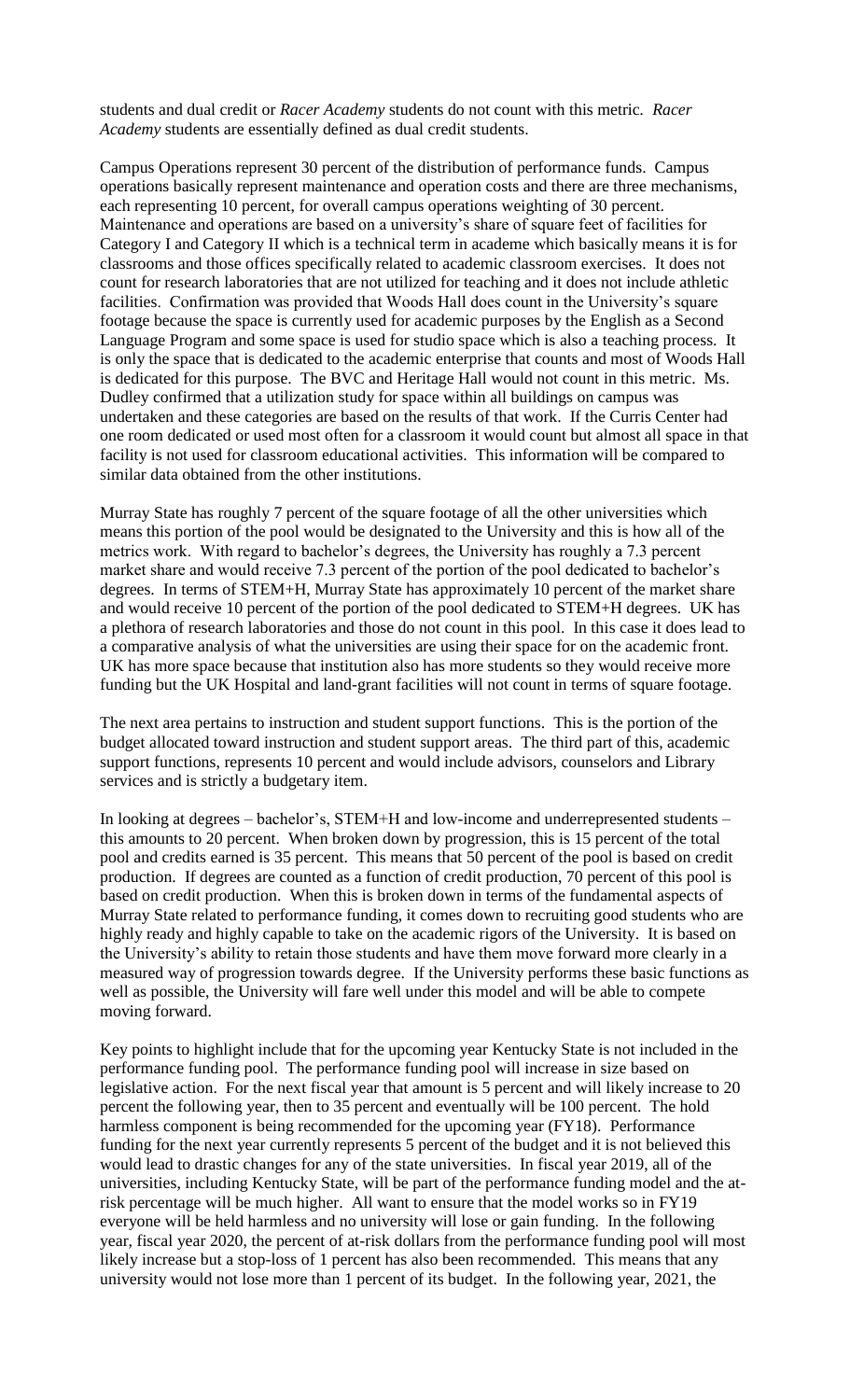stop-loss would increase to 2 percent. The model will then be reviewed and the stop-loss provision will most likely disappear at that point. This represents an effort to get universities to the position where they are all receiving relatively the same amount of funds per degree produced, etc.

As the performance funding model is implemented, it is important to understand that this is not based on new money – it is a zero-sum game. If Murray State gains \$1 million in this process that would mean another university lost \$1 million. With the 1 percent and 2 percent stop-losses, any university that gains a lot will actually have their gains tempered down. If another institution loses 3 percent, due to the stop-loss they would only lose \$1 million and the remaining \$2 million loss would have to come from the winning institution's area. As Dr. Bumphus knows, in 95 percent – if not 100 percent – of the funding models that have been implemented, this work has been undertaken along with an investment from the state. Kentucky is leading the pack on a new way to implement a performance funding model. There are several universities that are clear losers with a performance funding model but Murray State is actually over performing for the amount of funding it receives. The model being presented will create an objective way to create a budget request for the legislative process in the next biennium. Dr. Davies is not saying this will happen and he is not saying it is a good strategy. He is simply saying this presents a good mechanism for doing so. It is also important to remember that the funds are distributed based on the University's performance relative to the other institutions. If Murray State increases degree production by 4 percent and every other university increases degree production by 5 percent, the University will lose money. If Murray State increases degree production by 4 percent and everyone else stays the same or goes down the University will gain a lot of money. This will be based on the new market share distribution at the end of every year and whether the University increases or decreases is important. In addition, this is all based on a three-year rolling average which helps soften the blow for some but also tempers the gains for others.

Dr. Bumphus asked whether there are any particular initiatives the President would now like to begin that will help the University in this regard or if there is anything the institution needs to stop doing. Dual credit initiatives outlined earlier will certainly help as well as higher ACT scores for incoming students. Dr. Davies reported that he has undertaken a Strengths, Weaknesses, Opportunities and Threats (SWOT) analysis based on where the University is currently in terms of its strengths, weaknesses and opportunities. The University's degree production for the last three years is at an all-time high so the University is entering this arena from an area of strength. The institution also has a very strong STEM+H relationship. The definition of STEM+H is based on a national standard. The past three years have been very good and the pipeline is strong. There is also a very strong progression rate at Murray State and the institution has been able to move students through the process in a fairly manageable way although there are opportunities for improvement. The University also has good retention and a focus has deliberately been placed on graduation and retention rates as part of the Strategic Plan. Many initiatives have been put in play already to keep students moving forward. The new admission standards which were implemented this year will significantly help moving forward. Another initiative that is being instituted is there were 1,502 new freshmen this year under the admission standards. Mr. Dietz has been charged with getting the University to a point over the next couple of years to where there is a freshmen class – not changing standards and perhaps even increasing them – to 1,700 new freshmen. This is an important number for the University to reach. A challenge is attracting underrepresented and low-income students. More initiatives must be put in place to recruit highly capable and talented individuals in these two groups. In terms of low-income students, the University will have an advantage in that the model includes Pell-eligibility as a metric. Additional means must be put into play to ensure these students are able to progress. The University needs to be more aggressive with student work opportunities and providing finishing scholarships and there are methods which can be put into place to accomplish this work.

Another challenge facing the University is that there were large freshmen classes four to five years ago and this was accomplished by lowering ACT and GPA standards. This year there are roughly 18 percent fewer juniors than from the year before. There are approximately 14 percent fewer sophomores as well as a slight decrease in the senior class (1.8 percent). For the next two years the University's pipeline is not as robust as all would like. Thus, the effort which must be undertaken to reach the 1,700 new freshmen in a very quick manner. Another part of this work involves transfer students. The University must be much more aggressive in terms of its transfer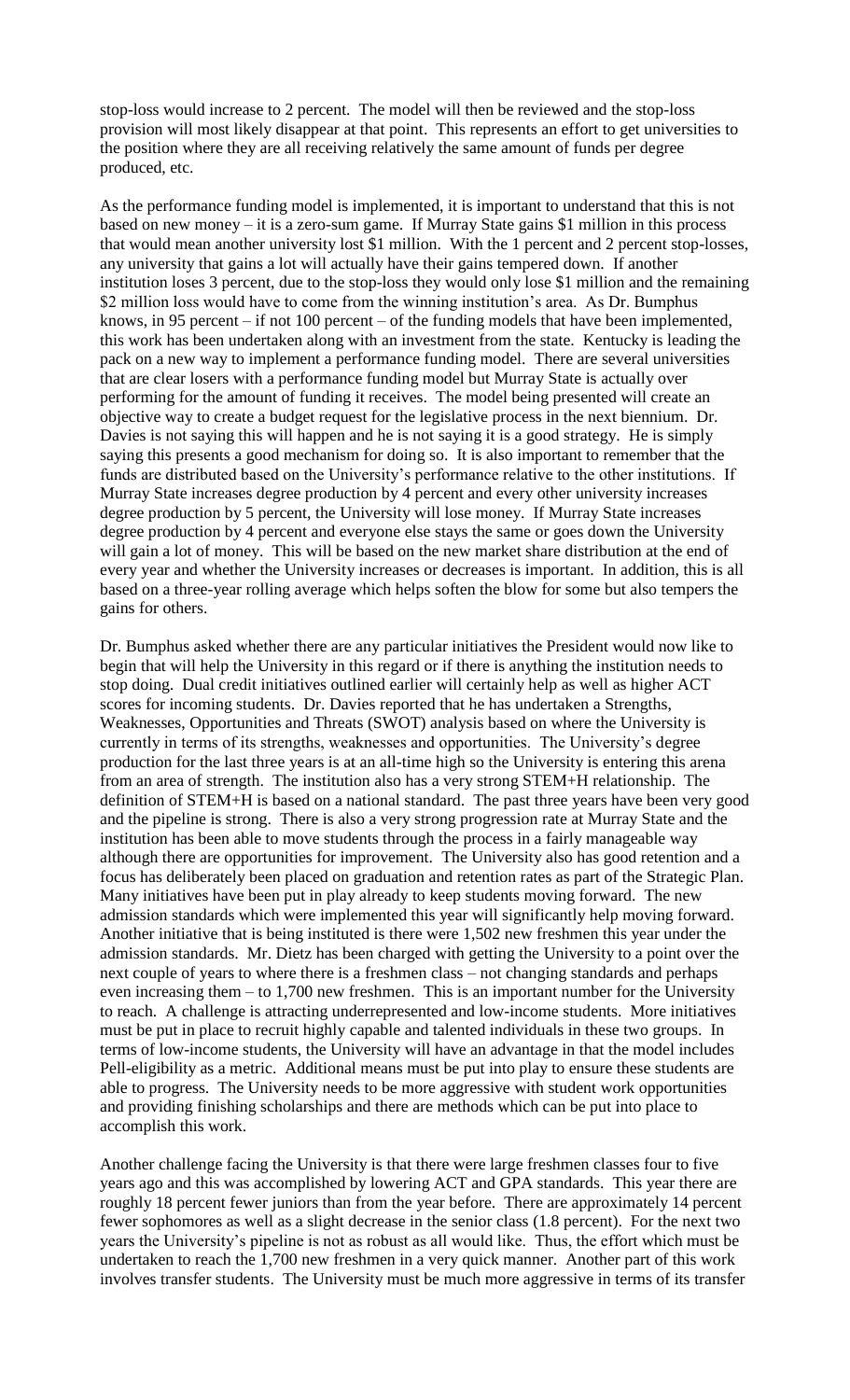model and having a junior class the same size as the freshmen class in total. Currently, the freshmen class numbers 1,502 students and the junior class has 1,407 students. A well-balanced university would have the freshmen and junior classes at about the same size. In order to accomplish this the University must increase the number of transfer students at the junior level by approximately 250 students. This represents another initiative the administration will be working to put in place.

Dr. Davies reported that opportunities include the low-income and underrepresented student populations through initiatives with the Lincoln Foundation, for example, and working with others to do a much better job in the recruitment of these students. A much better job must also be done with regard to the recruitment efforts for minority students, faculty and staff. A focus will be placed on initiatives which will help accomplish this work. There is also an opportunity with regard to the University's admissions standards and a continued effort to focus in on highlycapable students who are ready for the rigors of college. Dual credit is one indicator for such students but it is also a double-edge sword. This represents a highly-recognizable student population that is ready for college which is positive but there is a two-fold challenge with this group. One – it is an expensive program for the University to offer. Second is ensuring that students who are enrolled in dual credit courses are focused in on going into the university sector. Mr. Dietz has indicated that the average freshman entering Murray State with dual credit has 16 credit hours. One student had over 70 credit hours. The challenge with this student is that many of those credits may not fit within their degree or college experience at-large – meaning those dual credits will not transfer to the University. The University must make sure it is working with the high schools and other providers to ensure that dual credit courses are targeted toward the student's area of study. Additional opportunities include a rebounding freshmen class, increased transfer students and focusing on a clear pathway to graduation. There have been cases where a student is in their senior year and realizes they still need 65 credits to graduate because they have not been properly advised or for other reasons. The University needs to make sure this type of work is undertaken in the most efficient manner possible. Advising at the University is very strong but it may be necessary to limit the number of options provided to students to help keep them on a focused pathway.

Threats facing the University include a decline in the high school population in the immediate area and declining enrollment in the community colleges in the service region but this is known and the University is implementing initiatives to offset these challenges. SARA will also present a challenge for Murray State because this also presents a double-edge sword. It offers the University an opportunity to expand its geographic horizon through distance education but it will also invite a significant number of other universities into the area. Mr. Rhoads asked whether Dr. Davies feels what has been outlined dovetails with the University's Strategic Plan particularly in terms of increasing enrollment in the University's service area. Dr. Davies confirmed that the University will be able to compete extremely well in terms of performance funding because the Strategic Plan is based on the recruitment of highly-capable students as well as increasing the number of freshmen and transfer students and increasing retention and graduation rates. All of these efforts represent 70 percent of the performance funding model.

The University's Strategic Plan also clearly calls for an increase in STEM+H programs and Deans Cobb and Hobbs, along with Dean of the *Hutson School of Agriculture* Tony Brannon, have put specific strategies in place to facilitate these efforts. An even stronger focus will be placed on retention and graduation rates and this represents a significant portion of this work. Part of the initiatives contained within the Strategic Plan are focused on underrepresented students and developing a new strategy for recruiting this population, as well as underrepresented faculty. Initiatives are also being put forth to increase the University's graduation rate from 49 percent to 58 percent. The necessary work is about recruiting, retaining and graduating students. With bachelor's degrees normalized by the 100, the University's three-year average is at 6.6 percent and under the new metric is at 7 percent which is above the average, meaning the University would receive funding based on bachelor's degrees. Four years ago the rolling average for STEM+H degrees was 9.6 percent and the University has increased that average to 9.7 percent while most of the other universities did not increase their percentages. The University is also above the average in this area and would receive additional funding based on the current metric. In terms of low-income students receiving degrees, the University was able to increase its market share because most of the other universities went down in terms of this metric and Murray State is above the average. The University also gains in terms of square footage. The earned credit and progression numbers are not available at this point but the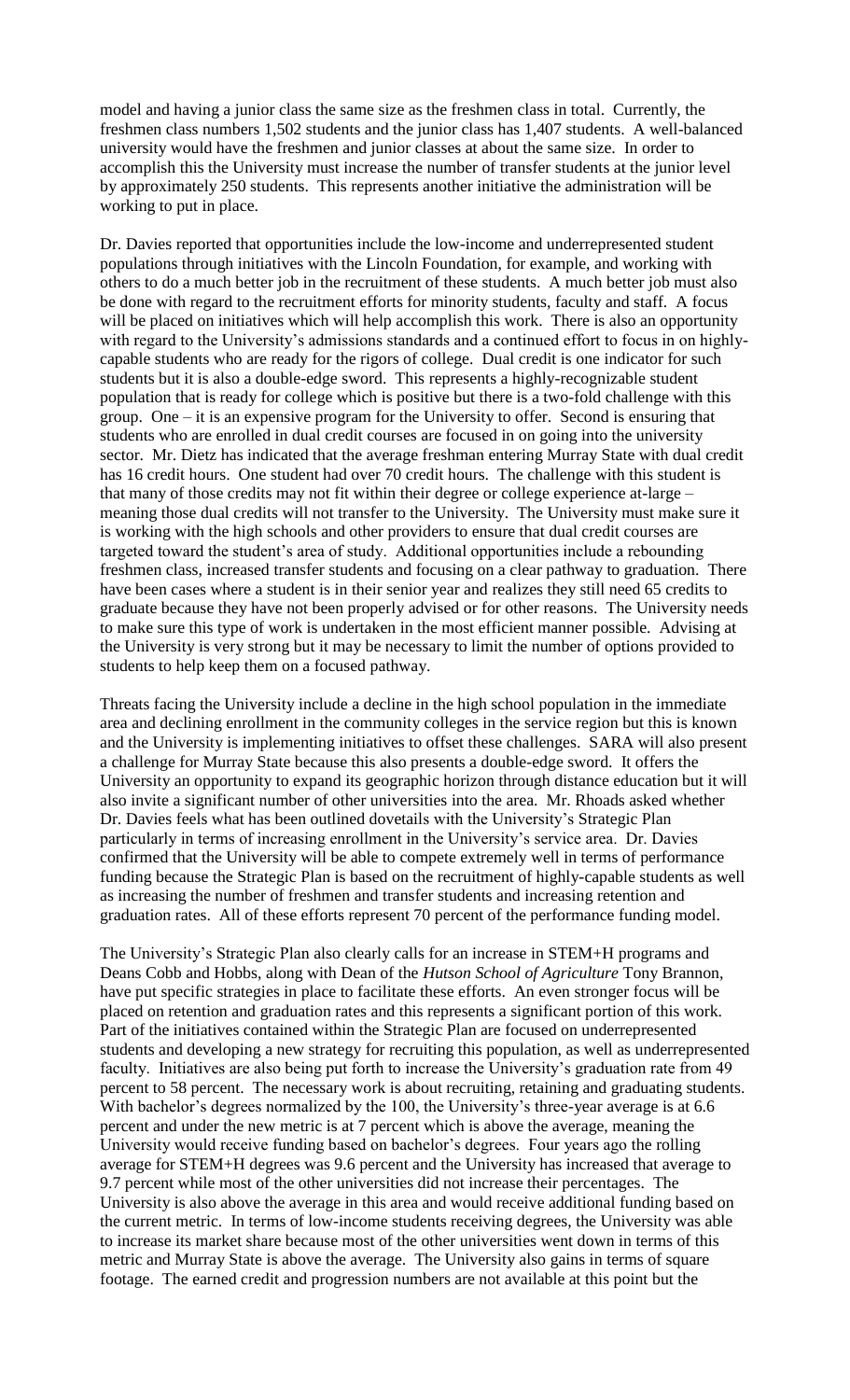University's FTE is up almost one percentage point where most of the other universities have declined. Under the current year, the only metric where Murray State does not outperform the average would be for underrepresented students earning a degree because it is down in this area by approximately 1.5 percent.

Mr. Kemp indicated that one opportunity which stands out to him based on his knowledge of Hopkinsville Community College – which has the highest percentage of African American students of any community college in the state – is that recruitment efforts need to be focused on this population. These efforts need to be concentrated within all the community colleges because there are a large number of Pell-eligible students within these populations. Dr. Davies confirmed that discussions held yesterday with Regents Bumphus and Rudolph were particularly helpful in developing strategies specifically aligned with this goal but also leveraging the *Hopkinsville Regional Campus*. When the model is considered there are challenges but there are also opportunities. Dr. Davies is concerned about the number of sophomores, juniors and seniors enrolled at the institution at this time but because of the three-year rolling average he believes the University will have an opportunity to correct this through aggressive recruiting and admission efforts. The University must do a much better job with regard to transfer students and that is a known targeted area for improvement but these are not areas which are insurmountable toward the University's overall efforts. Dr. Davies reported that the University works with Royall & Company for the recruitment of freshmen and has been very successful in using this company for the marketing and promotion of Murray State in terms of garnering applications and admissions. The University just engaged with Royall & Company to undertake a specific effort with community colleges within a 150-mile radius and will also consider some consulting services with regard to transfer students for the University to do things differently than it has in the past. Dr. Bumphus indicated that the University already has some great relationships in place and needs to capitalize on those efforts. All stand ready to work with Murray State University.

Mrs. Guess asked whether the University could play a more important role in the elementary and secondary schools to make sure they are producing college-ready students. Dr. Davies indicated work is underway through the Kentucky Department of Education to define what college-ready really means. Currently, college-ready is defined by the K-12 system and their definition and what the University sees as college-ready are very different. The new Commissioner of the Department of Education has agreed to work more closely with universities on establishing what college-ready means and this process is already underway. One positive from the dual credit initiative is that more students will have knowledge of and be aware of dual credit and the opportunities available to them. Getting this word out more frequently will represent an advantage. Dual credit for a lot of students – especially in the area of mathematics – provides an opportunity to have additional math instruction provided at the high school level but the challenge is that the teachers at the K-12 level are not certified to teach math at the college level and an effort must be made to ensure these instructors are fully trained. In response to a question regarding the number of students who are taking courses that are not college bearing, Dr. Davies indicated the number has been lowered this year based on the increased admission standards. The current number is around 25 to 30 percent if they are taking at least one course. The number taking two or three non-college credit bearing courses has decreased significantly. For students who were not admitted to Murray State, the University works very closely with the community college in their area so they can be placed within the community college there and then ultimately transfer after they prove that they are ready for the academic rigors of college. One of the downsides of dual credit scholarship is that it leads to the expectation that every high school student will take at least two or more dual credit classes while they are still in high school. This could be setting up an expectation that they are college-ready when they really are not. Dual credit sets some things in motion for students which must be tempered somewhat. It is believed the universities will have a larger voice in working with these elementary and secondary students.

Mrs. Guess asked how performance funding will change the University's behavior when it feels the pressure to move students through the pipeline in terms of the number of credits they are taking and how it can change behavior which could be adverse to the student. Dr. Davies indicated the University must continue to remind itself that this is a long game based on a threeyear rolling average. There is an ethical discussion which must occur in this regard. The important aspect for Murray State is the vision of being the best student-centered university in America and the institution must remain focused on that and doing what is best for students, regardless of how performance funding progresses. This will absolutely change actions for the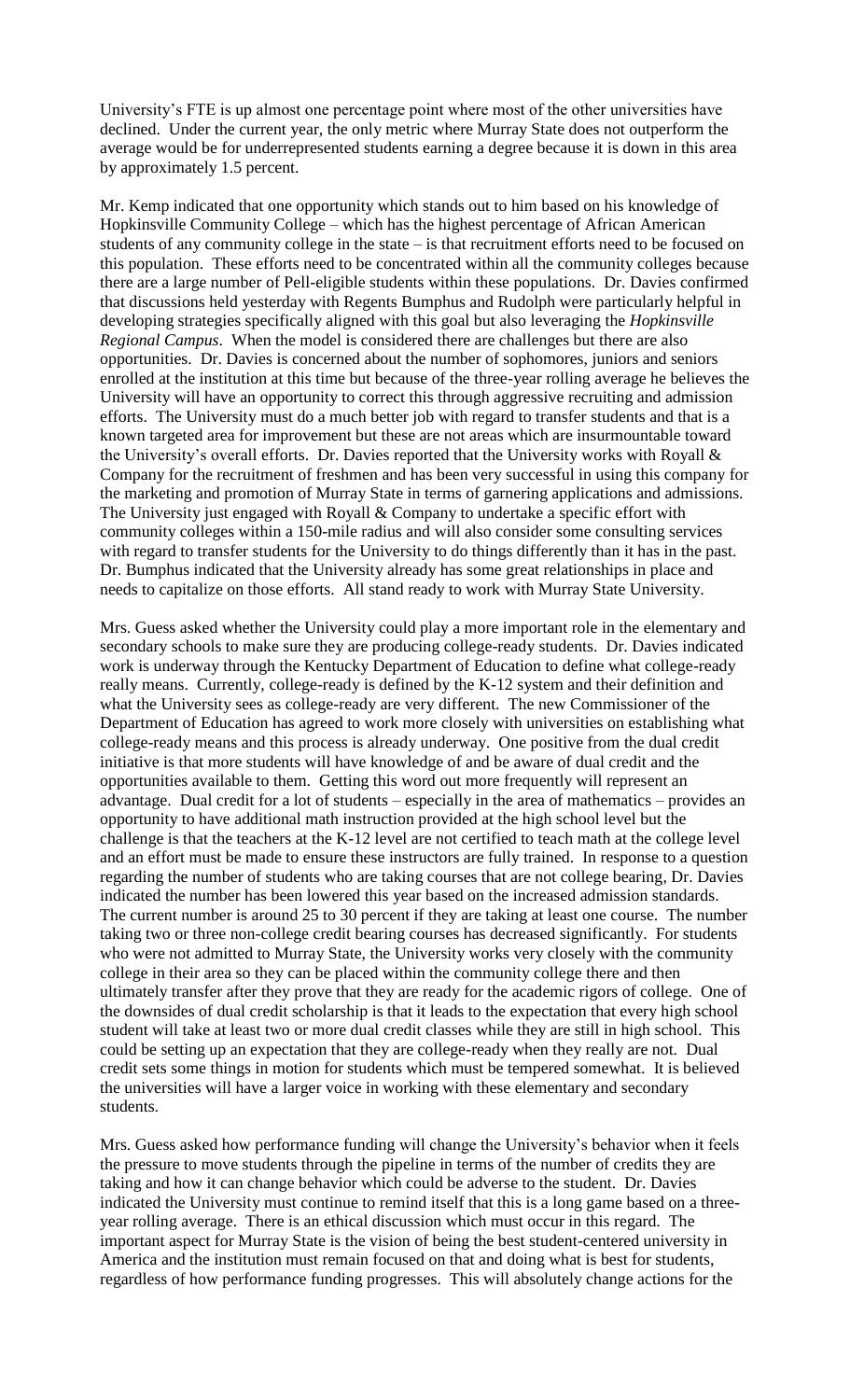better in some cases but it also provides an impetus for the administration to think about the curriculum and having requirements that exceed those necessary for graduation. This will guide efforts in terms of curriculum and program design while not giving a lack of focus to rigor – which is essential – and the needs of the region. It is incumbent upon the Board of Regents and University leaders to continue to hold standards high.

Dr. Davies indicated the report of the Work Group has been delivered to the House, the Senate and the Governor's leadership and a Bill will be drafted. Mr. Kemp asked whether there is a sense of what the performance funding portion of this model will be for non-STEM disciplines and Dr. Davies reported that in the United States education – higher education in particular – is based on two fundamental premises: competition and student choice. These two mechanisms will alleviate some of the concerns just mentioned. Students will choose where they will go in terms of which university and also what they will study. Trying to convince someone with a passion for English to become a Molecular Biologist will be a difficult sell. STEM+H will be emphasized on some levels but there must also be a commitment to the liberal arts. In terms of credit hours earned and progression, when those are mapped against the degrees being produced by Dean Cobb and what he is requiring students to take, there are mechanisms in place to make sure there continues to be a very strong liberal arts program. This represents a pendulum and STEM+H is on the high right now but 30 years ago it was the opposite and this will continue to change back and forth. This is evidenced in the fact that STEM is becoming STEAM to include the arts. The fundamental purpose of a university, specifically at the undergraduate level, is to impart technical skills for individuals to hone their talents but, more importantly, to help students become lifelong learners and understand there is more than just the technical side to consider – meaning an education also includes the mind, soul and body. Dr. Bumphus added with regard to college readiness that the American Association of School Administrators has recently released a report about redefining what it means to be college-ready and the administration should become familiar with this report if it is not already.

Dr. Davies reaffirmed that this is a legislative process and what was presented by the Work Group represents a consensus document and is reflective of a series of compromises and discussions. The university Presidents have agreed that in totality all will support the recommendation submitted by the Work Group but if the Legislature begins to change the makeup of the recommendation that will lead to additional discussion points.

Mr. Rhoads asked what the process is for interpretation, application and allocation of these funds and who makes that determination. Dr. Davies reported the interpretation will rely on definitions provided by entities such as IPEDS and current statewide definitions and these parameters are included in the recommendation provided. Confirmation was provided that a mathematical algorithm will be utilized and this will be controlled by the CPE but it will not be a subjective determination. The legislative process of determining which funds each university receives will be handled by the CPE but the actual funding will be appropriated by the Legislature. Currently each university represents a separate line item in the state budget and as legislation proceeds it will need to be adjusted to address performance funding. In terms of whether there will be a review undertaken of decisions made by the CPE, Dr. Davies indicated this work will be based on a built-in three-year rolling average but there is always the ability to go back and review how any particular calculation was made. Confirmation was provided that the CPE is currently undergoing an audit in terms of some of the state's allocations but this could also be contemplated as part of the Bill.

This update was presented for informational purposes only and required no action.

#### **Strategic Planning Update, received**

Dr. Fister reported that at this time of year all have much to be joyful and thankful about. Faculty and staff have created successes that have supported the mission and vision of the University the President and the Board of Regents have set forth. Faculty, staff, students and initiative Chairs involved with the Strategic Plan have made a difference and continue to make a difference. All work as a team and this represents a team of champions. A quote by Billie Jean King, "Champions keep playing until they get it right," was provided and it was indicated that Murray State University does just this.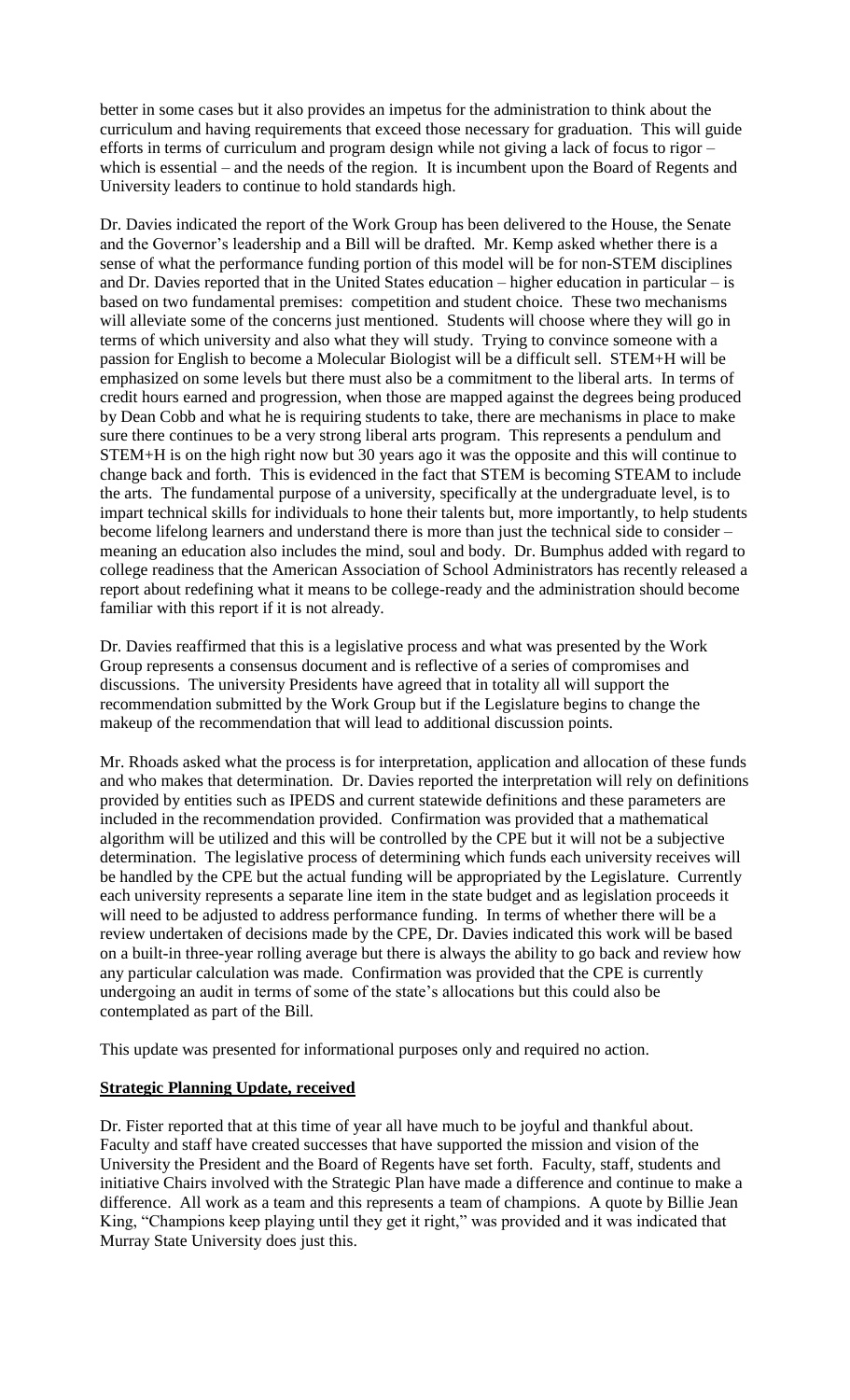Dashboard information for the targeted Strategic Plan was provided in the eBoard book and coincides with performance funding. These represent University initiatives that include goals facilitators have worked toward achieving and developing. Those goals will be brought forward to the Board through the dashboard in 2017 with an up or down arrow to indicate progress which is being made moving forward. The final update for the dashboard will be presented to the Board in December 2017 because some of the University's metrics are not yet finalized through the CPE.

Strategic planning funding represents another component of this work. During the Spring S Semester \$156,000 was provided to different groups to make this work possible. One highlight includes the *Pathways to Success Program* which was provided with \$95,000. There are currently 142 students in this program and among this group, 88 are from the state of Kentucky. The group associated with this initiative is moving forward and has set goals. Another part of this funding group were 353 students impacted this Fall with 102 student success – or first-year – courses. Of those students from last Fall to this Fall, there was a 1 percent uptick in the retention rate. While this does not seem like a lot, when there are 1,502 students, saving 15 students and helping them along is significant. Retention initiatives include funding for a graduate student to look at those seniors the University was losing and there were four different categories of seniors that were considered. Staff called these students to make personal contact and perhaps encourage them to return to campus and to see if their financial issue (sometimes as low as \$300) could be addressed. The Transfer Center also received part of the \$156,000 in funding and there was a College Fish subscription which represents the connection to help those students entering the University as juniors. The Transfer Center has increased the number of visits by 60 percent from last Fall as a result of receiving additional funding. Last year the Whitney Scholars Program received funding and of the 23 students who visited campus in June, 17 students have already been admitted to Murray State with three receiving a full Marvin D. Mills Scholarship, three receiving the Diversity Scholarship and one receiving the Carr Scholarship. The Office of Research and Creative Activity has also implemented initiatives that Regent Farmer recognized with the uptick of 180 students for the Fall scholarship program.

During the Fall Semester, 51 different proposals for strategic planning funding were received and faculty and staff were commended for their efforts. The Committee awarded \$124,236 for 18 different pilot projects. The goal of this work is recruitment, retention and graduation but part of this effort includes experiential learning. Students have greater success if they have an internship, study abroad or research experience and this has been noted historically. Additional information in this regard will be provided to the Board in the future.

Strategic Plan updates for all 63 strategic planning initiatives were provided in the eBoard book. This takes time and effort and two will be highlighted. One is Student Success 1.7 – Increasing the number of residential freshmen. The initial goal was 1,172 and this Fall there were 1,346 and 87 of those are honors students living in Franklin Residential College in a living/learning community. This progress recognizes the commitment shared by all toward residential and transfer students. With regard to research, scholarship and creative activity, information was provided in the eBoard book outlining a significant increase in awarding of large grants. One purpose of the Strategic Plan was to increase the number of grant submissions and those have been increased from 133 to 138 (4 percent increase) and a goal of 30 percent will be pursued over the course of the next several years.

Of the 63 Strategic Plan initiatives, over one-fourth could be marked off as being completed. One initiative is to increase STEM+H degrees and this cannot be marked off as being completed because the need for growth in this area will continue, especially as it relates to performance funding. There has been a 25 percent increase in degrees over FY15 (1,038 degrees). The goal next year is to not have that many because there are not as many students in the pipeline. The ACT average is 23.9 which is an increase from 22.6. For FY16, \$5.8 million in private funds were raised. Although the goal was \$6 million, this still represents a 47 percent increase over the previous year.

The University Calendar and the Economic Impact Study have been completed. Brochures will be provided shortly for the Economic Impact Study which represents a large component of what the University will be able to sell in regard to its economic impact and entrepreneurial component. There was also a 2.1 percent (73.9 percent) increase in the University's retention rate. Student retention from the freshman to sophomore year is critical and work also continues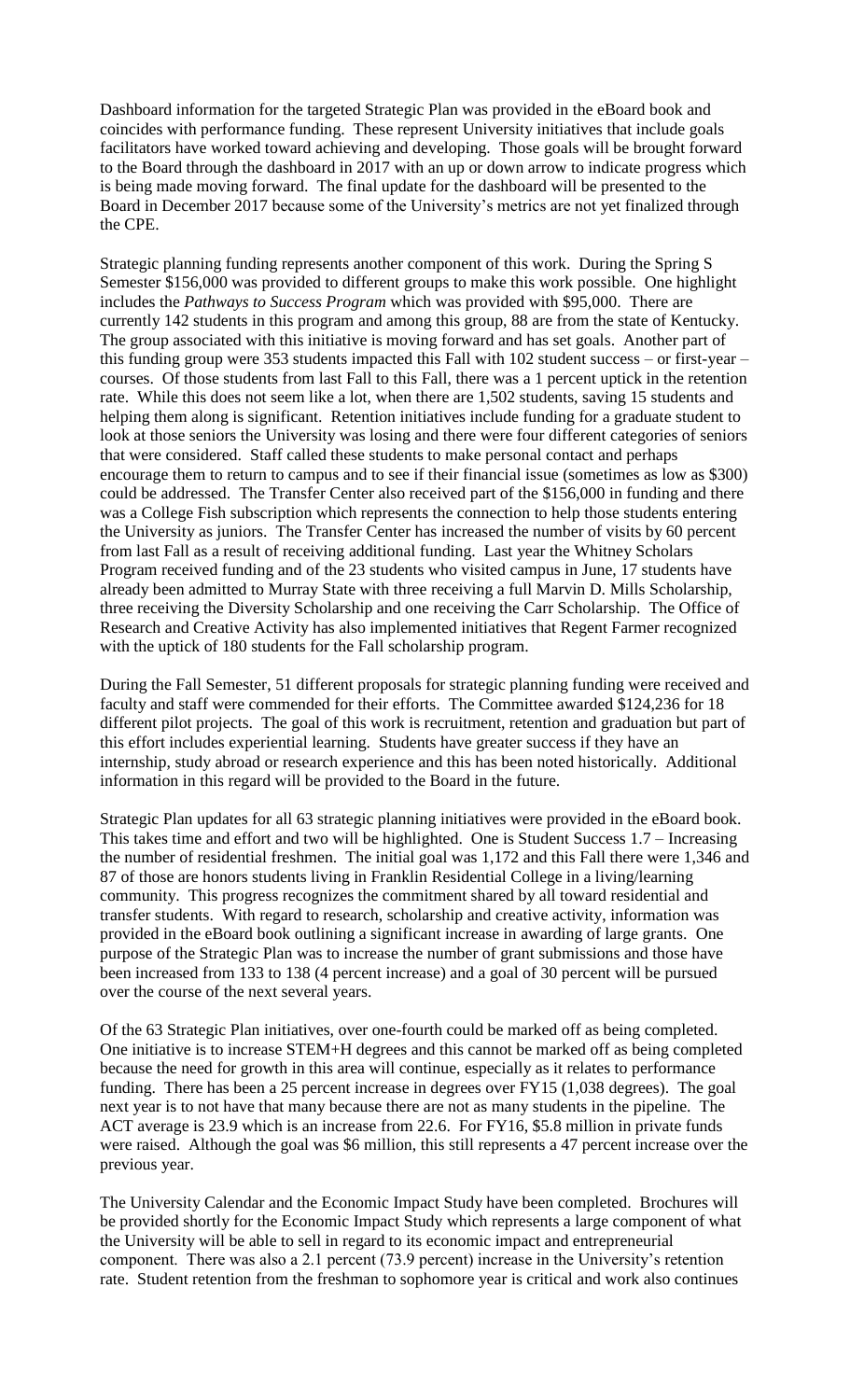with regard to retention from the sophomore to junior year and junior to senior year. The goal of having at least \$1 million dedicated toward deferred maintenance needs has been achieved and all know the importance of this initiative as it pertains to infrastructure needs. As another major achievement, the job description for Residential College Heads now includes advising and mentoring because it is critical for these individuals to provide the Murray State "touch" for their students. Implementation and evaluation will occur throughout the next fiscal year.

Transfer and articulation agreements provide an opportunity for students to segue from the community college to the University and the goal remains to make this transition easier. This work has been completed and there are 133 agreements – while the goal was 130 agreements. All in Academic Affairs and the Transfer Center have worked to create initiatives which are complementary to the Strategic Plan. All involved in Strategic Plan initiatives have taken the opportunity to make a difference. She commends the Board for allowing this work to move forward. This definitely represents a team effort and a team of champions makes it work.

Chair Williams complimented the efforts of all with regard to the Strategic Plan. It is impressive that the University has a comprehensive Strategic Plan that contains extraordinary stretch goals but also metrics associated with each goal so that they can be measured because this is unusual. Also, progress toward stated goals is being reported transparently to internal and external constituencies and this is also to be commended. Dr. Bumphus agreed and indicated he is impressed with what he has seen so far from the University. Dr. Fister does an amazing job and is to be commended for her work. Dr. Fister indicated all of the information presented today will also be available on the website and all were encouraged to share any ideas they may have in terms of how best to represent the various goals of the Strategic Plan as this work continues. Some goals have not yet been met and in some areas an effort was made to maintain previous goals.

This report was presented for informational purposes only and required no Board action.

#### **Committee Reports/Recommendations**

#### **Honorary Doctorate Committee**

**Dan Kemp – Chair** Susan Guess Holly Rudolph (Faculty Representative) Robert Davies (President)

Mr. Kemp reported that one of the functions of the Board is to confer Honorary Doctorate Degrees upon individuals who have made extraordinary contributions to Murray State University, to the community and to the nation as a whole. Toward that end, set criteria have been established by the Board to determine how the Honorary Doctorate Committee selects individuals to receive an Honorary Doctorate. The Committee met last month to consider a recommendation to confer an Honorary Doctorate Degree upon Mr. John Williams from Paducah, Kentucky. The nomination letter from Dean Steve Cobb and a shortened version of Mr. Williams' vita was provided in the eBoard book. Mr. Williams is imminently qualified to receive this honor from Murray State.

Mrs. Guess indicated it is her honor to introduce Mr. John Williams this morning. Heroes are talked about in culture and Mr. Williams has been one of hers because of his commitment to education – not just for the Paducah community but for all Kentuckians. Everyone who knows Mr. Williams knows how incredibly smart he is and if one serves on a Board with him they better be prepared because he will be. Mr. Williams built a global company out of his garage several years ago and with that success he and his wife Vivian (also a Murray State graduate) have been very generous with their influence and their resources to Murray State and to others. What stands out the most is Mr. Williams' commitment to the *Paducah Regional Campus*. He sat on the front row when this initiative was voted on a couple of years ago but many may not know that he was the leader in the Paducah community for the Murray State campus. He led the effort to expand Murray State's presence in Paducah. It was Mr. Williams who put a group together to look at property and he also took a group to look at other universities with similar models and tried to identify ways to fund the project because all were aware there were no state dollars available to be utilized for this purpose. Mr. Williams approached former Mayor Bill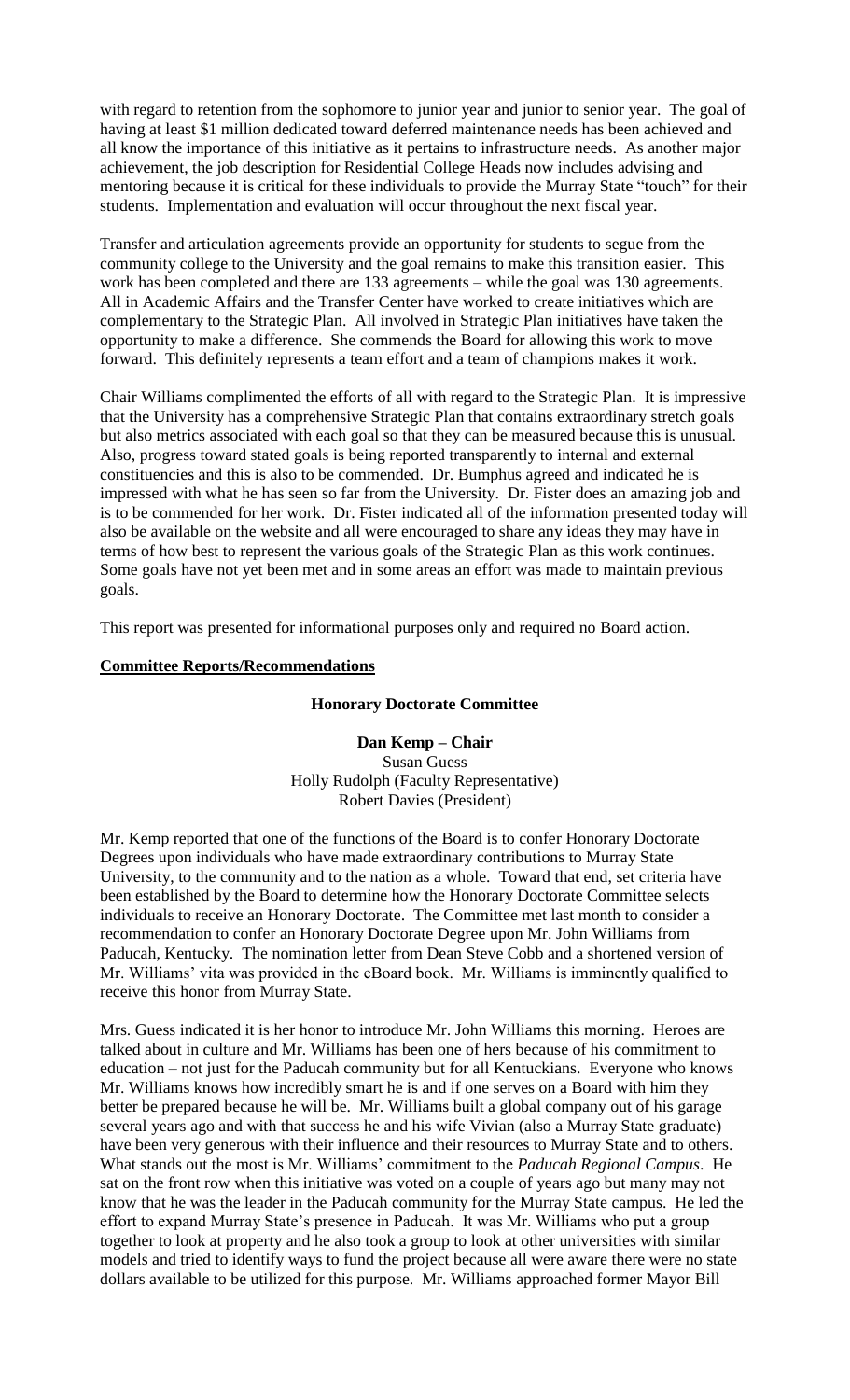Paxton and County Judge-Executive Van Newberry, as well as others, to secure the funding necessary to make the *Paducah Regional Campus* a reality. Although there has been somewhat of a tension between the Paducah and Murray communities over the years, Mr. Williams led the effort to secure the *Paducah Regional Campus* and today, due to his efforts, there are many areas of cooperation and support which can be celebrated. Mrs. Guess stated that she attributes the fact that this cooperation has been possible to John Williams. It is her deep honor to serve on the Board during a time when Mr. Williams can be honored.

# **Honorary Doctorate Degree, approved**

On behalf of the Honorary Doctorate Committee, Mrs. Guess moved that the Board of Regents, upon the recommendation of the Honorary Doctorate Degree Committee, approve the awarding of a Murray State University Honorary Doctorate of Business and Technology to Mr. John Williams during the May 2017 Commencement ceremony. Mr. Schooley seconded.

Mr. Schooley indicated Mr. Williams has been a tremendous supporter of the Murray State Telecommunications Systems Management Program. Chair Williams indicated that he can think of no one in Kentucky who deserves this honor more than John Williams.

The motion carried.

# **Full Board Action –Honorary Doctorate Committee**

# • **Honorary Doctorate Degree, approved**

Mr. Williams moved, that the Board of Regents, upon the recommendation of the Honorary Doctorate Degree Committee, approve the awarding of a Murray State University Honorary Doctorate of Business and Technology to Mr. John Williams during the May 2017 Commencement ceremony. Mrs. Guess seconded and the motion carried unanimously.

John Williams stated that receiving an Honorary Doctorate Degree was never part of his goals nor was it on his bucket list. When Dr. Davies called to let him know about the honor, his first thought was, "Why me?" As he reflected over the last 50 years, he came to the Murray State campus and debated against the Debate Team coach Wilson Gantt who is Jim Gantt's father. He also participated in regional choral activities. The next chapter began in 1965 after he returned to western Kentucky to start his company. Very shortly thereafter he became involved in the Boy Scouts. The strongest leader of the Boy Scouts in western Kentucky was Dr. Ralph Woods, a former President of this University, and his influence was powerful. In 1972-73, Dr. Deno Curris was selected as President of Murray State. Mr. Williams and Dr. Curris have been close personal friends since their freshman year in college. Shortly thereafter, Mr. Williams asked Dr. Curris to serve on the Boy Scout Board to carry on the heritage of Dr. Woods and he agreed to do so. It was from there that the National Boy Scout Museum was moved to the Murray State campus and it remained here for approximately 20 years – simply because of that connection. In those days, in terms of computers on campus, the strength was in the Physics Department and the College of Business did not know what a computer looked like. He and Dr. Curris literally sat down in his living room and structured the curriculum for what became the Computer Information Systems degree on the Murray State campus. For many years there was extremely strong enrollment in this program although it has declined somewhat within the last few years. These Murray State Presidents were active on the Boy Scout Board for approximately 20 years and Mr. Williams was able to develop great relationships with a majority of those individuals.

In 1997 when Governor Paul Patton passed the Kentucky Education Reform Act (KERA), Mr. Williams was involved in this work in Frankfort due to his association with state-wide education activities for many years. He is one of the authors of KERA and was on the State School Board that implemented the initiative. When the higher education portion of this work was undertaken, it resulted in the need for a Program of Excellence for the comprehensive universities. The greatest need on the horizon at that time was understanding the networking of computers. Therein, the Telecommunications Systems Management Program came about and staff at his company – CSI, Inc. – provided valuable input in terms of the curriculum needed for this program. He is proud to say, as President of CSI, that the company is still the strongest supporter in terms of hiring more four-year Murray graduates than any other company. This has been and continues to be a great program. In 1997, the world did not know anything about cyber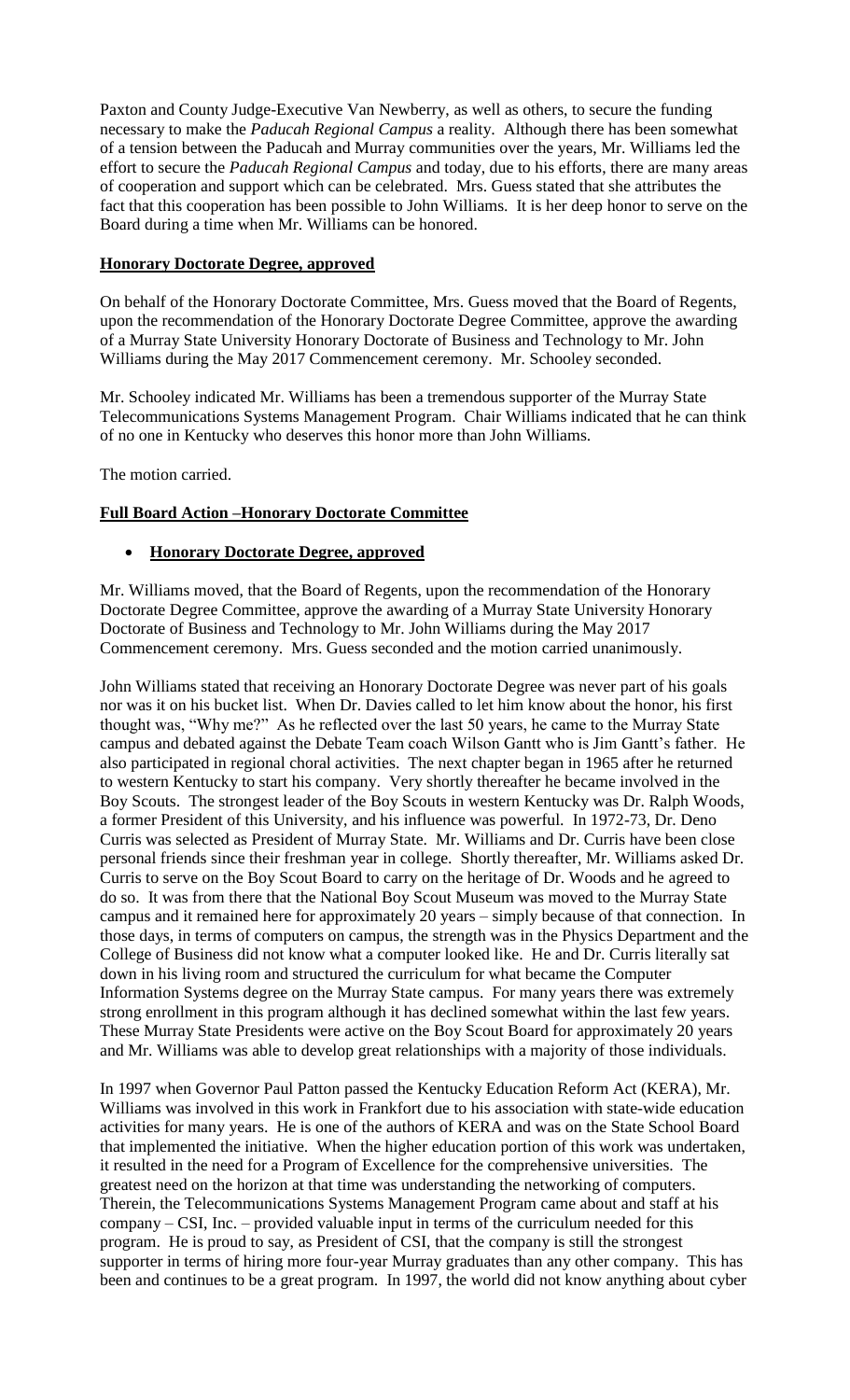security and the TSM program laid the foundation for work such as this as it came to the forefront through the succeeding years. Michael Ramage, TSM Center Director and former Director Jim Gantt carry that work on today. Regent Guess earlier outlined the history of how the *Paducah Regional Campus* came to be but what many might not know is there was real momentum at that time in Paducah to create a multi-university facility. He called Dr. Curris and asked for research on models across the country where many universities rent space in the same building to offer different curriculum. Dr. Curris had actually been involved in a multiuniversity during his time at Clemson University in South Carolina. Frankly, the reports were not all that positive and gave emphasis behind what President Randy Dunn was trying to do at that time and that is to strengthen the Murray State programs being offered at the Crisp Center. He is thankful that the *Paducah Regional Campus* is performing as it is and there is positive substantial growth in enrollment in Paducah but, at the same time, there is also growth on the flagship campus – meaning these two campuses complement one another. While his bucket list did not include an Honorary Doctorate Degree, Mr. Williams expressed appreciation to all for the honor.

Dr. Bumphus introduced his wife – Dr. Aileen Thompson Bumphus – who has joined him on campus this week. She serves as an Associate Vice President at the University of Texas at Austin and participated in a meeting with Murray State staff yesterday. All welcomed Dr. Aileen Bumphus with a round of applause.

# **Adjournment**

The Board recessed for lunch beginning at 11:50 a.m.

#### **Reconvene**

Chair Williams reconvened the Quarterly Board of Regents Meeting and Committee Meetings at 12:52 p.m. and reported all Board members were present.

#### **Ad Hoc Committee on Board Self-Assessment and Orientation**

**Susan Guess – Chair** Daniel Kemp Phil Schooley Stephen Williams

Mrs. Guess called the Ad Hoc Committee on Board Self-Assessment and Orientation to order at 12:52 p.m. and reported all Committee members were present.

# **Board Self-Assessment Recommendations, received and House Bill 15 and Murray State Orientation and Training Materials for New Board of Regents Members, approved**

A copy of the Board Self-Assessment Recommendations were distributed by Secretary Hunt. Over the past year a review of current best practices in board self-assessment has been undertaken. As a result, an implementation plan has been adopted and the Murray State University Board of Regents participated in an extensive self-evaluation process utilizing a Self-Assessment Survey instrument developed by Murray State faculty and students, utilizing Association of Governing Boards (AGB) best practices.

Additionally, the state legislature passed House Bill 15 (HB15) that requires each public university and the Kentucky Community and Technical College System to ensure that new board members are presented with an orientation and education program that encompasses aspects related to the Council on Postsecondary Education and particular characteristics of the respective universities. Additionally, continuing education opportunities for all council and board members must be provided.

At the September 2016 Board Advance, an Ad Hoc Committee on Board Self-Assessment and Orientation was formed. Regent Susan Guess agreed to Chair the Ad Hoc Committee and Regents Williams, Kemp and Schooley agreed to serve as members. The Ad Hoc Committee was tasked with reviewing recommendations resulting from the Board Self-Assessment Survey, discussing the establishment of an annual in-house training session for all Board members and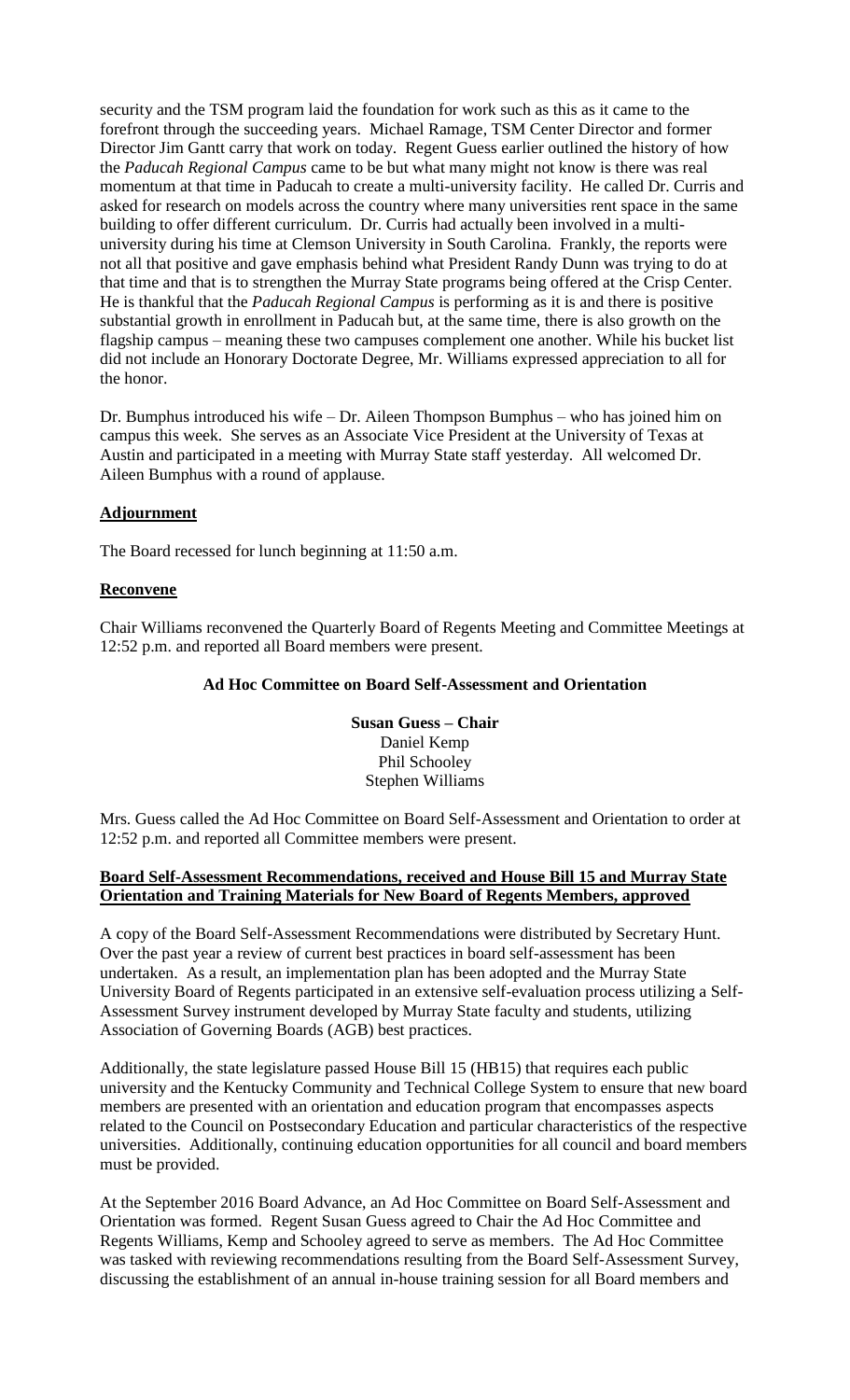analyzing the requirements of House Bill 15. The recommendations for improvement noted in the Board Self-Assessment and potential changes to the survey would be discussed.

Information for the Council on Postsecondary Education to be used for training requires Board approval prior to implementation. Sample agendas were provided in the eBoard book for the New Board Member Orientation and one for the Annual Advance. Confirmation was provided that a great deal of educational training routinely takes place at the Annual Advance. A listing of resource materials was also provided.

The Board Self-Assessment update was presented for informational purposes only and most of the recommendations outlined were actually already being done. One recommendation was to establish a formal mentoring program for new Board members so they are partnered with a veteran Board member and this can certainly be considered. There were no recommendations that were considered significant in terms of needing to be addressed immediately.

Board members must be equipped with the education, training and support necessary to be effective and it is for this reason the House Bill 15 and Murray State Orientation and Training Materials for New Board Members recommendations are being presented today for approval.

Dr. Davies reported that Regents Farmer and Rudolph participated in the CPE training session for new Board members at the end of November and asked for their assessment of that process, as well as an assessment of the New Board Member Orientation provided by the University upon their appointment to the Murray State University Board of Regents. He confirmed that a great deal of ongoing training is offered annually at the Board Advance and asked whether there are topics or suggestions for additional training needs to be included as part of that meeting or as a component of the Quarterly Board meetings. Mrs. Guess indicated that the report provided earlier by Mr. Ward represented an opportunity for additional training on an issue of importance for the Board. Confirmation was provided that the Board desires to have at least one topic of an instructional nature addressed at each Quarterly Meeting but that the New Board Orientation and Annual Advance training sessions should also continue to occur.

Mrs. Rudolph confirmed that she attended the CPE training session and there was nothing noted in that session that had not already been addressed during the New Board Member Orientation session which had already been provided by the University. Ms. Farmer indicated that the CPE training was somewhat redundant in terms of the training that had just been provided to the new Board members by the University. The CPE was still developing their training at the time it was offered which is likely why the training session occurred so late in the year. She did not believe it was necessary for the CPE to provide information on the roles, duties and responsibilities of the Board because a review of those responsibilities should be taking place independently at each institution and is certainly already taking place at Murray State. Mr. Kemp indicated it is very worthwhile for the Board members to attend the CPE Conference on Trusteeship that is offered every other year as this venue also provides training opportunities for Board members. Board members were encouraged to share their ideas for training which might be necessary in regard to a particular area or issue.

#### **House Bill 15 and Murray State Orientation and Training Materials for New Board of Regents Members, approved**

On behalf of the Ad Hoc Committee on Board Self-Assessment and Orientation, Mr. Kemp moved that the Board of Regents, upon the recommendation of the President of the University, approve the Murray State Orientation and Training materials for new Board of Regents members that will be submitted to the Council on Postsecondary Education for evaluation in Spring 2017. Mr. Schooley seconded and the motion carried.

#### **Adjournment**

The Ad Hoc Committee on Board Self-Assessment and Orientation adjourned at 1 p.m.

#### **Full Board Action – Ad Hoc Committee on Board Self-Assessment and Orientation**

• **House Bill 15 and Murray State Orientation and Training Materials for New Board of Regents Members, approved**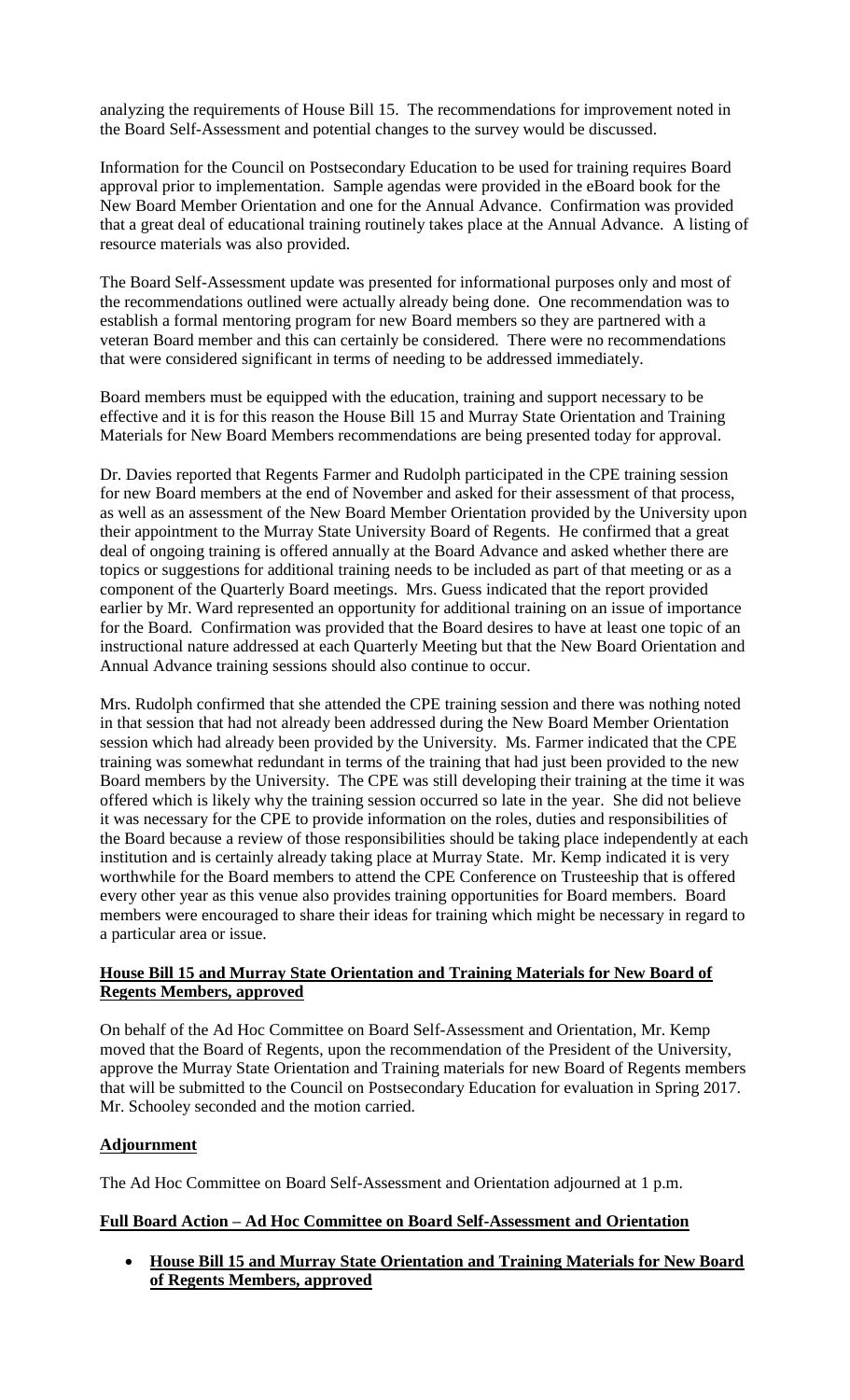On behalf of the Ad Hoc Committee on Board Self-Assessment and Orientation, Mrs. Guess moved that the Board of Regents, upon the recommendation of the President of the University, approve the Murray State Orientation and Training materials for new Board of Regents members that will be submitted to the Council on Postsecondary Education for evaluation in Spring 2017. Mrs. Rudolph seconded and the motion carried unanimously.

#### (See Attachments #3-#5)

#### **Academic Excellence and Scholarly Activities Committee**

**Walter Bumphus – Chair** Katherine Farmer Susan Guess Lisa Rudolph Phil Schooley

Dr. Bumphus called the Academic Excellence and Scholarly Activities Committee to order at 1 p.m. and reported all Committee members were present.

# **Experiential Education Update, received**

Dr. Duncan reported that a full proposal for the Office of Experiential Education is almost complete. Work continues to gather data and once that has been completed the full proposal will be presented to the Board at the February Quarterly Meeting.

Dr. Davies reported that experiential education represents a very important component of Murray State University and the strategic initiatives. One of the University's foundational goals is for every student to participate in an experiential learning activity before they graduate, particularly at the undergraduate level. This opportunity is being pursued for various reasons. One is that research shows high-impact practices enable students to have a much higher retention and graduation rate and they often graduate on a faster basis. Experiential learning also plays a role with academic ease. Experiential activities allow students to take what they are learning in the classroom and apply it in the real world. It also allows for the students participating in experiential learning to reflect on their experiences and bring the information back to the classroom to share with fellow students. Experiential education can be accomplished in multiple ways including through student leadership, research and creative activities with faculty, study away or study abroad programs and internships and externships, etc. Many Murray State programs already have experiential learning opportunities built into the curriculum and the programs in Occupational Safety and Health and Accounting were cited as examples that require experiential learning as one of the core requirements (or at least encouragement) for graduation.

The University's desire is to make experiential learning opportunities available across all disciplines and, in doing so, remove barriers that are in place for some of these activities to occur. Lawyers have been involved in this process in terms of placements and liabilities. SARA was mentioned earlier and membership in this entity helps facilitate aspects such as sending students to work in out-of-state companies to secure their experiential learning opportunity. The idea is to have a Center – both in terms of the physical sense and reporting – so that organizations providing opportunities and the Center work closely together in supporting students in their efforts and creating synergies. Another part of experiential learning is the reporting of such opportunities. As part of the CPE strategic planning process, the universities will be required to maintain a report on how many students participate in internships. Currently, this question cannot be answered for the entire University because the data is not collected in one central location. Establishing a Center will enable this work to come together in a much more cohesive fashion while allowing for a reporting structure to also be in place. This work will also impact student support services and advancement opportunities which would include engaging alumni in internships and designating scholarships to be utilized for these purposes. The Murray Fund for Excellence last year provided funding to be used for study abroad courses and opportunities. This represents an expansive and very important project that will be a defining niche for Murray State. This effort represents something that mid-size public universities like Murray State do not typically do. Such efforts are normally undertaken by small liberal arts colleges with 500 students and at a much higher rate of tuition. This will provide students with a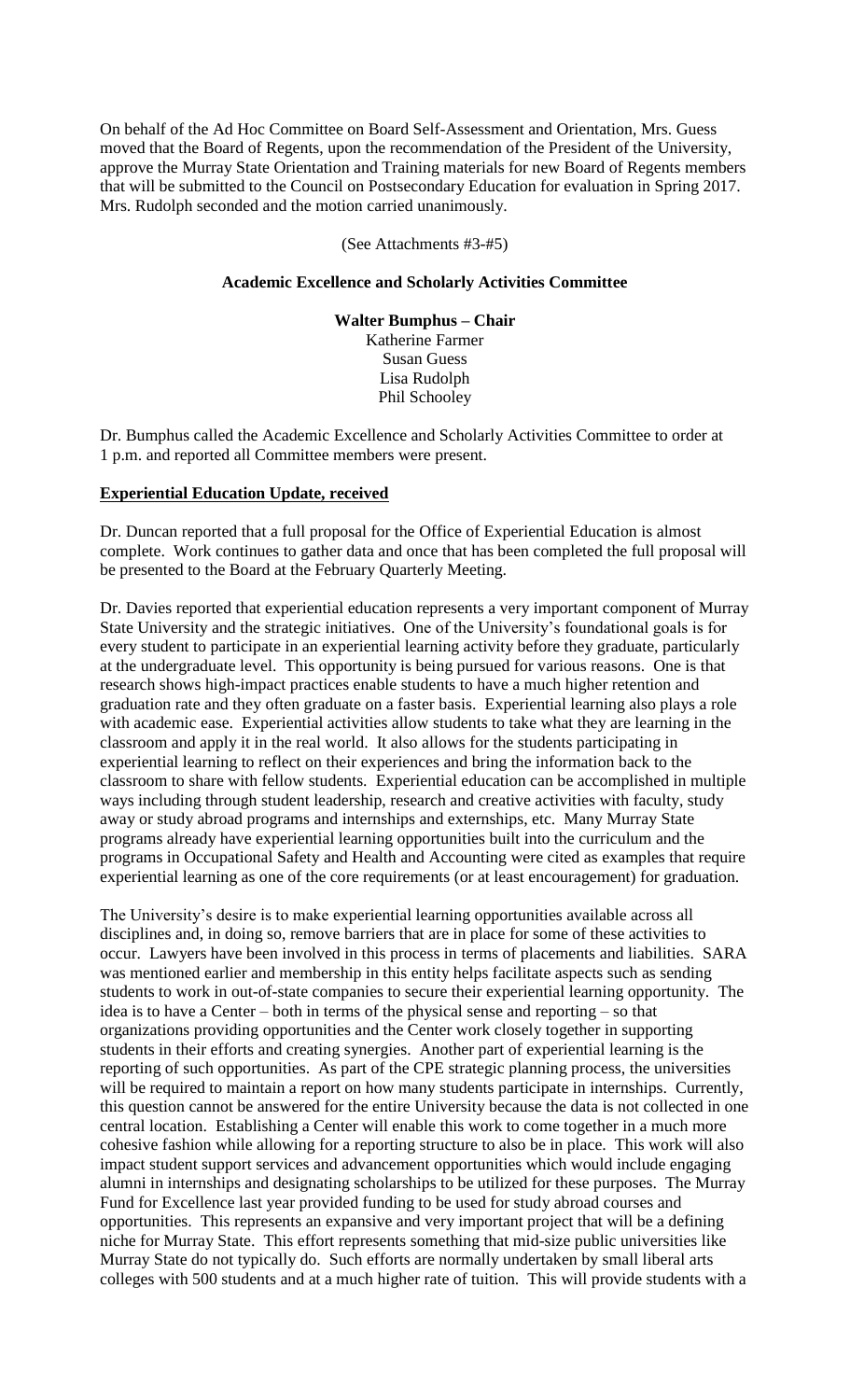unique opportunity to participate in experiential learning activities and help them see the opportunities which will be afforded to them after graduation. This is a critical component of the University's work and Dr. Davies is very excited about the initiative.

Dr. Duncan added that the structure has been developed for an Office of Experiential Education – which is being referred to as the EDGE office – and the various offices to be housed within this unit have been identified. Ms. Dudley has done amazing work to produce a budget, a timeline for this work has been developed and a physical location for the office has been identified. Everything needed for the EDGE office has been identified – except determining concrete goals for the office. In order to develop these goals, there must be strong data and the individuals working on this initiative wanted to wait until the data was available once this semester had concluded. Currently there are a large number of experiential education opportunities happening at Murray State but because these activities are scattered throughout campus it has been difficult to compile a comprehensive listing of all activities which are occurring. An effort is being made to gather solid data so goals can be set for the EDGE office. Work toward establishing the EDGE office is approximately 95 percent complete and all are waiting for the last bit of data to be gathered before moving forward. A presentation will be given to the Board at the Quarterly Meeting in February which will provide details about the office and outline the goals that entity will hopefully achieve.

Dr. Davies indicated that Chair Williams two years ago stated he liked the University's Strategic Plan because the goals were not "squishy." "Squishy" goals will not be delivered to the Board in terms of what is envisioned for the EDGE office.

This update was provided for informational purposes only and required no action.

# **COMPASS Placement Test Discontinuance and ACCUPLACER Placement Test Implementation Update, received**

Dr. Duncan reported that currently the COMPASS Placement Test is used for admission of nontraditional students. This test has been discontinued and the proposal is being made to replace it with the ACCUPLACER Placement Test which is much more valuable due to a number of available features that will be beneficial for the students and their placement. The ACCUPLACER Placement Test is being adopted by several other schools in the state and the region. The University will begin using the ACCUPLACER Placement Test in April 2017. Confirmation was provided that information regarding the ACCUPLACER Placement Test would be provided to advisors. Work is currently underway with the Murray State Testing Center, Admissions, the Community College and other areas that need to be aware of this change. All necessary information will also eventually be posted on the website. Dr. Duncan reported that one of the benefits of using ACCUPLACER is that, in addition to telling the University where a student should be placed, it also includes a diagnostic aspect. If a student does not meet the cut-off score, ACCUPLACER will tell them where their weaknesses are and provides tutorials in that specific area. A motivated student will be able to immediately look at the scores that are presented to see exactly where their weaknesses are and go through the tutorial and then potentially take the test again to test out of developmental courses and go directly into a credit earning class. This is one of the reasons all were excited about choosing ACCUPLACER rather than other tests that are available.

ACCUPLACER also provides a more accurate reflection of the student's current abilities. ACCUPLACER will be targeted for use with non-traditional students who would not have easy access to the ACT or where the ACT would not represent the best reflection of their abilities. There are also traditionally-aged incoming college students who might have tested at a level on the ACT that caught them and/or their counselors by surprise. Rather than retaking the entire ACT or SAT these students can take the ACCUPLACER which is a briefer test to, hopefully, better reflect their actual abilities in a particular area. Ed Thome, Chair of the Department of Mathematics and Statistics, has done quite a bit of analyses looking at the ACCUPLACER; KYOTE, a Kentucky test and some other available tests such as the COMPASS. What Dr. Thome discovered is that ACCUPLACER and KYOTE are actually excellent indicators of current mathematical ability. Students who are placed through these tests are actually ready for the courses that they go into whereas the COMPASS did not present a good reflection of student ability. Quite a bit of research has been undertaken with faculty and staff – and statewide – in this regard to identify a test that would be the most accurate and beneficial for students.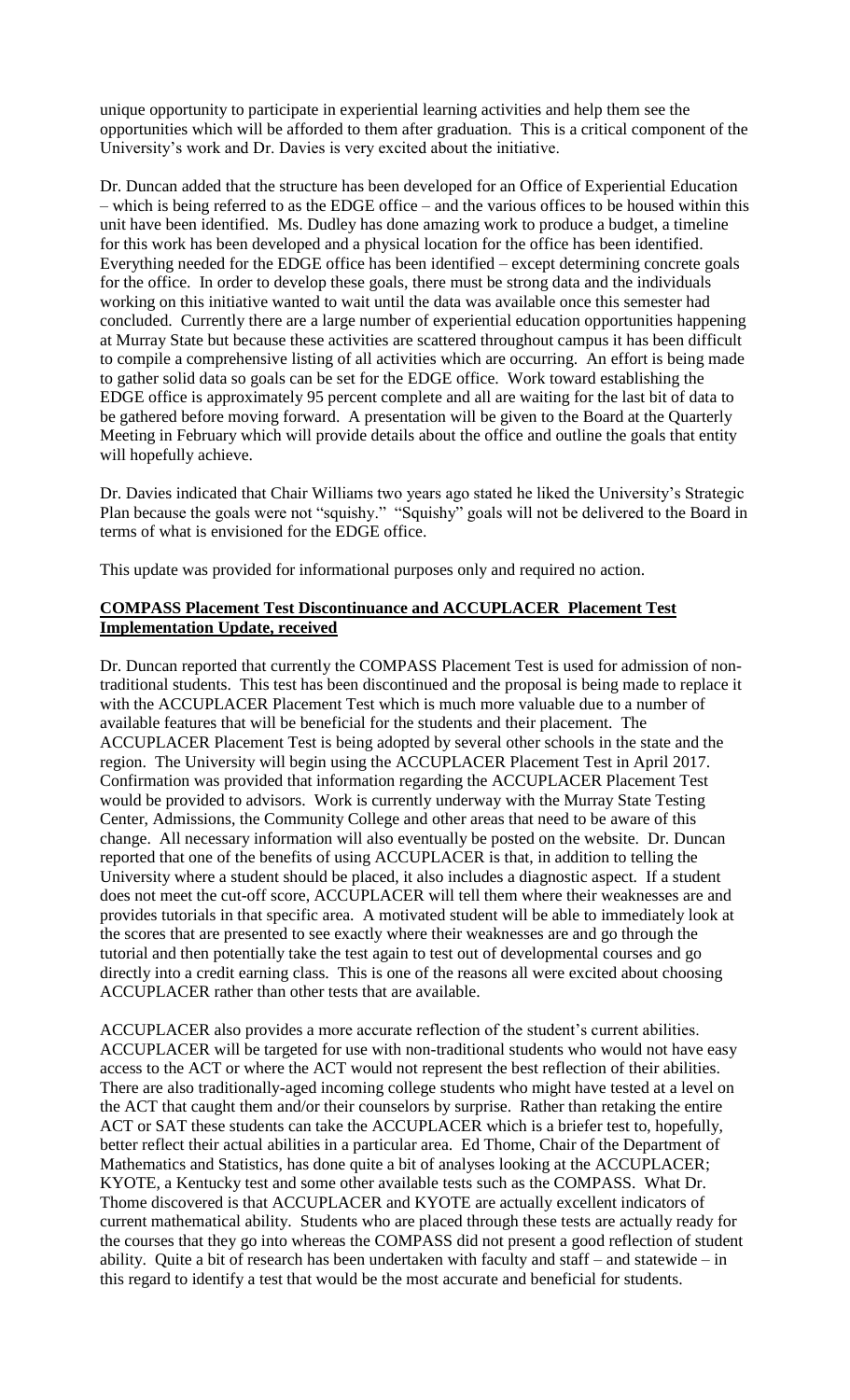Dr. Bumphus disclosed that he sits on the ACT Corporate Board and would add no comments on those just shared. Dr. Duncan reported that the ACT entity decided to discontinue COMPASS because many were not finding it to be valuable. Over the past few years there has been a substantial drop in the number of schools using COMPASS. Murray State had its own concerns because there were issues where students were being able to use calculators (with a storage feature). This allowed these students to program in formulas and they were also able to use the calculator while taking the COMPASS test. The decision was made to discontinue COMPASS because it simply was not doing what it used to do although it was a valuable tool for many years prior.

This update was provided for informational purposes only and required no action.

#### **Adjournment**

The Academic Excellence and Scholarly Activities Committee adjourned at 1:15 p.m.

#### **Audit and Compliance Committee**

**Jenny Sewell – Chair** Susan Guess Stephen Williams

Mrs. Sewell called the Audit and Compliance Committee to order at 1:15 p.m. and reported all Committee members were present.

#### **Audited Financial Statements – General, discussed**

Ms. Dudley indicated that Pat Miller with RubinBrown is present today and Jeff Winter, Partner, is joining the Board meeting via telephone. She also thanked the individuals responsible for preparing the reports which are being presented today: Director Ellen Dale and Assistant Director of Reporting Jason Royalty in Accounting and Financial Services. These individuals spend an enormous amount of time preparing the information provided in the eBoard book. This work also involves staff in the Bursar's Office, Financial Aid, Athletics and the Internal Auditor.

Mr. Miller thanked the Board for the opportunity to be present today on behalf of RubinBrown. The *ViewPoints* document was provided in the eBoard book, as well as copies of the financial statement reports and the Single Year Audit. Mr. Winter and Mr. Miller reported the following: ➢ RubinBrown appreciates the opportunity to be of service to the University and the Board.

- RubinBrown has a duty (as independent auditors) to provide assurances on reports and financial information the firm has audited. RubinBrown also feels as though they are a valuable partner with the institution and can add value by making helpful recommendations. The firm is hopeful that this does not represent the last year they will be presenting to the Board. RubinBrown is well aware the University is going out for bid for audit services within the next month or so and it is hoped the firm will be strongly considered for renewal. All are also aware that there is a thought process that change is good and he cannot argue with that logic. He did point out that RubinBrown is a very large firm with approximately 600 employees with a substantial college and university department. There are five or six partners who work in this particular area and RubinBrown does rotate audit partners to provide a fresh set of eyes to review the University's engagement moving forward. The University should not feel it needs to change auditors simply because RubinBrown has been around for a while and is getting stale. It is quite common – and even a requirement – of publicly-traded companies to not rotate firms every five years but to rotate partners of that firm. A study has been done which shows this represents the best of both worlds because the University will get a fresh set of eyes with the new leader of the engagement team but University management does not have to retrain those involved in the audit. Retraining new auditors takes time and money away from the University.
- ➢ Appreciation was expressed to Ms. Dudley, Mr. Royalty, Mrs. Dale and Heather Macha, Grants and Contracts Manager from Accounting and Financial Services and Janet Balok, Director of Financial Aid for their assistance and cooperation throughout the audit process. There were no limitations placed on the auditor's ability to do their work and everyone was very attentive and responsive to the needs of RubinBrown.
- ➢ Auditing standards followed by RubinBrown require the firm to express an opinion about whether the financial statements prepared by management, with auditor assistance, are fairly presented in all material respects, in conformity with U.S. generally-accepted accounting principles and that the University complied in all material respects with the applicable compliance requirements of its major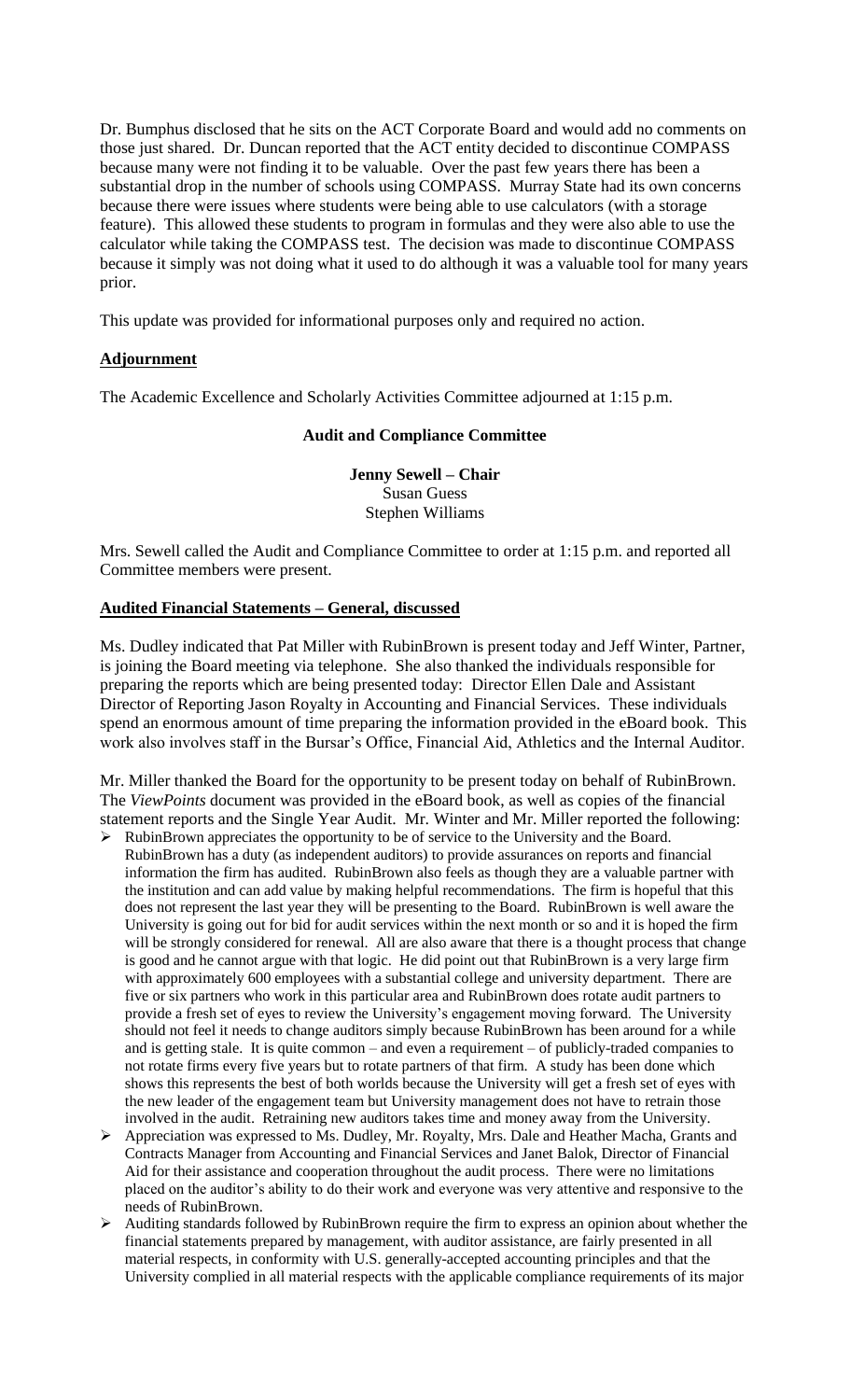federal programs. The auditors are required to provide reasonable – not absolute – assurance that reports are free from any material misstatements presented in accordance with the accounting principles that are generally accepted in the United States. RubinBrown also audits federal grants and has the responsibility of reporting to the Board and expressing an opinion as to whether the University complied in all material respects with the applicable federal compliance requirements for major federal programs.

- $\triangleright$  A listing of services provided for the University was provided in the eBoard book and based on the work of the auditors, an unmodified opinion is being issued on the University's financial statements for 2016. RubinBrown has also issued a report on compliance and internal controls over financial reporting based on the University's financial statement audit and those items are discussed in the *ViewPoints* document. There were no management recommendations or weaknesses in internal control that will be reported by the auditors this year. He is also pleased to report that RubinBrown is issuing a clean, unmodified opinion on the University's compliance in terms of federal financial assistance and also internal controls over the same financial assistance.
- ➢ RubinBrown also issued a clean opinion on the Murray State Foundation which was earlier reported to the Board of Trustees of that entity. Although the Foundation is not under the governance of this Board, it is reported as a discretely presented component unit in the University's financial statement.
- ➢ RubinBrown also audited WKMS-FM Radio Station financial statements for which a separate financial statement is required, although they are part of the University. A clean, unmodified opinion has been issued on these financial statements.
- ➢ RubinBrown issued reports on compliance with Kentucky House Bill 622 and Kentucky Lease Law statutes. Both reports represented a clean audit and there were no issues or related findings. Murray State is a school under the National Collegiate Athletic Association (NCAA) program and the auditors are required to perform an Agreed-Upon Procedures Report and while this is not an audit, it is a dictated listing of many procedures the auditors are required to perform – inquiries and other testing – prescribed by the NCAA. This work has been performed and the report has been issued. This does not represent an opinion but there were no findings reported.
- $\triangleright$  The Subsequent Event Report and Quality Control Letter is issued by RubinBrown to the state auditor in connection with the University being a component unit of the state. Because the institution's financial statements are included within the financial statements of Kentucky, the state must be provided with some level of assurance as to the quality of the work provided by RubinBrown, as well as work that is undertaken between the date the University's report was issued – early October – and the date that the state issues its report – mid-to-late December. In this regard, RubinBrown is required to undertake subsequent event work for that period between the two dates mentioned and issue a report related to any findings.
- ➢ There were no difficulties encountered in dealing with management related to the performance of the audit. To RubinBrown's knowledge there were no audit adjustments noted during the year with regard to the auditor's procedures. This is a testament to the quality of the work undertaken by all at the University involved in the audit process.
- ➢ There was one immaterial item discovered that the auditors are required to disclose to the Board relative to some differences which took place with regard to counting and physical inventory procedures for the University's inventory. There was a slight difference in this area and while University management, as well as RubinBrown, determined that the finding was insignificant and did not need to be reflected in the financial statements, it is required to be reported to the Board.
- $\triangleright$  With regard to the audited financial statements which contain Management Discussion and Analysis (MD&A) – the auditors have an obligation to read this information but they do not audit it. The type of information disclosed in this category is not subject to audit procedures but the auditors are required to review it to determine whether there are any differences in the audited financial statement and what has been disclosed in the Management Discussion and Analysis. Board members were encouraged to read the MD&A because it presents a very good synopsis of the year under audit, the results of operations and the financial position of the University.
- ➢ As part of the audit each year, RubinBrown performs a general assessment of how the institution's information technology systems are set up. An Information Technology Specialist performs inquiries with management to assess the strength of controls that are in place because cyber security is of utmost importance. The University's system was found to have numerous strengths that certainly meet the recommended security minimums. The system also has the ability to continually monitor work stations and systems on campus. There is also an appropriate incident response system in place. One area of focus was recommended in terms of user account monitoring and management has already responded. It appears as though this comment has already been addressed and has been remedied quickly. This assessment does not affect the audit results and provides some comfort to the University that its information technology systems are in good shape and are well protected.
- ➢ Previously the single audit performed under the regulations set forth in OMB Circular A-133, beginning December 26, 2014, all grants and funding issued after that date would be subject to a single audit performed under uniformed guidelines. Since this was issued first in FY15, this means all new grants for FY16 would fall under these guidelines for the first time. This did not significantly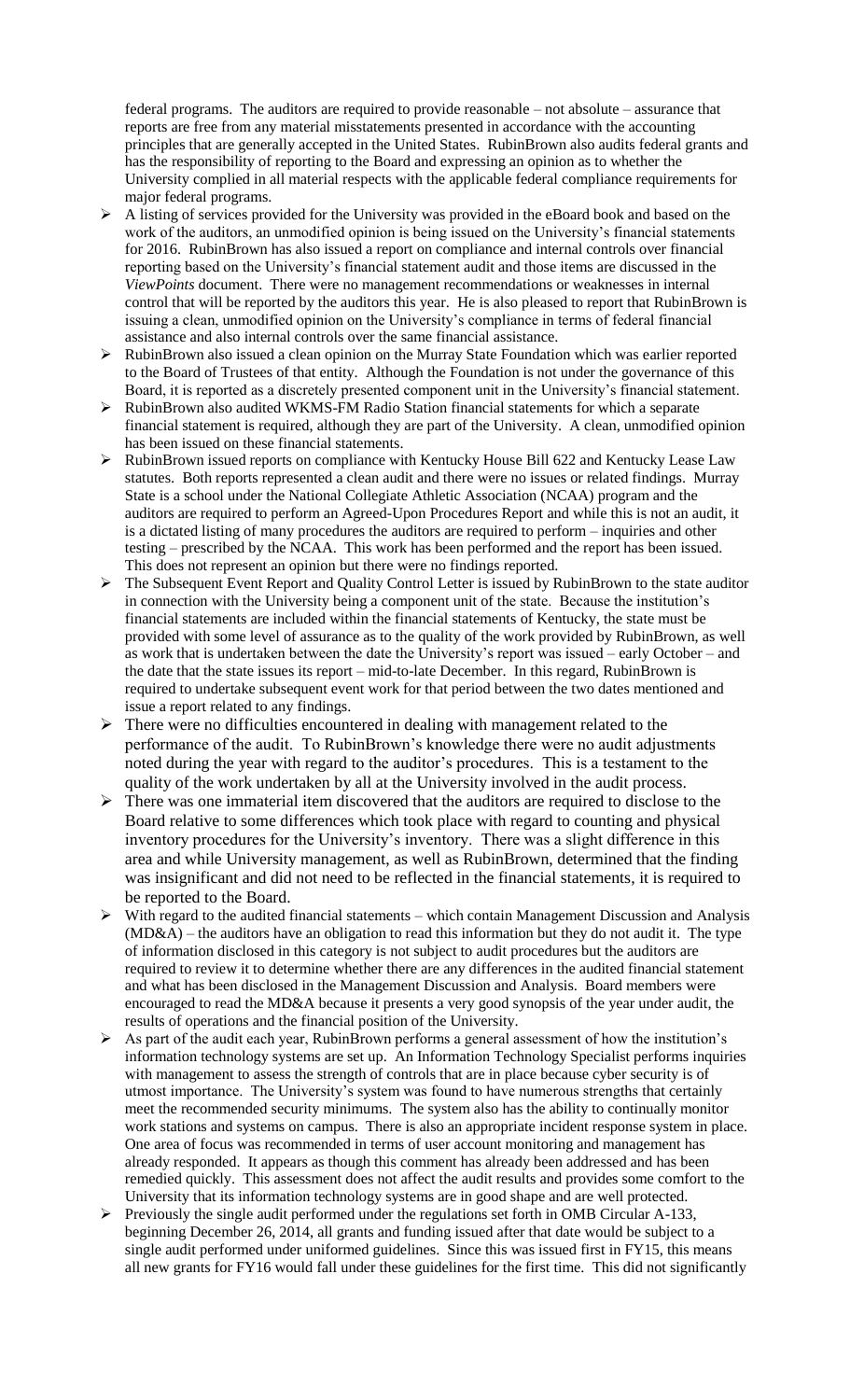change how things were audited but the single audit threshold was raised. Overall there were not significant changes under which the auditors were required to operate.

- ➢ Two major programs for federal grants were audited during the year. The first was for the student financial aid cluster. Because of the size of the University's student financial aid – approximately \$65 million out of a total \$69 million obtained during the year – it is considered to be a major federal program that will be tested every year. The other major program reviewed was foster care – \$539,000 in federal grants – and the last time this program had been reviewed was 2013. An unmodified opinion was issued on compliance for both programs and the University is in compliance with major requirements under uniform guidance. There were no reportable findings under the foster care grant. There was one current year reportable finding for the student financial aid cluster.
- ➢ Whenever a student withdraws from a class or changes their attendance status (full-time to threequarter or half-time), the University is required to perform a Return of Title IV Funding. Based on the amount of funds the student has been disbursed already and the amount of progress made in a particular class, a calculation will be done to determine whether any funds must be returned to the Department of Education. Before the auditors even arrived on campus the Student Financial Aid Office was already performing an internal review of their Return of Title IV Funding procedures. The office noted that there were some instances where the refund calculation was being performed incorrectly and the incorrect amount of funding was being returned to the Department of Education. When the auditors arrived to select the single population to be tested, the Student Financial Aid Office made them aware of this and the fact that there would be issues to be reported. The auditors proceeded to undertake testing by selecting 40 students and there were five who had incorrect returns calculated. For each of these five students, the aid had been corrected before the auditors even arrived on campus and this was revealed upfront to those undertaking the audit. The error was corrected but because it occurred during the year the auditors are required to report it. Recommendations were made to management to change the control procedures somewhat to make sure there is additional monitoring in this area to ensure calculations are being performed correctly. Management did input new procedures to ensure the correct amount of institutional charges were being charged to each student and also to make sure the correct date of withdrawal for each of the students is now being monitored. The procedures that management has implemented are sufficient and will identify any such instances in the future.
- ➢ Recommendations made during the Board meeting last year with regard to the single audit were presented. Both recommendations have been implemented and resolved. The first involved the estimate for construction-in-progress at year end. Management was able to have discussions with the contractors to better determine the outstanding liability for construction projects as of June 30, 2016, and the recommendation is considered implemented. The second was a recommendation to make sure all lease renewal documents were signed instead of being verbally renewed. Management has ensured that lease agreements entered into during FY16 have signed and executed lease agreements and the recommendation is considered implemented.
- ➢ RubinBrown also performed a ratio analysis for the University to take a look at how things are progressing over the years in comparison to a recommended threshold. The Primary Reserve Ratio compares the University's expendable net position (before Pension adjustment) compared to total expenses. The recommended threshold is 0.40 and for 2016 Murray State was at 0.83 which is positive. The Viability Ratio compares the University expendable net position (before Pension adjustment) compared to plant related debt. The recommended threshold is 1.25 and for 2016 Murray State was at 1.78. The Return on Net Position Ratio represents the change in net position as a percentage of total net position. The recommended threshold is 3-4 percent and for 2016 the University was at 13.27 percent. The major reason for this substantial increase is that the University had a change in net position during the year of approximately \$33 million in the positive. Last year this figure was \$14 million in the positive and because of that the return on net position ratio increased significantly. The Net Operating Revenues Ratio compares excess of unrestricted operating revenues over unrestricted operating expenses as a percentage of total unrestricted operating revenue. The recommended threshold is 2-4 percent and for 2016 the University was at -1.31 percent. There was an approximate \$8 million operating loss for the University. The University does tend to operate at a loss from an operations standpoint during the year. This is made up through other non-operating revenues, appropriations, etc. The largest component of the \$8 million operating loss was from an increase in operating expenses of about \$5 million which is due primarily to increased salaries to teachers and support staff. A graph of the information previously discussed was also provided.
- ➢ The University's major revenue sources during the year include gross student tuition and fees (before scholarship allowances) and this remained approximately equivalent between 2015 and 2016. A second revenue source is state appropriations which increased by approximately \$28.8 million between 2015 and 2016 due to a \$30 million increase in state capital appropriations (Breathitt Veterinary Center and Engineering and Physics Building) received (less a 2 percent reduction in the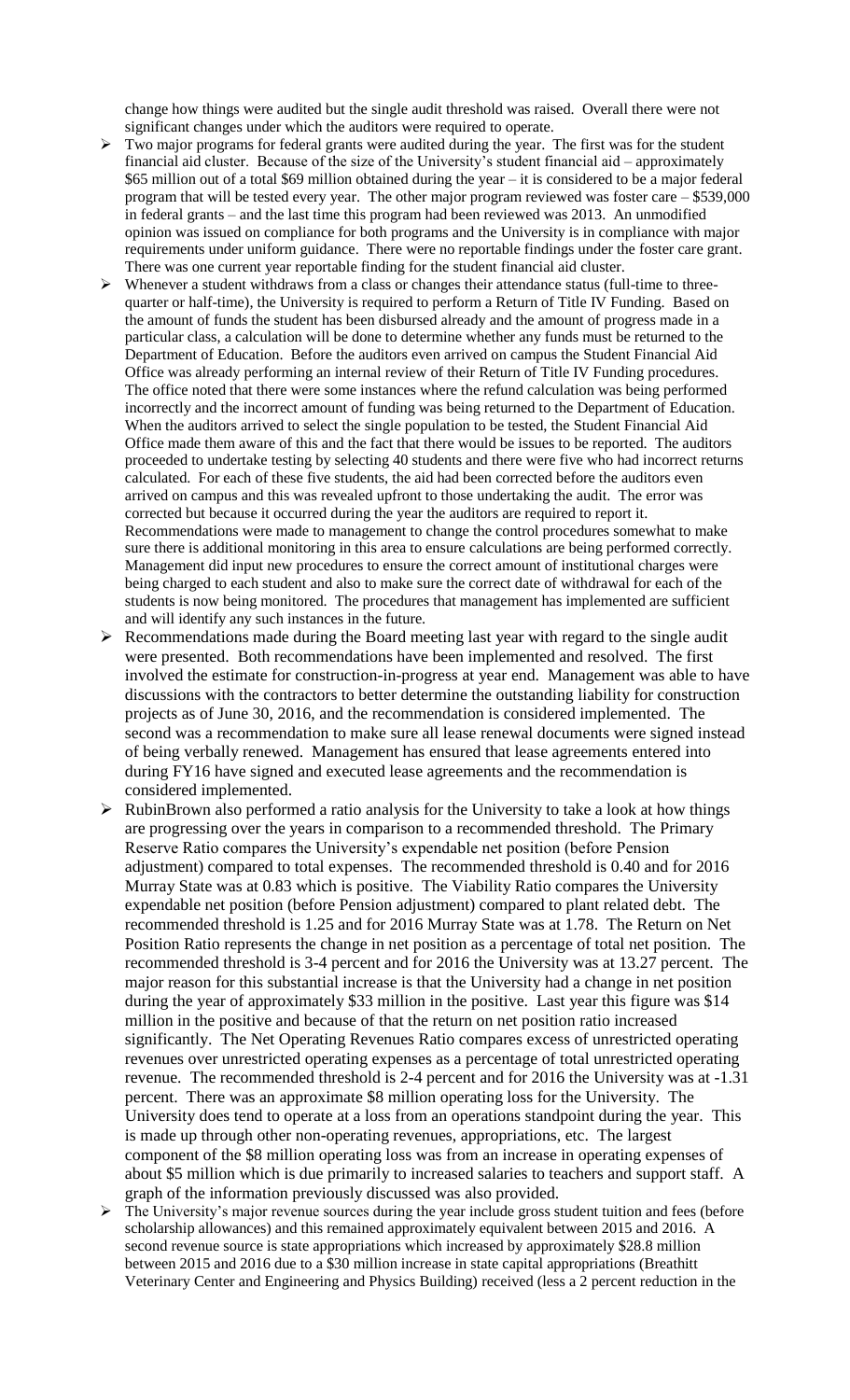general state appropriation in 2016) and this is also the reason for the net position increase on the ratio analysis. A third revenue source is government grants and contracts (includes state and federal aid) which decreased approximately \$1.6 million between 2015 and 2016 primarily due to the student mix. The decrease was driven by a \$355 million decrease in Perkins loans and by a \$957 million decrease in Pell grants received by students. The fourth major revenue source is auxiliary enterprises (before scholarship allowances) and these decreased by approximately \$1.3 million between 2015 and 2016, primarily due to decreases in food and housing services in 2016.

- ➢ An overview of the analysis of operating expenses was presented for the years ended June 30, 2014, through 2016. Scholarships remained relatively the same from year to year (\$13 million). The utilities number is a bit different because in 2015 the figure included approximately \$3 million of auxiliary utilities that could have been grouped elsewhere. The biggest difference between years in terms of operating expenses has been compensation and benefits (salary increases plus increased health insurance costs).
- ➢ A comparison between Murray State operating expenses (2016) and the average for Kentucky public universities (2015) was provided. The information provided excluded the University of Kentucky and the University of Louisville due to their significant difference in size. The analysis does include Northern Kentucky, Morehead State, Eastern Kentucky and Western Kentucky universities. Approximately one-half of the comparison areas are comparable but there are a couple that are not – notably instruction and auxiliary services which are higher for Murray State than the average for the other Kentucky universities. With regard to public service and academic support, the Murray State average was slightly lower. This comparison was provided for informational purposes only. Ms. Dudley provided confirmation that the difference in auxiliary services is due to the fact that Murray State is self-operating in this area and the other schools do not operate in-house auxiliary units for housing, dining or the bookstore.
- $\triangleright$  A new procedure utilized this year as part of the audit, working with management, was to obtain lists of all of the University's operating disbursements during the year, as well as a list of vendors and employees. A numbers procedure was utilized to check the vendor database against the employee database to ensure there were no unusual relationships. A review of the University's check register was also undertaken to identify any gaps that would seem unusual. There were no unusual relationships discovered or anything "funny" going on behind the scenes. Procedures were also performed under Benford's Law which dictates that over any data set that is large enough – such as the University's operating disbursements – there is actually a set trend that the data should follow in terms of how it is broken down. For any large data set, approximately 30 percent of the items in that population should begin with the number one and approximately 19 percent should begin with number two, decreasing down through nine. This helps auditors determine whether anything unusual is occurring with regard to cash disbursements. The auditors reviewed 50,000 operating disbursements for the University (\$89 million) and the Benford proportion was as expected – and were almost perfectly aligned percentage wise as outlined above. The software did reveal a few things to be investigated further and those deviations were noted on the graph provided but generally are the result of financial aid payments of a certain amount provided to students. Nothing unusual was noted by the auditors during the process and management was very forthcoming.
- ➢ Mr. Winter reported that the data analytics presented were new for this year and were provided as an extra value-added service in terms of identifying fraud or unusual payment that might be due to error or misappropriation.

# **Audited Financial Statements, accepted**

#### Audited Financial Statements – General

On behalf of the Audit and Compliance Committee, Mrs. Guess moved that the Board of Regents, upon the recommendation of the President of the University, accept the following reports for 2015-16:

- − Presentation of Results of the Annual Audit Report (includes Management and Representation Letters)
- − Auditor Communications
- − Independence/Peer Review Letter
- − House Bill 622 Compliance Report for the Year Ended June 30, 2016
- − Kentucky Lease Law Compliance Report for the Year Ended June 30, 2016
- − General Financial Statements for the Year Ended June 30, 2016

Audited Financial Statements – Federal Funds (Single Audit Report)

− Federal Single Audit Report for the Year Ended June 30, 2016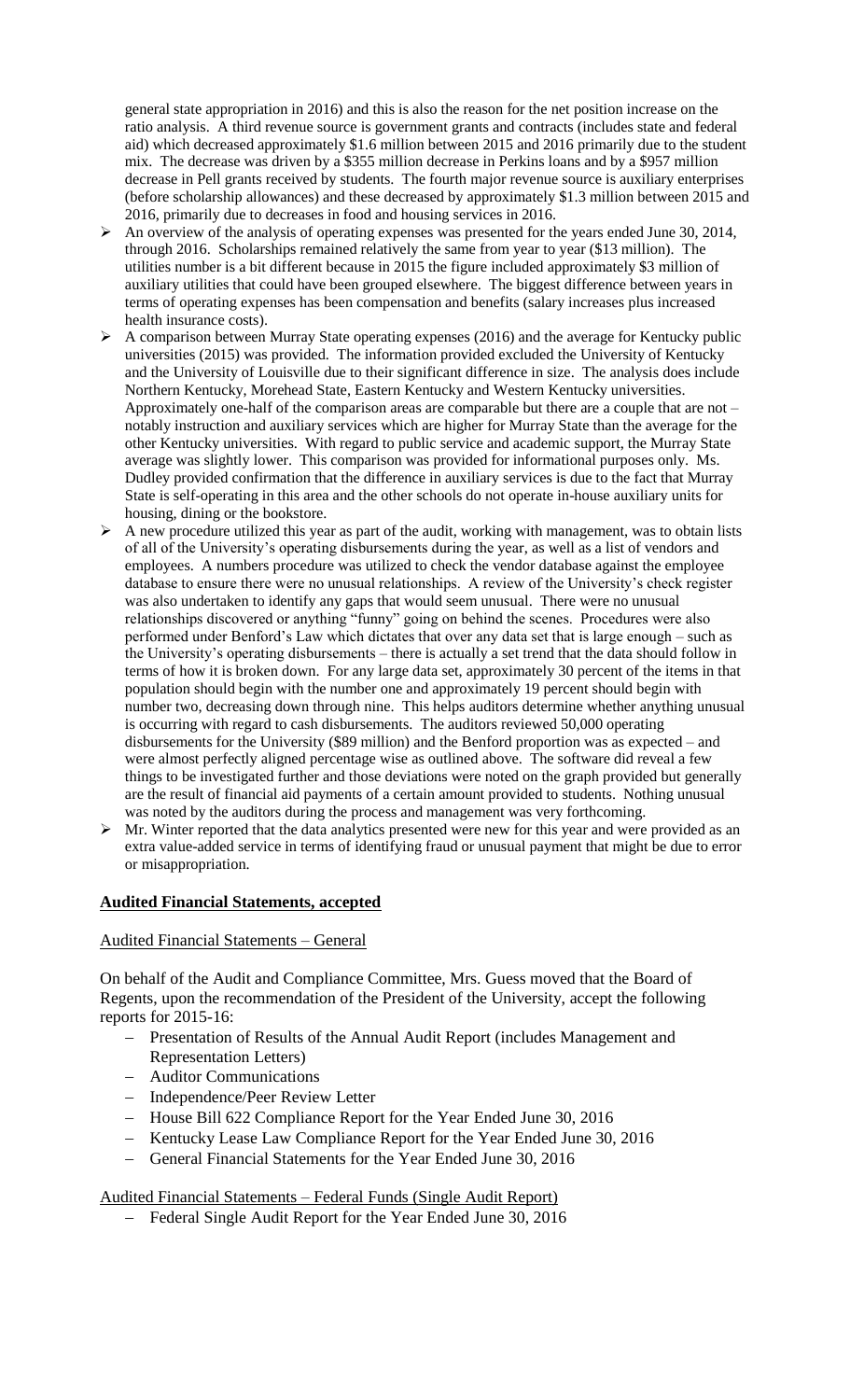Annual Audit Report – Athletic

− National Collegiate Athletic Association Independent Accountant's Report on Application of Agreed-Upon Procedures for Intercollegiate Athletics for the Year Ended June 30, 2016

Audited Financial Statements – WKMS-FM

- − Auditor Communications
- − Audited Financial Statement for the Year Ended June 30, 2016

Mr. Schooley seconded and the motion carried.

# **Adjournment**

The Audit and Compliance Committee adjourned at 1:48 p.m.

# **Full Board Action – Audit and Compliance Committee**

# • **Audited Financial Statements, accepted**

# Audited Financial Statements – General

On behalf of the Audit and Compliance Committee, Mrs. Sewell moved that the Board of Regents, upon the recommendation of the President of the University, accept the following reports for 2015-16:

- − Presentation of Results of the Annual Audit Report (includes Management and Representation Letters)
- − Auditor Communications
- − Independence/Peer Review Letter
- − House Bill 622 Compliance Report for the Year Ended June 30, 2016
- − Kentucky Lease Law Compliance Report for the Year Ended June 30, 2016
- − General Financial Statements for the Year Ended June 30, 2016

#### Audited Financial Statements – Federal Funds (Single Audit Report)

Federal Single Audit Report for the Year Ended June 30, 2016

#### Annual Audit Report – Athletic

− National Collegiate Athletic Association Independent Accountant's Report on Application of Agreed-Upon Procedures for Intercollegiate Athletics for the Year Ended June 30, 2016

#### Audited Financial Statements – WKMS-FM

- − Auditor Communications
- − Audited Financial Statement for the Year Ended June 30, 2016

Mr. Schooley seconded and the motion carried unanimously.

(See Attachments  $#6 - #15$ )

# • **Request for Proposals (RFP), discussed**

Ms. Dudley reported that the RFP mentioned by Mr. Winter is out for bid for audit services. The year just completed represents the University's eighth year with RubinBrown. The firm had an initial four-year contract that was extended for a three-year cycle three years ago. The RFP is expected to go out next week before the holiday break. A committee has been established and is comprised of Accounting staff, the Internal Auditor and an Accounting faculty member. The committee will review any proposals received and make recommendations which will be presented to the Board at the February 2017 meeting. The Board will be required to act on a recommendation in February so the auditors selected can begin work on next year's engagement. There were no suggestions offered for additional services that would be needed from the successful audit firm chosen. Confirmation was provided that management has been comfortable with the services provided by RubinBrown but there are several other firms interested in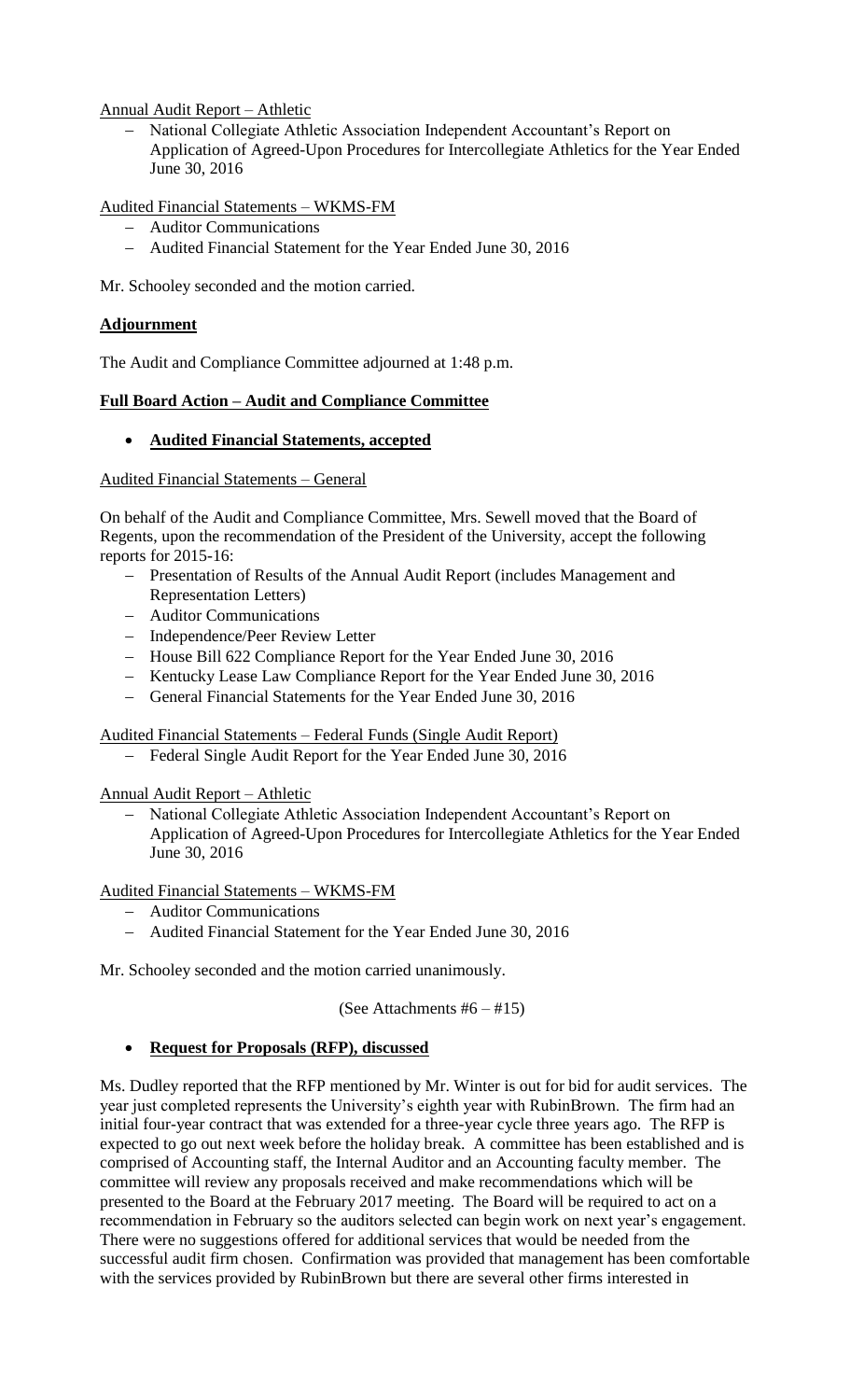submitting a proposal to serve the University in this capacity. Consideration is being given to entering into a contract for a longer period of time. The University has historically set a one-year contract with annual renewals but several of the regional schools – including UK and UofL – are moving to a longer fixed contract. A one-year contract with five or six renewals with the requirement of changing the manager of the audit during that contract period is being considered. It is cost efficient to stay with the same audit firm and whether or not to change auditing firms will represent a decision the Board will be required to make on behalf of the University.

This report was presented for informational purposes only and required no Board action.

# **Buildings and Grounds Committee**

**Ms. Green – Chair** Clinton Combs Daniel Kemp Jerry Rhoads Phil Schooley

Ms. Green called the Buildings and Grounds Committee to order at 1:49 p.m. and reported all Committee members were present.

#### **Major Projects Update, received**

Mr. Youngblood, Assistant Director of Facilities Design and Construction, reported that the Hollis C. Franklin Residence Hall opened to students in August, although work continues with the contractor on several issues. Meetings have recently been held with the contractors to clarify outstanding issues and change orders that have been outstanding throughout the construction process. Work also continues in terms of warranty items to get some things corrected and resolved but this does not represent anything major at this time. The contractors still like a bit on finishing the exterior but this represents more of a material supplier issue.

Progress on the Breathitt Veterinary Center is going well and, while the building was considered to be substantially complete in September, the commissioning process is taking longer than anticipated. The BioSafety Level III area in the building is very complicated and it has taken a great deal of time to figure it out to ensure proper installation before any occupants are moved into the facility. At this time, the University anticipates taking full possession of the building in January 2017 and starting to move occupants into the facility in February. Furniture has been ordered for this facility and will start to be delivered next week. In terms of the old BVC facility, Mr. Burdette confirmed that the University has applied to the state for a transfer of this property.

Significant delays are being experienced with regard to the Engineering and Physics Building due to weather and materials/labor and electrical issues. The building is progressing and the interior is starting to come together and is beginning to look like a finished building. The new substantial completion date for this facility is March 3, 2017, and all hope to be ready for the April Grand Opening.

Mr. Burdette reported that as of May 1 the University administration began working with A&K Construction and Hastings & Chivetta design firm to reach an agreement to begin the renovation work necessary in the Chemistry Building. All are cautiously optimistic an agreement will be signed next week and work can begin in the Spring 2017 semester. Appreciation was expressed to President Davies, Mr. Rall, Ms. Dudley and Mr. Youngblood for their support over the past several months because this has presented a huge challenge. This same process will now begin to address work needed in the Biology Building in the Spring. Issues in the Biology Building are similar to – but not the same as – those in the Chemistry Building and there are also additional companies involved with the initial construction of this facility. The anticipated completion date for work on the Chemistry Building is August 1, 2017. A completion date cannot be determined for the Biology Building until a full analysis of the facility is completed. Whether existing contractors will be utilized for the repair work cannot be decided until an analysis has been completed.

In August Mr. Burdette reported to the Board that there were some electrical grid system issues and those continue, along with other, more serious issues. Digital relay switches were purchased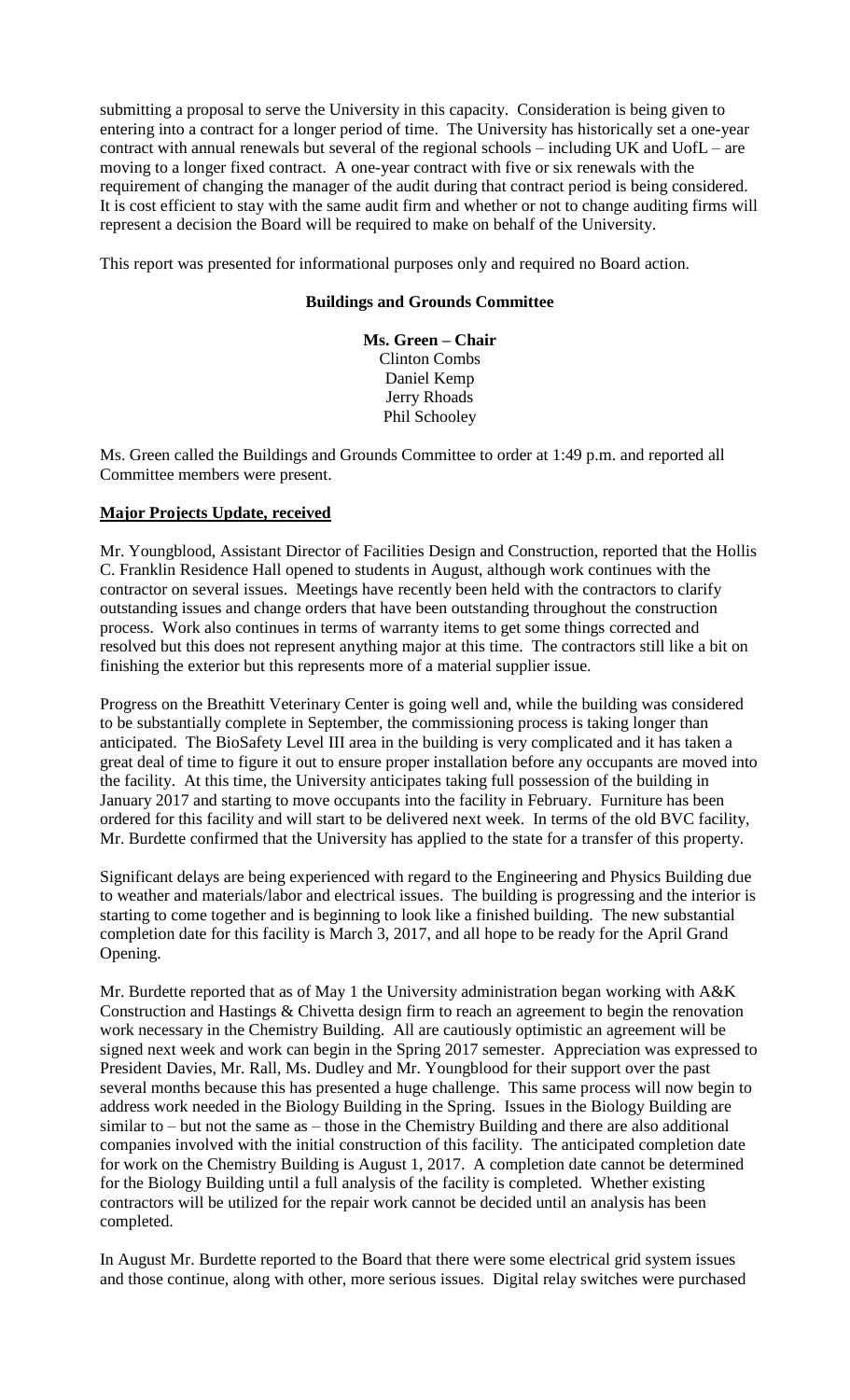and work began to install those into the system over Fall Break. When restoration of power to the campus was initiated, there was a catastrophic failure of a major switch and a great deal of work was necessary just to restore power to campus. Wednesday and Friday of the Thanksgiving Holiday were then utilized to continue maintenance and repair work and this went very well and resulted in the remainder of the relay switches being installed. Early Saturday morning as power was being restored to campus, another catastrophic failure occurred affecting another major switch. It was approximately 3 a.m. before workers were able to restore power to the campus. In so doing, the Engineering and Physics Building was affected and had only temporary power. On December 17 full power was restored in that building but in a different way and a variety of issues remain with regard to this facility. Electrical engineers and high voltage experts are working with the University to determine the root cause of these issues. The experts have indicated that there are a unique set of problems with the electrical system for this building. All were assured that University representatives – as well as external consultants – are working diligently to figure out exactly what is causing the electrical failures within the system. With each failure more is learned in terms of what is occurring but the process is difficult because one cannot see electricity. Assurance was provided that the right people are working on this challenge. The electrical grid system was the University's top capital priority in the Biennial Budget and the second priority was the steam distribution system which reared its ugly head last week when a steam line blew close to Waterfield Library. Under a Declaration of Emergency, an engineering firm and others are involved in addressing the issues. It was indicated that the issue at Waterfield Library would likely be resolved by the end of January/early February. An attempt is currently being made to secure a general contractor who will work with the University throughout the holiday break. An engineer is already under contract and an effort is being made to locate two major boilers to be shipped to Murray in a timely manner. A steam line from the Central Plant will be tied off which will also help with some issues in the Old Fine Arts Building and elsewhere. Two new boilers will be installed in Waterfield Library, representing the second building where this work has recently been necessary.

Mrs. Guess indicated that historically the University has utilized the low bid process and there has been some concern expressed by the Board about having the same contractor complete over \$100 million in projects for Murray State. Confirmation was provided that this process has been changed and now value engineering will be the preferred process which will be utilized in terms of judgments made for future contracts. The bidders will respond not only in terms of price but also how the work will be undertaken. References will also be checked more closely and a review of similar work for a particular firm will be conducted to provide for a valid comparison. Ms. Dudley indicated that price has not been the only factor used in determining the successful bidder for such projects and value engineering has been utilized in the past. Due to state budget cuts – particularly with starting the Biology Complex – the University was forced to start using price as the highest weight.

Mr. Rhoads reported that the Madisonville Postsecondary Education building represents a \$20 million, 65,000 square foot three-story facility and the general contractor is A&K Construction from Paducah, Kentucky. Work is progressing well and steel is now coming out of the ground. A considerable amount of earth moving and infrastructure work needed to occur before actual construction could even start. A projected completion date is November 2017 and all are hopeful to be able to occupy the building for use in Spring 2018.

The University has contracted with an engineering firm to conduct an analysis of the mold situation in Springer Hall in terms of the physical structure of the building. The current plan is to restore Springer Hall to the condition it was prior to the development of the mold issue this past summer. The 50 to 60-year-old facility should be ready for occupancy in Fall 2017. Confirmation was provided that there are additional issues in Springer Hall that need to be addressed. There are three similar buildings of the same age – Springer, old Franklin and old Richmond – that have deteriorated over time. There are separations between the walls and cracks in the walls and ceiling work that will need to be addressed because these all contribute to the development of mold. Consideration will be given in terms of how to make the building usable considering its current condition. Springer Hall mechanically is the better of the three facilities and would be the logical choice of buildings to bring back online. The other two buildings have not experienced mold issues.

Confirmation was provided that the second floor at the *Hopkinsville Regional Campus* is now completed but the furniture has not yet been ordered. Mr. Kemp indicated he thought the furniture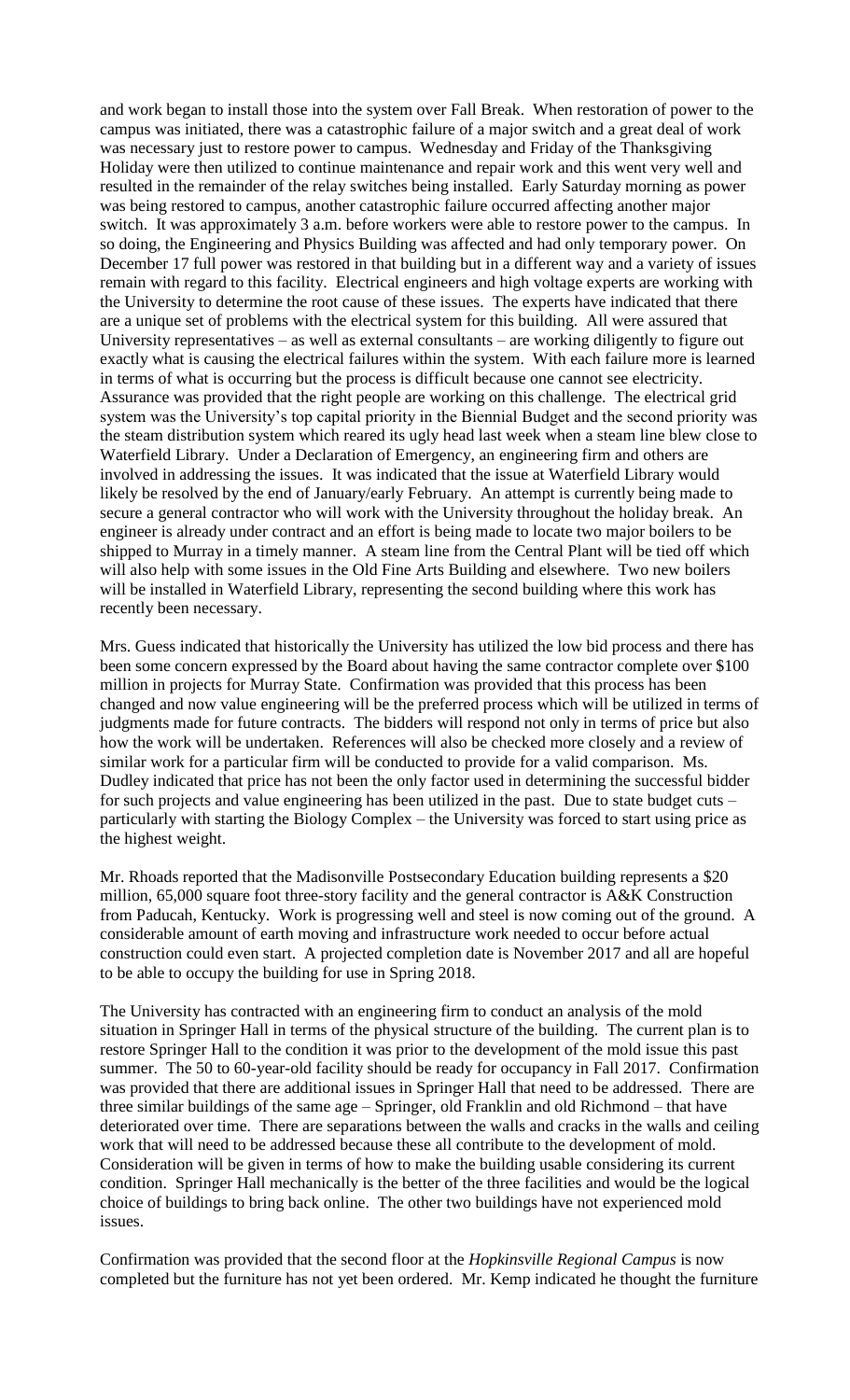for the second floor of the Hopkinsville building was ordered last Fall. Mr. Youngblood reported that Director Slone Cansler has been waiting on him to provide a budget figure for this purpose so those funds can then be turned over to that facility and furniture can be ordered. This work has been undertaken with Brian Van Horn, Associate Provost for Regional Academic Outreach. The furniture quotes provided by Dr. Cansler were over the amount available in the budget and work is currently underway to identify alternate furniture that would be appropriate for this facility. Mr. Kemp further asked when the University will be able to use the space in question and Mr. Youngblood indicated that could occur as soon as the furniture situation has been resolved. Confirmation was provided that construction was completed in late August/early September. Mr. Kemp indicated this work needs to be brought to a conclusion as soon as possible.

This report was provided for informational purposes only and required no Board action.

#### **Adjournment**

The Buildings and Grounds Committee adjourned at 2:02 p.m.

#### **Enrollment Management and Student Success Committee**

**Mrs. Rudolph – Chair** Walter Bumphus Clinton Combs Katherine Farmer Sharon Green

Mrs. Rudolph called the Enrollment Management and Student Success Committee to order at 2:02 p.m. and reported all Committee members were present.

Mrs. Rudolph reported that she participated in a meeting yesterday centered on minority recruitment and student success. The session was led by Mr. Dietz with fellow Regent Walter Bumphus and his wife – Aileene – also participating. She publicly thanked the Drs. Bumphus for the information provided during the meeting and for the valuable expertise and years of experience which were shared.

#### **Fall 2016 Enrollment Report, received**

Mr. Dietz reported the following:

- $\triangleright$  Overall there is a 4.5 percent decrease in total enrollment for Fall 2016 (10,495 students) which represents a decline by approximately 500 students since Fall 2015. A graph was provided illustrating the gradual decline in enrollment. The University peaked in terms of enrollment in Fall 2014 with 11,207 students but in the last two years there has been an overall decline.
- ➢ There has been an increase in freshmen numbers and that is positive given the new admission requirements, new scholarship model and the new tuition structure which were adopted. All were pleased that there are 1,502 new freshmen this Fall and hope this is the trajectory moving forward. Dr. Davies has charged Enrollment Management staff with an aggressive Fall 2017 enrollment number for freshmen and transfer students and all are moving forward in this regard. A portion of the meeting yesterday was dedicated toward determining how to tackle some obstacles with regard to minority enrollment by considering best practices and how the University can perform better in this area.
- ➢ Total freshmen number 1,502 and this includes both full-time and part-time students enrolled at Murray State. The first-time freshmen full-time equivalent is based on credit hours taken for new freshmen and divided by 15 which is the CPE guideline. The credit hours that freshmen are taking represent 1,510 freshmen FTE. This means students are taking a heavier course load compared to the previous Fall semester. First-time freshmen FTE is for full-time students only and has increased over last year as well.
- ➢ For credit hours generated, undergraduate and graduate student numbers are down in terms of hours completed/taken compared to last year. First-time freshmen numbers are up slightly in this category. Although the numbers are down slightly in terms of first-time transfer student headcount, numbers are pretty close to where they were last year related to credit hours completed and this is encouraging.
- ➢ The University's freshmen academic profile has changed. First-time freshmen high school rank within the top 25 percent increased from 45.8 percent to 48.1 percent and the first-time freshmen ACT average went from 22.6 to 23.9. To experience this big of a jump in ACT average is significant. Also, freshmen valedictorians comprise 4.9 percent of the Fall 2016 freshmen class which is an increase of 32 percent from the Fall 2015 freshmen class. Freshmen participating in the Honors College increased by 15 percent and first-time freshmen enrolling with college credits number 1,502 and 821 students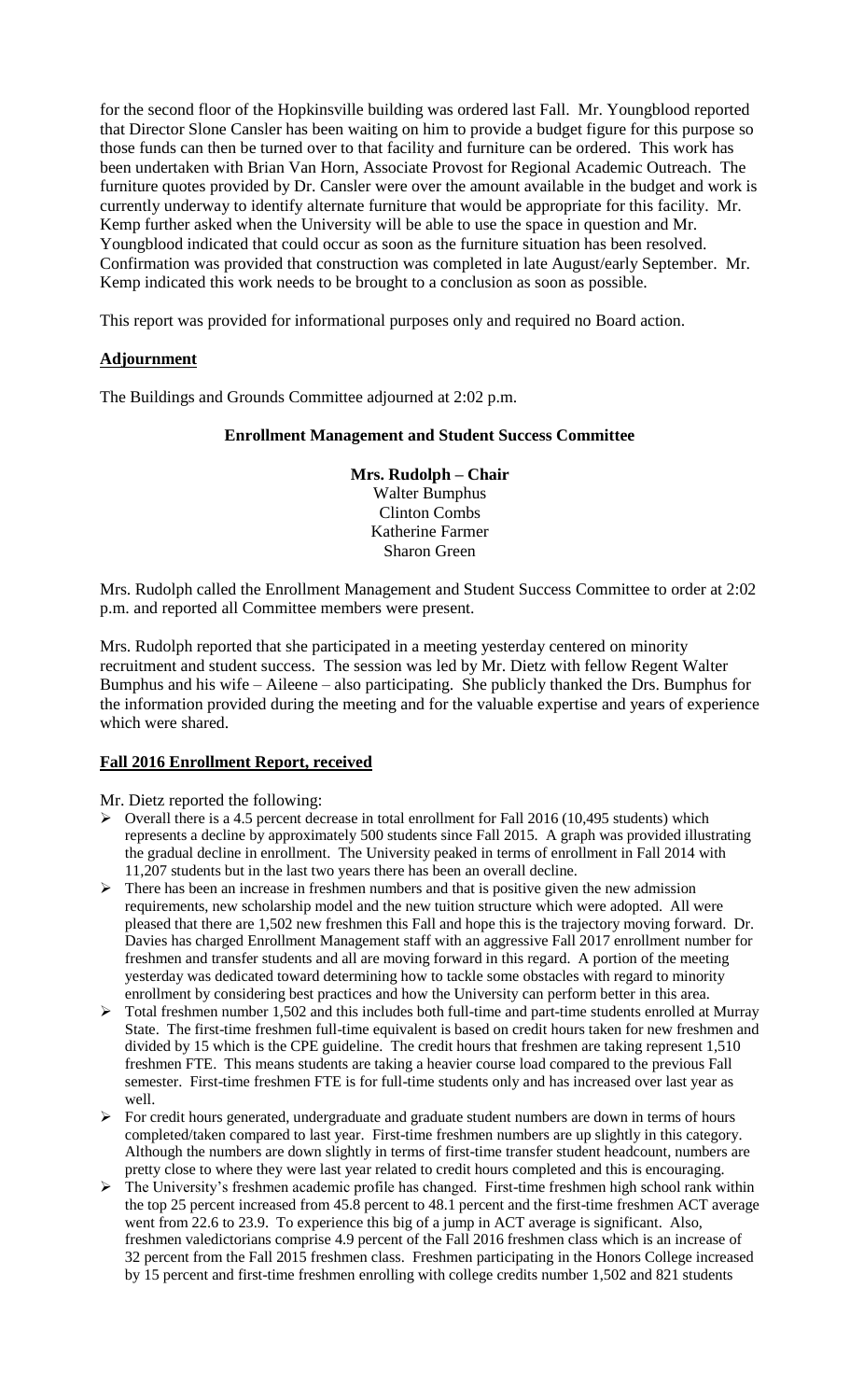entered the University with some sort of college credit, for an average of 16 credit hours earned. Typically these students are more prepared and are retained at a higher rate as indicated earlier by Regent Rudolph. There are currently over 400 students enrolled in the Honors College and of this number 175 are freshmen.

- In terms of first-time freshmen enrolled by state, there was an increase of 2.3 percent from 2015. There was an uptick in students in Kentucky and a substantial increase in students from Illinois which can be attributed to an aggressive recruiting strategy in southern Illinois, as well as employing additional marketing efforts. There was also an increase in the number of students from Tennessee which is positive considering students are offered free community college tuition in that state. Dr. Bumphus added an increase in this population is especially impressive because Tennessee universities are down in terms of enrollment. Confirmation was provided that the University was very aggressive this year in Tennessee in terms of recruiting.
- $\triangleright$  First-time freshmen enrollment in the 18-county service region is down by 55 students but this population is monitored very closely. In receiving application and freshmen numbers in terms of why this occurred, it appears as though the decrease can be attributed to the University's new admission requirements. Last year when the total application pool is considered, approximately 89 students were denied admission to Murray State. This year, approximately 500 students were denied admission based on their credentials. Of the 89 students denied admission last year, 25 percent were from the 18-county service region. This year, when considering the same percentage, 25 percent were from the 18-county service region (approximately 120 students) and did not meet admission requirements. The application count was down slightly in the 18-county service region despite the fact that is where the University recruits most heavily. University staff continue to work closely with counselors in this region and it is hoped the numbers will change more positively moving forward.
- $\triangleright$  High school or dual credit students represent a portion of the overall enrollment figure. For FY16 there are 802 students enrolled in Murray State courses and this actually represents a decrease from last year (918 students). There is a new scholarship program for dual credit high school students and that scholarship implementation by the state required the University to limit applications for dual credit students earlier in the year. Murray State did not have the luxury of extending the deadline and enrolling dual credit students farther into the semester. This caused a drop in enrollment and it is hoped this will change moving forward. It was also realized that the playing field is now very level in terms of the cost associated with students pursuing dual credits. Murray State was most likely the lowest cost provider in the state for dual credit courses prior to recent changes which have been made (SARA) and resulted in all universities now charging \$52 per credit hour for a dual credit class.

Dr. Bumphus asked who teaches dual credit courses for Murray State. Dr. Duncan reported that with regard to the dual credit program, agriculture classes are handled within the *Hutson School of Agriculture* and the non-agriculture classes fall under her supervision. The University offers a good number of classes taught by Murray State faculty or instructors but there are also a small number of classes taught by high school teachers who have completed the University's credentialing process. There are also some classes which are taught by Murray State faculty but facilitated by high school teachers. In those situations, this represents a web-type class with teachers in the classroom helping the students learn material but with the courses being controlled 100 percent by a faculty member on campus (faculty-facilitator model). Confirmation was provided that the faculty member of record creates the class and assignments and grades those assignments. They also present the lectures and material for the course and when a student cannot figure out how to do something the teacher in the classroom, and the faculty member of record if necessary, will become involved to help with the hands-on work. These more closely resemble distance learning classes but the teacher of record is a faculty member on the Murray State campus and is 100 percent responsible for the course. The high school teacher serves as a facilitator or a tutor for the high school student.

*Thoroughbred Academy* classes are taught by Murray State faculty, instructors or adjuncts and these are the ones Dr. Duncan works with most closely. In terms of the Four Rivers Foundation, the University works diligently to ensure these students are taking classes that are truly representative of the "real" college experience. Murray State must be careful to ensure that students who graduate from these courses have what they need to succeed at the University once they graduate from high school. Dr. Bumphus indicated that rigor in this regard is important because all accreditation agencies have been put on warning that this particular initiative is being scrutinized very closely. Dr. Duncan confirmed the University received a letter from the Southern Association of Colleges and Schools that was sent to all universities in the southeast about dual credit programs. SACS warned all of the universities that they would be scrutinized closely. Luckily for Murray State, the institution does not have anything to worry about because it is doing a great job in this arena already – although more attention needs to be paid to appropriate documentation procedures. Mr. Dietz confirmed that students participating in dual credit courses must also meet regular University admission requirements in an effort to ensure they are prepared.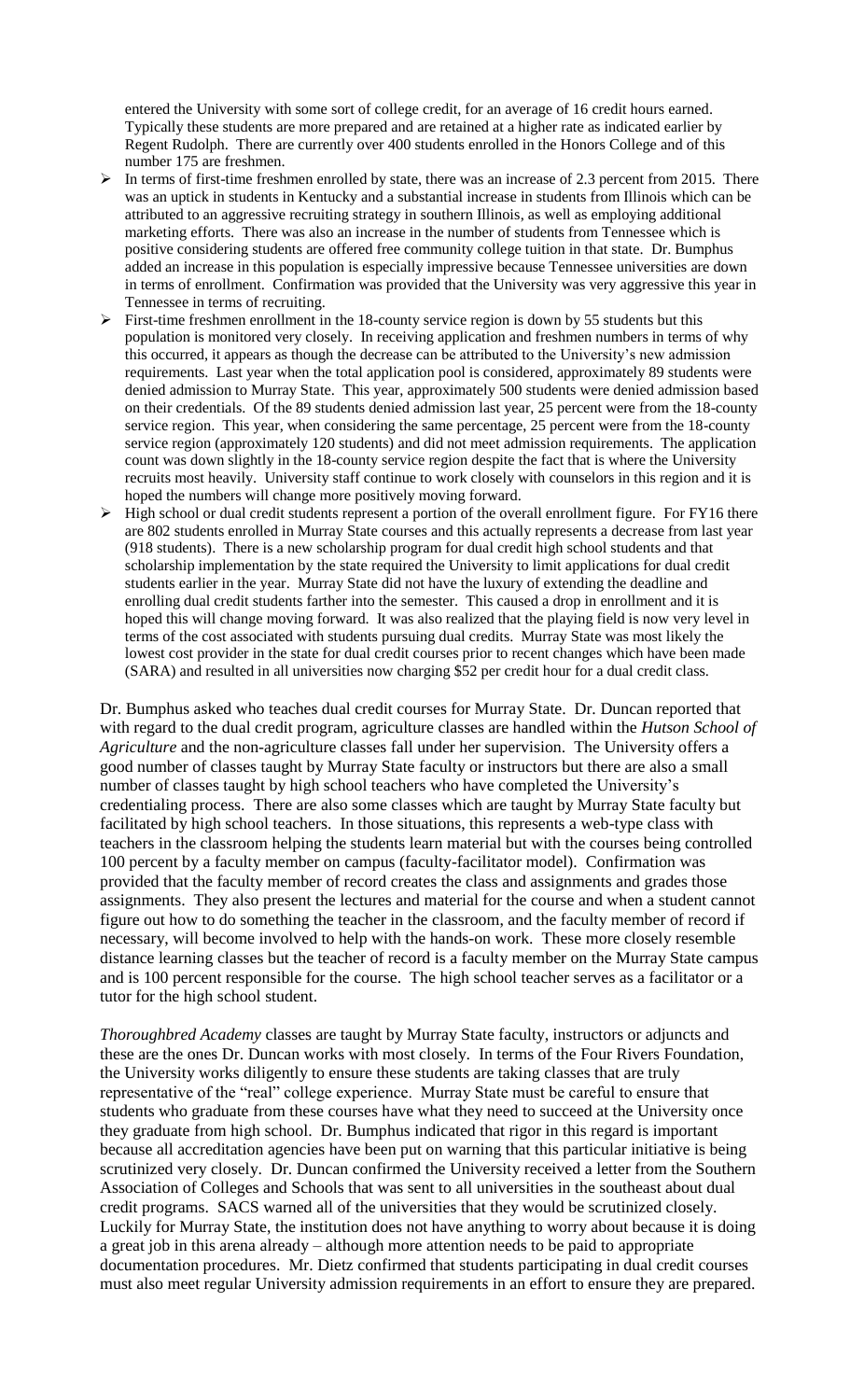Mr. Dietz further reported:

- ➢ First-time transfer enrollment total numbers are down slightly but credit hours taken numbers are comparable to last year. Confirmation was provided that the increase in Fall 2014 was a result of the closing of Mid-Continent. When this local university closed, Murray State absorbed a large number of these transfer students.
- $\triangleright$  A breakdown of first-time transfer enrollment by state was provided and total enrollment is down by 25 students. Confirmation was provided that there is some concern about Kentucky numbers. As a general rule, the University's transfer enrollment follows the trend of the community colleges and there are some challenges in this arena. Good ideas were shared yesterday by Drs. Walter and Aileen Bumphus in terms of transfer opportunities and it is believed the University can capitalize in this area moving forward. An investment will be made toward direct marketing and promotion of the University and doing things differently in terms of how transfer students are recruited. Mr. Kemp asked how many students are in the University's Community College on campus and Dr. Van Horn indicated there are a couple of factors associated with this entity on the Murray State campus. There are approximately 850 students in the Community College at any given time. These individuals are taking at least one course and some students may be taking as many as three courses. Confirmation was provided that these students are counted in the transfer student numbers. Mr. Dietz added that the Community College program at Murray State is not what would be considered a traditional model. There are courses within the University's Community College division and those students are counted in total enrollment.
- ➢ Information on transfer enrollment by state was provided, as well as first-time enrollment in the 18 county service region and numbers were down slightly (11 students).
- ➢ African American enrollment is down by a total of 75 students but Dr. Bumphus and Aileen have provided solid strategies to address this decline and improve the recruitment, retention and graduation rate for this population of students. This represents an area of concern for the University but is one that also presents an opportunity to develop a unique partnership with Dr. Aileen Bumphus and the University of Texas. Discussions have occurred and some plans have been made to visit Dr. Bumphus in the Fall to observe the operation already in place at that institution to identify strategies which might also help Murray State in this area moving forward. This represents an important initiative that will also come into play with regard to performance funding. A good team is already in place and all are passionate about their work. Dr. Bumphus complimented Murray State's recruiters and indicated that an impressive operation is already in place at the University.
- ➢ International enrollment is down 116 students (15 percent decrease). International enrollment always has been and always will be very important to the University because it adds a different perspective for students and more culture to the institution. The top sending countries, in order, are Saudi Arabia, China, Belize, South Korea and India.
- ➢ Graduate enrollment is also down from last year (7 percent decrease) and this represents a trend over the past several years. First-time graduate enrollment is down slightly as well but this also includes 56 students pursuing doctoral degrees. Numbers are up in terms of students seeking doctoral degrees.
- ➢ Overall for this Fall, Murray State experienced an increase in new freshmen. This increase occurred even with new admission criteria as well as new models for scholarship and tuition. Despite a drop in headcount for transfer students, the FTE was essentially the same as in 2015. Murray State also experienced decreases in enrollment at the international and graduate levels due to several issues. One specific area takes into account that there were fewer international exchange students coming to Murray State, which coincided with the governments of Brazil and Saudi Arabia ending sponsorship of students studying in the United States. This resulted in fewer international students at Murray State. Additionally, international numbers decreased due to capping enrollment in some graduate programs. More new international students could not be accommodated in certain graduate programs due to the capping issue. Secondly, overall, graduate enrollment has declined 17 percent in the past five years. This decline can be partially attributed to competition from low-cost providers that are significantly undercutting costs. The College of Education and Human Services has especially been impacted in this area.
- ➢ Despite the decline from 2011-15, graduate degrees awarded increased from 642 to 712. The graduate area is currently undertaking strategies to offset the declines and is pursuing 3+2 and 4+1 programs, in addition to evaluating tuition costs for various programs. Dr. Bumphus indicated it is being projected that Saudi Arabia will be down another 20 percent in the United States next year and a plan must be in place for the University to offset decreases in this population. Mr. Dietz confirmed that international students add a great mix to the student body and there are students in the 18-county service region who were born in the region but have never experienced an international culture.
- $\triangleright$  Murray State also had larger graduating classes in 2015-16 which has resulted in fewer students returning. There were also smaller freshmen classes in 2013, 2014 and 2015, also resulting in fewer students continuing/returning.

This report was presented for informational purposes only and required no Board action.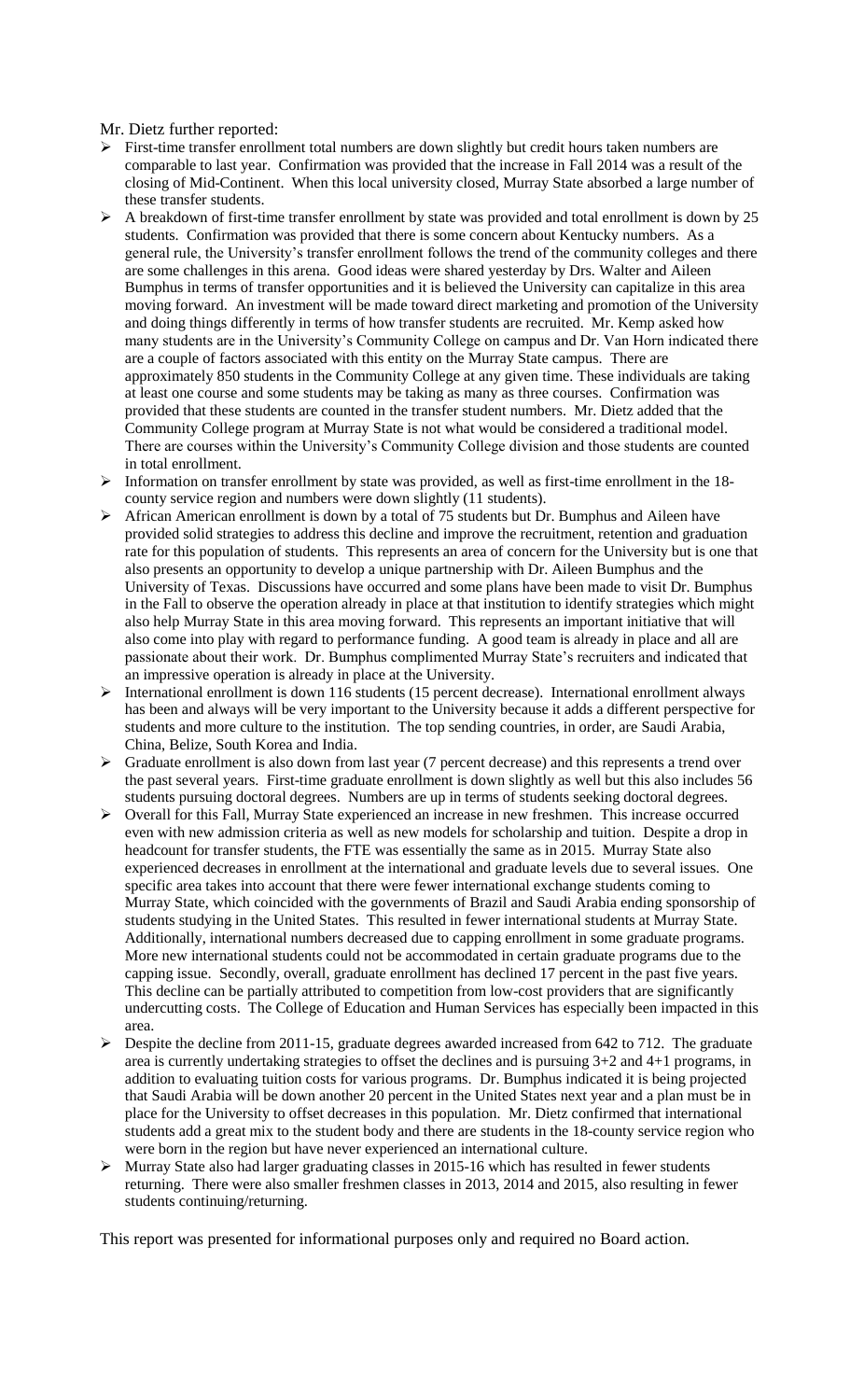Mrs. Sewell stated that historically teachers are required to have 30 hours beyond the bachelor's degree in order to be able to teach the local schools. These teachers would typically come to the Murray State campus to take those courses but a lot of these individuals are now seeking those classes online which is, in turn, affecting enrollment. A suggestion was made that the University should also consider offering the courses teachers need online. Ms. Farmer indicated that teachers who are taking these online courses seem to be more concerned about price than quality. The University simply cannot compete in terms of price, especially as it pertains to what one particular university is able to offer. It should be noted that the quality of the courses being offered by the other University would not be of the same quality as those courses being offered by Murray State. It is unfortunate that teachers and principals do not seem to be overly concerned about this aspect.

#### **Fall 2016 Student Retention Update (For Information Only), received**

#### Dr. Robertson reported the following:

- $\triangleright$  The University is performing well in terms of retention work that is underway. The Fall 2016 retention rate for first-time, full-time, degree seeking freshmen was 73.9 percent, compared to 71.2 percent for Fall 2015 (2.7 percent increase) and 72 percent for Fall 2014. Strategies and plans which are in place are producing good results at this point.
- $\triangleright$  The top five issues first-time freshmen are facing include being homesick (52 percent), test anxiety (37 percent), struggling in at least two courses (27 percent), low social aspects (23 percent) and not being confident about finances (20 percent). Many strategies and interactions with these students are aimed at addressing these concerns.
- ➢ Peggy Whaley, Assistant Director of Retention, was introduced to the Board. She joined the retention operation just a few weeks ago and has a significant background in academic advising and student success programs. Ms. Whaley completes the leadership team along with Mr. Carthell and Mike Young, Associate Vice President for Student Affairs and Coordinator, Governor's Minority Scholarship Preparation Program. She is already having a great impact working with students. A focus is being placed on retention team strategies such as increasing awareness and utilization of MAP-Works through newsletters, video and in-person trainings and enrichment of the retention website with relevant content. The MAP-Works program allows faculty and staff to alert the retention team about students who are having issues or concerns so the team can follow up with these individuals. It also allows for the development of a profile of students so those who are at-risk can be identified. The earlier these students can be identified so the retention team can work with them to address concerns the more successful they will eventually be. Work is underway to further enhance the MAP-Works program through training with faculty and staff and enhancing and enriching the website.
- ➢ The Sophomore Retention Strategy is being developed to analyze the retention of sophomores and a strategy to increase retention of this population will be ready for implementation in FY17. Data collection will occur in Fall 2016 and Spring 2017 through focus groups with sophomores and retention team members. A survey of sophomore parents will be undertaken as well as research conducted on best practices through literature and website review, attendance at relevant conferences, site visits or Skype visits with institutions.
- ➢ Possible activities to consider in sophomore retention include the "re-recruiting" of sophomore students through targeted mailings (emails) from the President, Provost, Student Government Association, advisors and the Deans giving support and encouragement; Sophomore Salute and sending a newsletter to sophomores with success tips and strategies, starting and adding to the resume, preparing for the junior year, declaring a major, internships, study abroad, etc.

Ms. Farmer asked whether dual credit freshmen who enter the University with enough credit hours to become sophomores in the Spring Semester are still being treated as freshmen in terms of retention. Dr. Robertson reported that this is one of the reasons the Sophomore Retention Strategy is being developed. Dr. Davies reported that there is one student who is entering the University with 75 dual credit hours as a first-time freshmen. This student would be counted in the cohort of first-time freshmen. When this individual is retained to the next year they would be part of the retention numbers just mentioned and IPEDS data collection would include this student in the first-time freshmen numbers. The opportunity and challenge is those students with 75 credit hours are an anomaly because most enter the institution with 16 to 30 credit hours or less. These students need to be treated as sophomores academically but as freshmen emotionally. Interesting and challenging opportunities are presented with such students. If a student enters the institution with 75 credit hours and all count toward their degree they would technically be a junior but emotionally they are a freshman and this presents some interesting dynamics. Dr. Robertson indicated it might be more accurate to say that the focus is on the first-year student instead of firsttime freshmen. Dr. Duncan added that even if dual credit students enter the University with 60 credit hours they are required to take the Transitions class so they are connected to the institution as a brand new incoming freshman. They receive all of the training and experience and connections that they will need through this class. Even if these students are sophomores or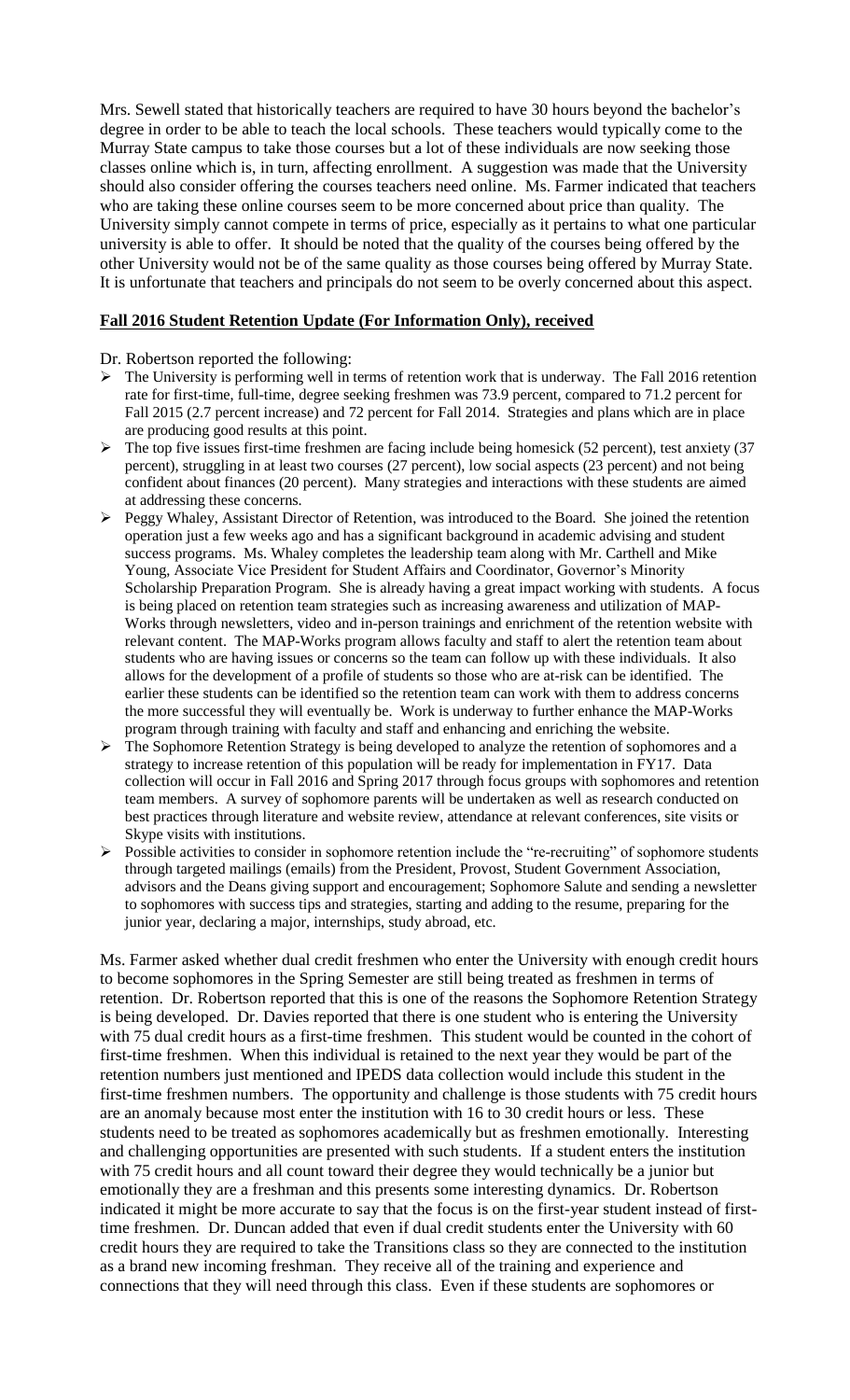juniors on paper, they are being provided with the support necessary through the Transitions course. In regard to a question whether transfer students have to take the Transitions course, it was indicated this depends on their major and while the course is not required for transfer students in general there are programs that do require it. Another group which will be considered are "other freshmen" and this includes students who do not have sufficient hours to be sophomores but are also not considered to be first-time freshmen.

This report was presented for informational purposes only and required no Board action.

#### **Adjournment**

The Enrollment Management and Student Success Committee adjourned at 2:37 p.m.

#### **Finance Committee**

**Daniel Kemp – Chair** Walter Bumphus Clinton Combs Katherine Farmer Jerry Rhoads

Mr. Kemp called the Finance Committee to order at 2:37 p.m. and reported all Committee members were present.

#### **State Endowment Match Program Annual Report, approved**

Ms. Dudley reported that the State Endowment Match Program Report represents a standard annual report the Board is required to approve. The University has received \$10 million from the State Endowment Match Program over the years although it has been several years since Murray State has actually received any funding. The University also receives one-for-one matching dollars on these funds and the annual report outlines the usage of the earnings on endowments and how these funds were spent. The reporting format is prescribed by the Council on Postsecondary Education and the report requires Board approval. Confirmation was provided that the State Endowment Match Program has not been funded for approximately six years.

On behalf of the Finance Committee, Mr. Rhoads moved that the Board of Regents, upon the recommendation of the President of the University, approve the State Endowment Match Program Annual Report, as submitted, for the period ended June 30, 2016, as required by the Kentucky Council on Postsecondary Education. Ms. Farmer seconded and the motion carried.

#### **Projects Approved by the Board of Regents' Chair, designated**

Ms. Dudley reported that the Board is provided with a Schedule of Projects Approved by the Board of Regents' Chair each quarter. The first page of the Schedule represents those projects which are over \$10,000 but under \$200,000. These projects have been started and are being brought to the Board for approval so funding can be allocated. The projects have been funded but by Board action that funding can be designated for the specific projects which will be reflected on the University's financial statements. The Board will actually be approving \$1 million in projects and individual project costs have been delineated to show up as Board-designed funds on the University's balance sheet. Ms. Dudley confirmed that these projects do not have to go to the state for approval because \$1 million is the new state threshold for those items requiring approval at that level. When unrestricted net assets were being reviewed more closely, some of those appeared to be undesignated and requiring Board approval of these projects now represents being able to record them as designated net assets on the balance sheet. This provides one extra layer of protection of those net assets. Mrs. Sewell indicated that there was a policy in place that any project over \$10,000 required Board approval and this proved to be cumbersome. Ms. Dudley confirmed that this is why the report is being brought to the Board after-the-fact. The Board is only designating the funding – not approving it – so these can now be considered protected assets. The second page of the schedule relates to those projects costing over \$200,000. Per the Board Delegation of Authority, for projects over \$200,000, the President must take those projects to the Board Chair for approval. The projects on this schedule have received Chair approval but are being presented to the Board for the same reason – to designate those funds. These projects do not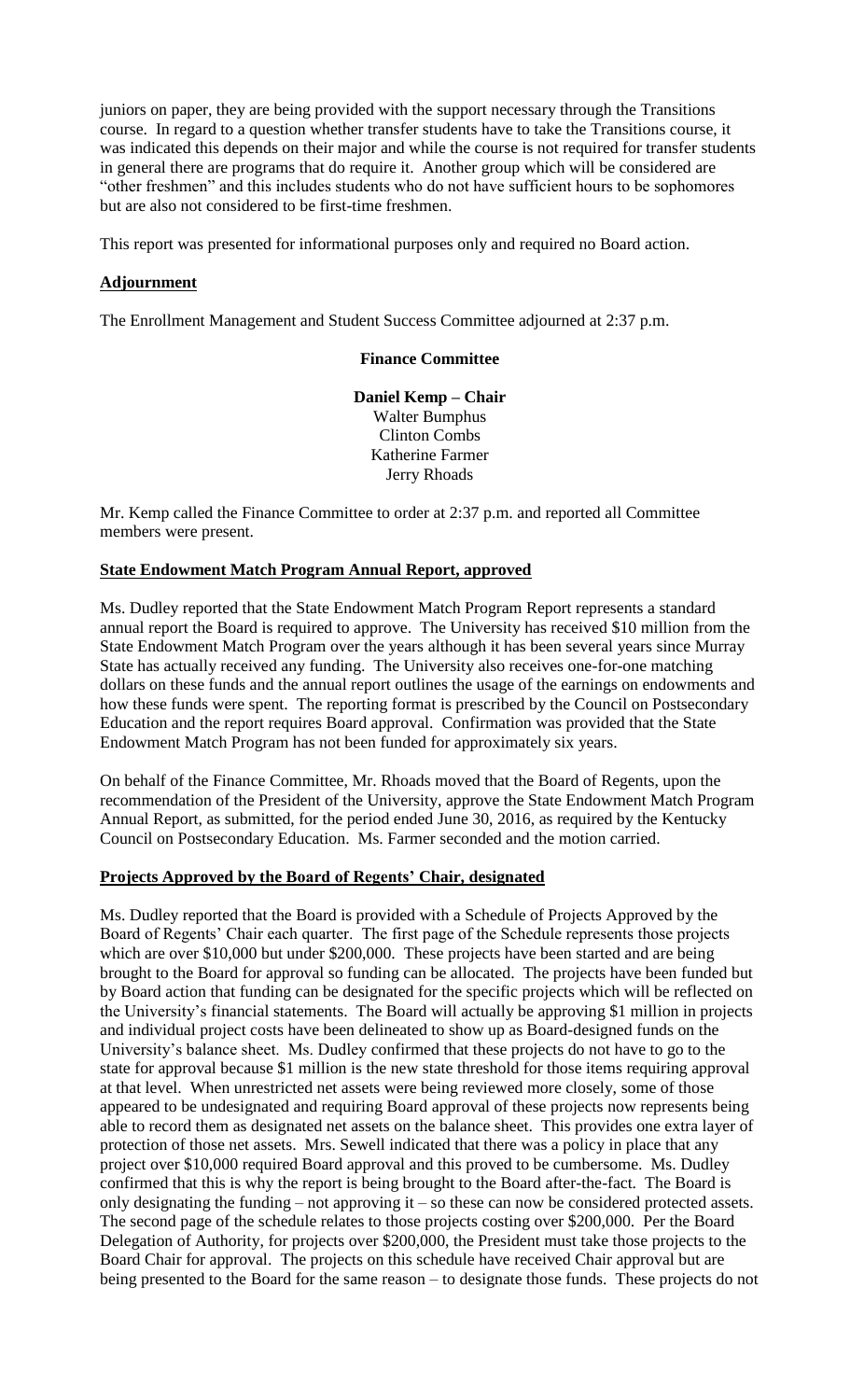require state approval because it is required only for projects over \$1 million. Those projects over \$1 million are approved by the state once they are defined in the University's Capital Plan.

Ms. Dudley further reported that two projects costing \$200,000 or more, but less than \$1 million, have been included on the second schedule and represent technology upgrade and infrastructure projects that are being funded from two different sources. The Schedule of projects over \$200,000 also includes \$750,000 to repair Springer Hall (mold and other necessary repairs) to bring that facility back to life. Many issues in Springer Hall are mechanical in nature but a decision must also be made with regard to old Richmond and old Franklin. Although each of the three facilities has issues, Springer Hall has been deemed to be in the best condition. Confirmation was provided that the long-range plan would be to raze all three facilities and rebuild as necessary according to housing occupancy needs. Students living in Springer have now been moved to old Franklin Hall for the time being (or other residential colleges) and will remain there for this year. It is hoped that necessary repairs can be completed in time for Springer Hall to reopen in Fall 2017. Confirmation was provided that there is some concern about investing \$750,000 in a facility which will eventually be razed. Ms. Dudley indicated that students living in Springer had to be moved to old Franklin because the other residential colleges are co-ed. There are more female students than male students and there were more male rooms available in the existing residential colleges than female rooms so a decision was made to move into old Franklin to deal with the situation of having to move students out of Springer Hall – an all-female dorm. At this stage the administration feels the University needs those beds in Springer because the facilities are needed to meet debt service as well as the needs of students.

Occupancy in the residence halls is down but Dr. Robertson has initiated a marketing plan in an attempt to address that decrease and if beds are not available in those facilities the University will not be able to increase revenue to offset debt service. Dr. Davies reported that another challenge which complicates this decision is the fact that Regents and White residential colleges will also need renovations fairly soon. Once those facilities are taken offline, there will be a large number of students who will need to be housed in another residence hall. In the long-term old Richmond, old Franklin and Springer will likely not be utilized in their current form. The bottom line is that even though all are concerned about investing \$750,000 in Springer Hall, the University cannot do without this facility to current and upcoming needs. Dr. Davies reported that discussions have centered on investing sufficient funds in Springer Hall so students are safe, secure and healthy and have a suitable living space – while not making an overinvestment in the facility. This does represent a fine line that Ms. Dudley and the auxiliary team are working to address, knowing that there are upcoming needs in Regents and White residence halls and the Springer Hall "swing space" will be needed. The housing cost to students must also be considered as this work is undertaken.

Confirmation was provided that the Board is being asked to designate \$300,000 for the boilers needed at Waterfield Library to address the situation which occurred in that facility. The Chair has already approved the project but the Board needs to designate funding for this purpose and the project needs to be added to the Schedule presented. Confirmation was provided that the Springer Hall project will be funded from auxiliary funds (designated housing funds) and the money is not coming from the Education and General Fund.

On behalf of the Finance Committee, Mr. Rhoads moved that the Board of Regents, upon the recommendation of the President of the University, designate the funding as outlined in the listings provided, with an amendment to include the Waterfield Library Boiler Project (\$300,000). Ms. Farmer seconded and the motion carried.

#### **Personal Services Contract, approved**

Ms. Dudley reported that the Audit Contract discussed earlier is being brought before the Board for approval. Awarding of the project bid will be presented to the Board for final approval at the Quarterly meeting in February but the project will be going out for bid publicly before then and the Board is being asked to approve the Request for Proposals which will be issued next week for auditing service to the University for the next four to seven years.

On behalf of the Finance Committee, Mr. Rhoads moved that the Board of Regents, upon the recommendation of the President of the University, approve the contract as listed in the document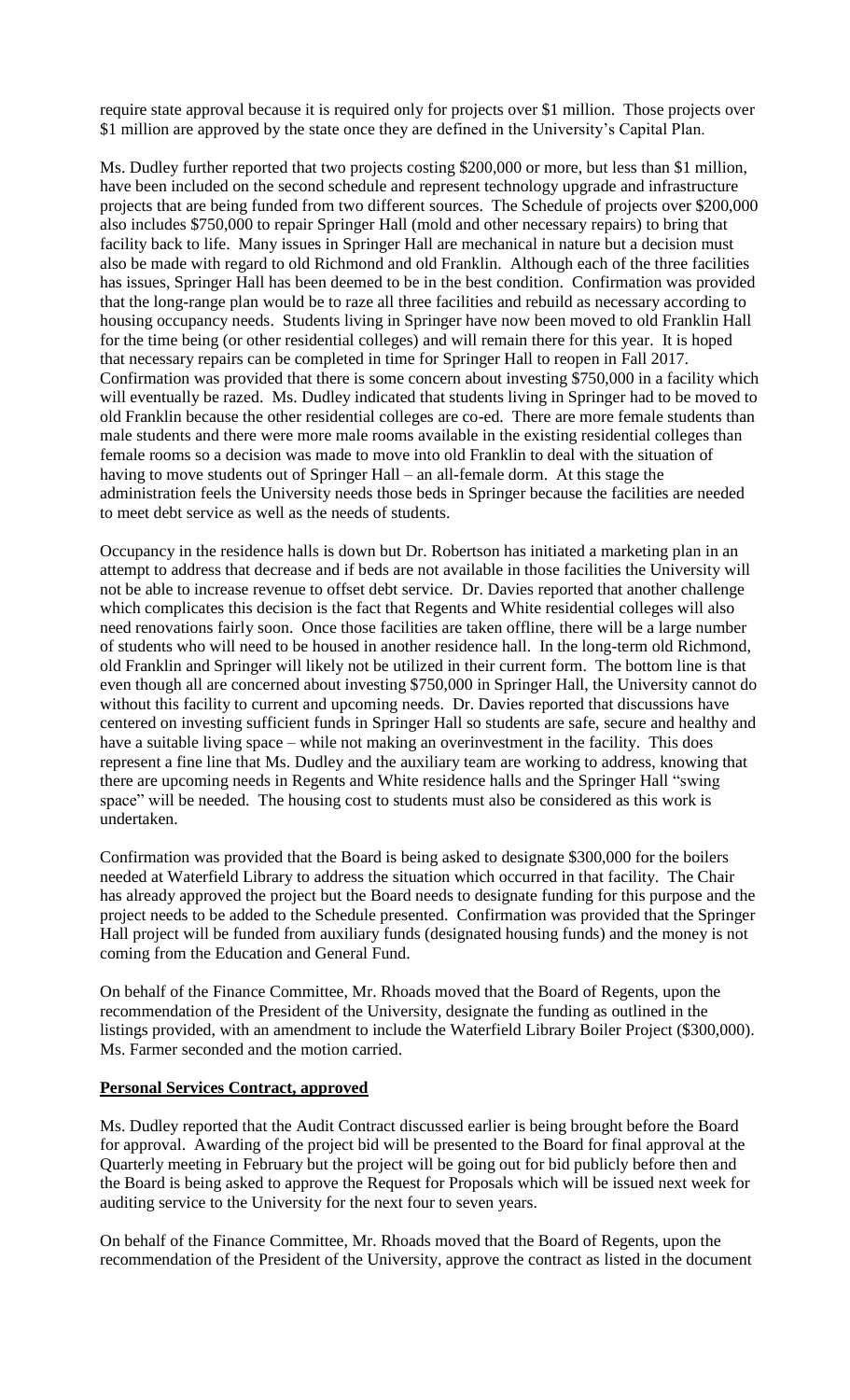provided per requirements of the Delegation of Authority (Item 11). Ms. Farmer seconded and the motion carried.

# **Personal Services Contracts – Schedule of Expenditures (For Information Only), received**

Ms. Dudley reported that the Personal Services Contracts – Schedule of Expenditures represents current Personal Services Contracts that are being reported to the Board as an information item. The Schedule shows the cost of each contract and also how much has been expended during each quarter. A listing of Personal Services Contracts executed since the last Board of Regents Meeting was provided in the eBoard book. This report was presented for informational purposes only and required no Board action.

# **Adjournment**

The Finance Committee adjourned at 2:54 p.m.

# **Full Board Action – Finance Committee**

# • **State Endowment Match Program Annual Report, approved**

On behalf of the Finance Committee, Mr. Kemp moved that the Board of Regents, upon the recommendation of the President of the University, approve the attached State Endowment Match Program Report for the period ended June 30, 2016, as required by the Kentucky Council on Postsecondary Education. Mrs. Guess seconded and the motion carried unanimously.

(See Attachment #16)

# • **Projects Approved by Board of Regents' Chair, designated**

On behalf of the Finance Committee, Mr. Kemp moved that the Board of Regents, upon the recommendation of the President of the University, designate the funding as outlined in the attached listings, with an amendment to include the Waterfield Library Boiler Project (\$300,000). Mrs. Sewell seconded and the roll was called with the following voting: Dr. Bumphus, yes; Mr. Combs, yes; Ms. Farmer, yes; Ms. Green, yes; Mrs. Guess, yes; Mr. Kemp, yes; Mr. Rhoads, yes; Mrs. Rudolph, yes; Mr. Schooley, yes; Mrs. Sewell, yes and Mr. Williams, yes. The motion carried unanimously.

(See Attachments #17 and #18)

# • **Personal Services Contract, approved**

On behalf of the Finance Committee, Mr. Kemp moved that the Board of Regents, upon the recommendation of the President of the University, approve the contract as listed in the attached document per requirements of the Delegation of Authority (Item 11). Mrs. Guess seconded and the roll was called with the following voting: Dr. Bumphus, yes; Mr. Combs, yes; Ms. Farmer, yes; Ms. Green, yes; Mrs. Guess, yes; Mr. Kemp, yes; Mr. Rhoads, yes; Mrs. Rudolph, yes; Mr. Schooley, yes; Mrs. Sewell, yes and Mr. Williams, yes. The motion carried unanimously.

(See Attachment #19)

#### **Legislative and Economic Development Committee**

**Jerry Rhoads – Chair** Daniel Kemp Lisa Rudolph Jenny Sewell Stephen Williams

Mr. Rhoads called the Legislative and Economic Development Committee to order at 2:57 p.m. and reported all Committee members were present.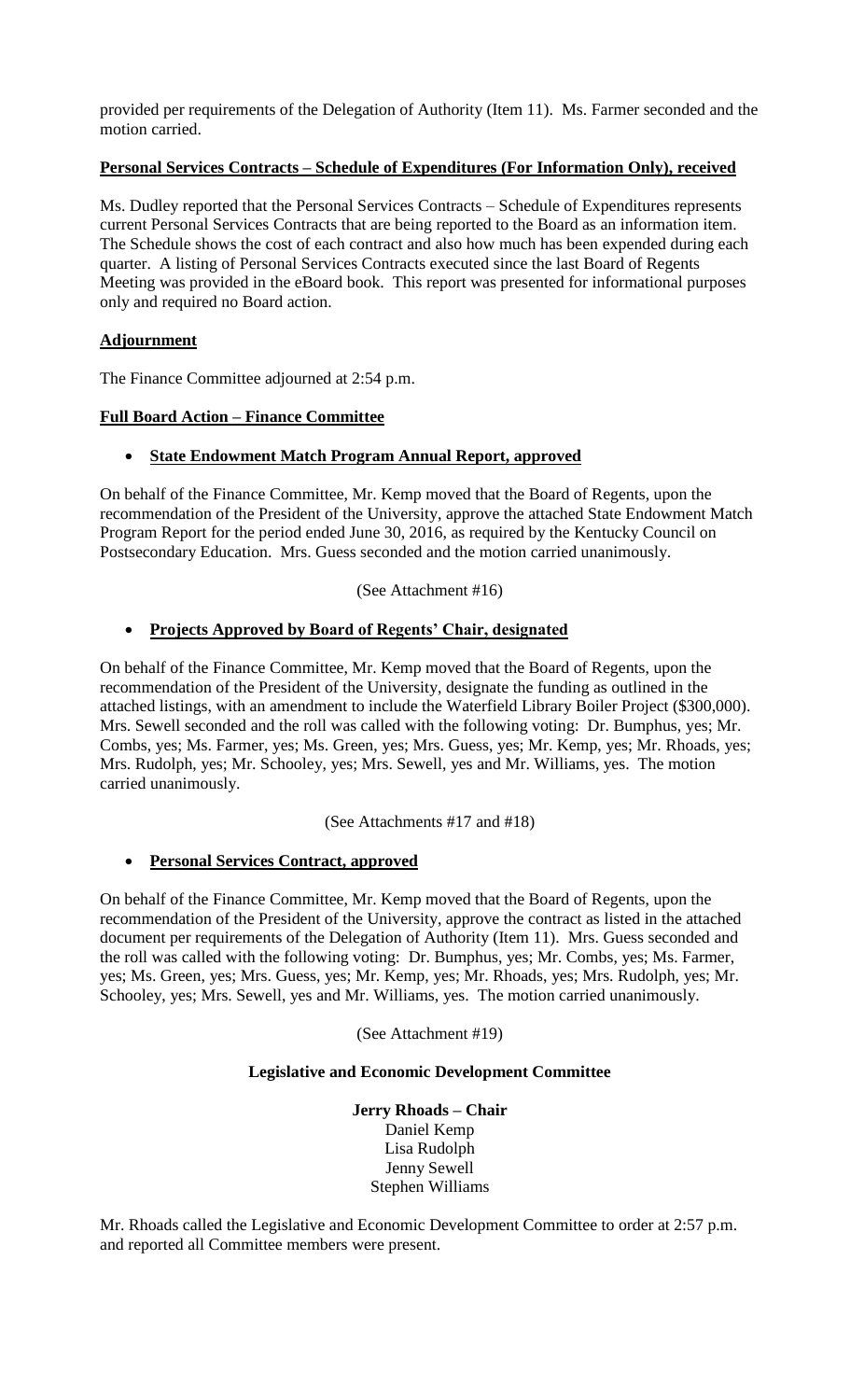# **Legislative and Economic Development Update, received**

Mr. Rhoads reported that there have been a few minor developments on the legislative front since the last Board meeting. There is a new composition of the General Assembly representing an entirely new leadership team, new Committee structure and new Committee Chairs. Taking into consideration subcommittees and task forces, there are 41 new Chairs. The University will be developing relationships with a new cast of legislators and this work is already underway. Jordan Smith, Director for Governmental Relations, will discuss a new economic development initiative for the four river counties – West Kentucky Alliance for a Vibrant Economy (WAVE).

Mr. Smith reported that the new House Education Chair is Representative John Carney from Campbellsville (replaces Derrick Graham) and the new Postsecondary Education Subcommittee Chair is James Tipton from Taylorsville (replaces Arnold Simpson). Mike Wilson will likely remain as the Education Committee Chair in the Senate.

Murray State has played an integral part in the WAVE initiative from the beginning. This initiative was brought about due to the widening of the Panama Canal and the exciting opportunities being anticipated for the Four Rivers Region. The first annual WAVE conference was held on October 24, 2016, and several key Murray State officials were involved. Representing Murray State on the WAVE Steering Committee is Dr. Bob Jackson, Dean of the *Bauernfeind College of Business* Tim Todd, Dean Tony Brannon and Loretta Daniel, Director of the Kentucky Innovation Network. President Davies was also asked by the WAVE Committee to participate in a panel discussion on education and workforce development which was moderated by Dean Todd. Dean Brannon also moderated a panel on agricultural opportunities within the Four Rivers Region. Mr. Wooldridge was involved with the initiative and continues to be a key player in this work. Regent Lisa Rudolph and her husband Robbie were honored throughout the day for their work with the Four Rivers Foundation. Moving forward, Murray State will continue to serve as a resource for this work in terms of technology, agricultural-related and workforce development initiatives, further illustrating that the University wants to be a major partner in this project. Dr. Davies indicated this represents a very strong opportunity for Murray State to not only be involved in the economic impact of the Four Rivers Region but also to provide educational opportunities, programs and experiential learning for its students. Mr. Rhoads believes the project will give the University a much higher profile in this area which will hopefully result in increased enrollment of students from these counties. Mr. Smith reported that all were pleased to see many Superintendents, Principals and K-12 teachers in attendance, as well as Governor Matt Bevin and a number of state legislators.

Mr. Rhoads added that Dean Todd is not present today due to the unfortunate passing of his father-in-law and condolences were expressed on behalf of the Board.

Mr. Smith reported that in response to the leadership shift which has occurred in Frankfort, President Davies and the Murray State legislative team have already started reaching out to all newly-elected and re-elected legislators to provide them with up-to-date information on the University and also congratulate them on their successful election to office. Meeting each legislator one-on-one will be a challenge considering the short session but all are excited about the opportunity. Efforts will be focused on meeting legislators from the University's 18-county service region to ensure they know that their support for Murray State is crucial and important to each and every member of this Board, as well as to faculty, staff and students.

In terms of the new Committee Chairs, all are excited to see that with the new majority in the House so many of those individuals are Murray State alumni and live in the region. Representative Steven Rudy is a Murray State alum and lives in Fulton, Kentucky. He will now Chair the House Appropriations and Revenue Committee. Representative Richard Heath is also a Murray State alum and will Chair the House Agriculture Committee. Representative Kenny Imes of Murray will Chair the House Elections, Constitutional Amendments and Inter-Governmental Affairs Committee. Dr. Davies and the University's legislative leadership team will be meeting with Representatives Carney and Tipton soon. In terms of the Senate, no leadership changes are anticipated and Senator Stan Humphries will likely continue to serve as the Vice Chair of the Senate Appropriations and Revenue Committee.

The Legislative Session will begin on January 3, 2017, and will adjourn after four full legislative days until February 7. Veto days will begin March 15 and the official last day of the Session is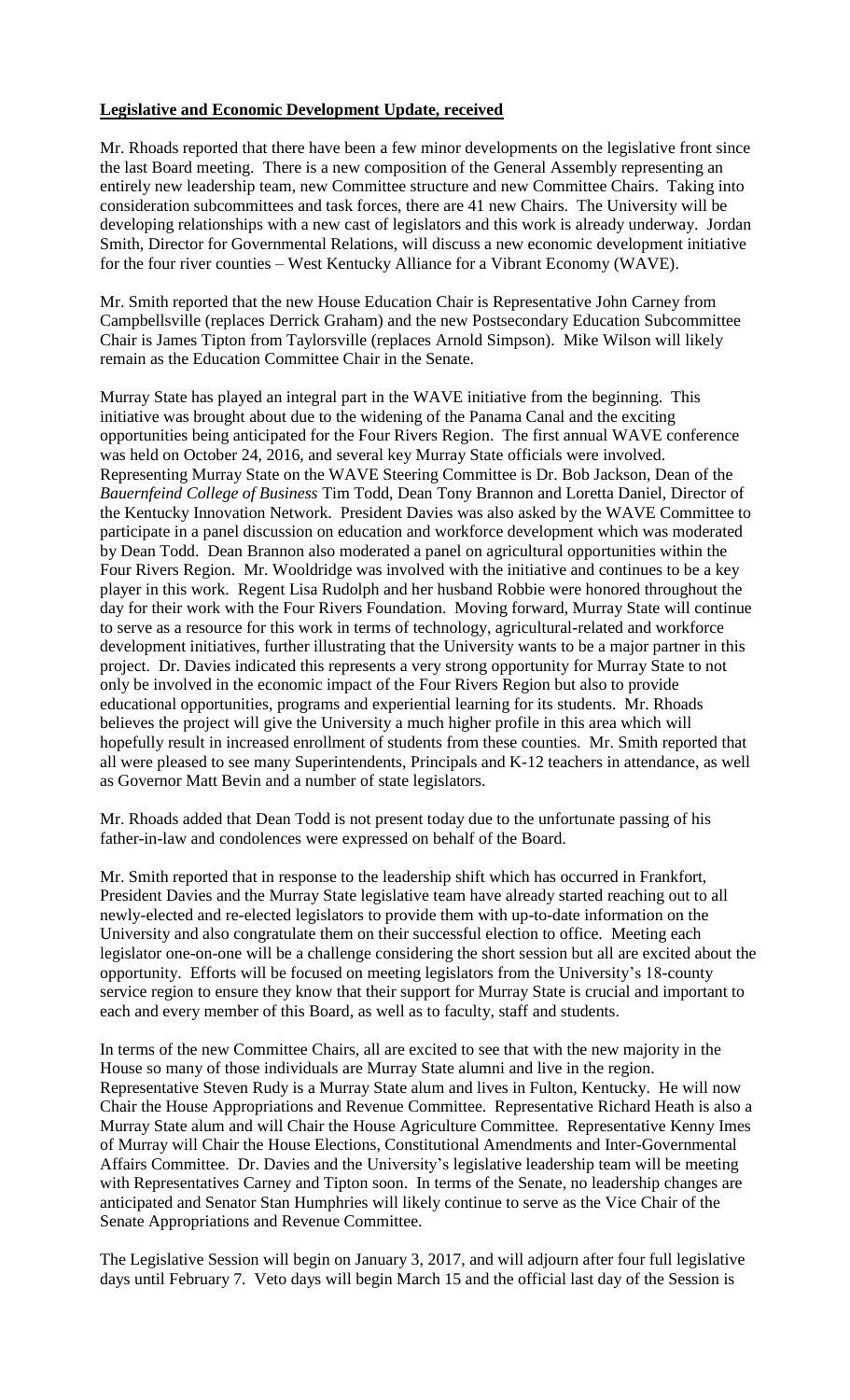scheduled for March 30. The University's priorities for this Legislative Session will be focusing on performance funding, continuing discussions about the economic impact of Murray State within not only the 18-county service region but across the entire state of Kentucky and demonstrating the quality education the University provides for students. Mr. Rhoads reported that this represents a non-budget session but it will still be important to monitor legislation with a focus on performance funding to stay on top of every development each step of the way. The University must guard against a lot of tinkering with or replacement of parts of the performance funding model to do everything possible to maintain the integrity of the current plan. Confirmation was provided that the Legislature is in session for 30 working days during the Short Session.

Mr. Smith reported that a large number of education bills will be filed and those will be monitored closely and regular update reports will be provided to the Board in terms of the potential impact of those bills on Murray State. Mr. Rhoads indicated that the Board should not be alarmed about suspicious bills which may arise because there is a high attrition rate during the Short Session and many of these bills are repeat bills that have been filed before. All should also keep in mind that there is a brand new legislative makeup and this represents a new ballgame and the University must acquaint itself with the new leadership team.

In response to a question regarding whether the Governor or any member of his leadership team has publicly expressed an opinion about the recommendation from the Work Group regarding performance funding, Dr. Davies reported that Western Kentucky's President Gary Ransdell and CPE President Bob King met with Governor Bevin and at that time he did not express concerns about any one particular item contained within the recommendation. Later on it was conveyed that the Governor was supportive of the plan but all should not read anything into that at this point and time. Confirmation was provided that a key element of performance funding is that the college Presidents have remained united and have reached consensus on the plan being advanced.

Mr. Williams suggested that as the Legislative Session begins in January all should pay particular attention to the ongoing University of Louisville difficulties related to issues of governance and the alleged absence of checks and balances which have created some of the difficult circumstances that university is currently facing. It is his understanding that the state audit of the Foundation at UofL is nearing conclusion and the issue of the governance controversy is matriculating. Recent speculation could result in some legislation that could affect all regional universities. Whether this will come into play during the Short Session will depend on whether these audits are concluded. One audit is reaching conclusion but auditors for the forensic audit have just been hired and that work will not be completed soon. All of this activity could result in regulation or legislation to address this that would "cast the net wide" to all state universities. Mr. Rhoads confirmed this represents an issue larger than just the University of Louisville because that institution has been placed on probation by the Southern Association of Colleges and Schools and, should the Legislature pass legislation that violated the criteria of SACS and injected politics in this process, the Governor would have the authority to dissolve Boards at will. This could have a statewide impact on all public institutions. Mr. Williams added that the relationship of the Foundation to the University and checks and balances which are in place will also be critical. All are confident that there are no issues between the Murray State Foundation and the University.

Mr. Smith reported that the University has also reached out to Congressman James Comer and Senator Rand Paul and meetings with these individuals will likely occur in the coming days. Confirmation was provided that Congressman Comer's new Chief of Staff – Caroline Cash – is a Murray State graduate as is staff member Luke King.

This report was submitted for informational purposes only and required no action.

# **Adjournment**

The Legislative and Economic Development Committee adjourned at 3:08 p.m.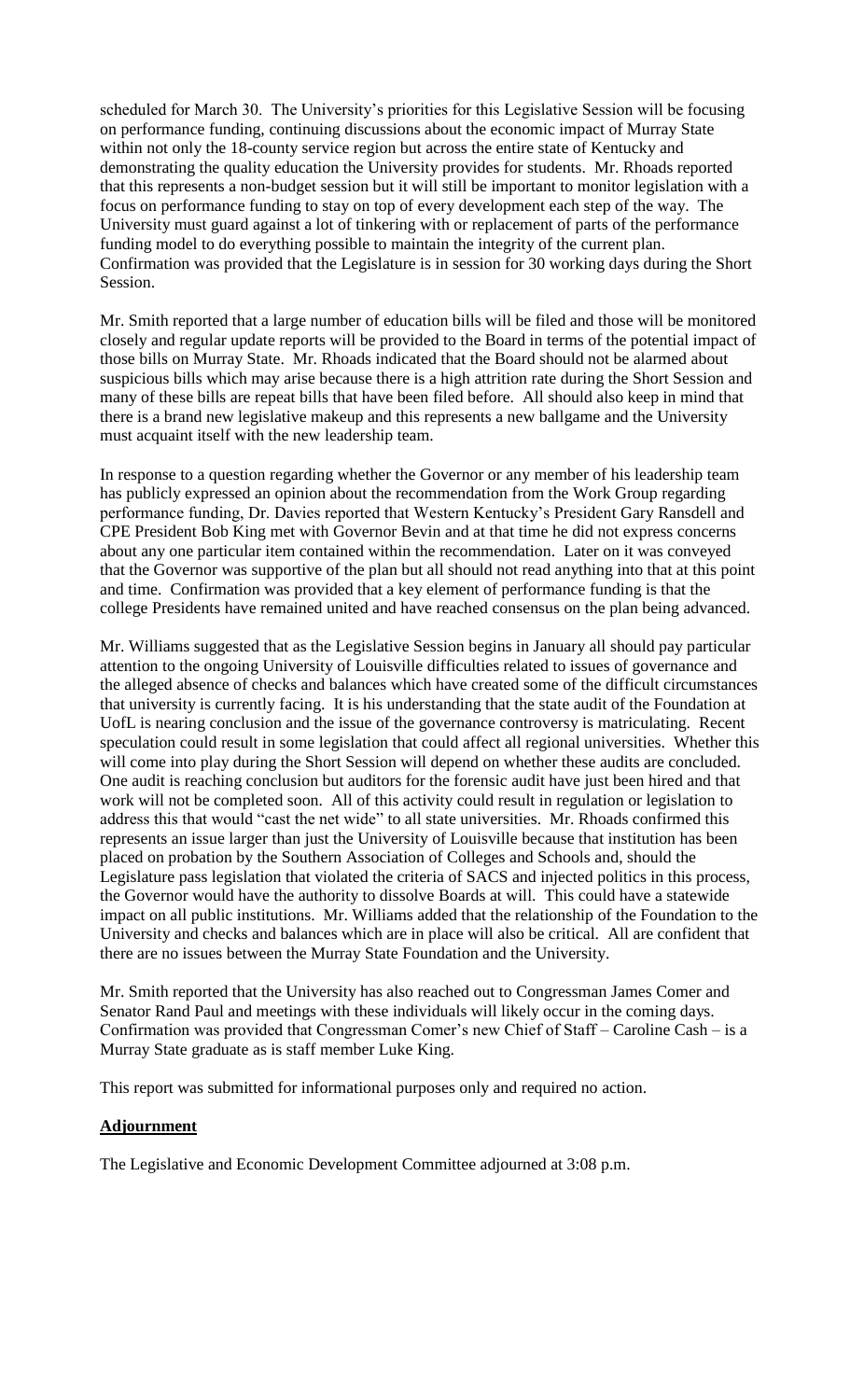# **Marketing and Community Engagement Committee**

**Susan Guess – Chair** Sharon Green Phil Schooley Jenny Sewell Stephen Williams

Mrs. Guess called the Marketing and Community Engagement Committee to order at 3:08 pm. and reported all Committee members were present.

#### **Naming Proposal:** *Dr. Gary W. Boggess Science Resource Center***, approved**

Dr. King reported that Dr. Gary Boggess joined the Murray State faculty in 1966 in the Department of Chemistry and went on to become the Dean of the College of Science, a position he served in for 19 years. During his tenure Dr. Boggess was able to facilitate over \$3 million in grant funding for the University. Dr. Boggess also created the Science Resource Center in Blackburn Science Building which included a library, computers and graphics and audio visual aids to be utilized by both instructors and students. His fellow alum and very dear friend – Dr. Jesse D. Jones – has offered a \$62,000 gift for the naming of the Resource Center in the new Engineering and Physics Building in Dr. Boggess' honor.

On behalf of the Marketing and Community Engagement Committee, Ms. Green moved that the Board of Regents, upon the recommendation of the President of the University and the Committee on Naming of Facilities, Programs and Activities, approve the naming of the *Dr. Gary W. Boggess Science Resource Center*, which is located on the second level of the new Engineering and Physics Building at Murray State University. Mrs. Sewell seconded and the motion carried.

#### **University Advancement Update, received**

Dr. King introduced Carrie McGinnis, the new Director of Alumni Relations who joined the University Advancement team on October 17. Mrs. McGinnis has a Broadcast Journalism degree from Northern Illinois University and is currently working on her master's degree in Organizational Communication at Murray State. Her husband, Tim, is a 1980 Murray State graduate and former Superintendent of Trigg County Schools. They have four children, two of which are also Murray State graduates and two who will likely be future Murray State students. The second new member of the University Advancement team who was present is Lucy Love, Director of Development for the College of Humanities and Fine Arts and the Honors College. Ms. Love replaces Tina Bernot who was promoted to the position of Executive Director of the Office of Development earlier this summer. Ms. Love is a graduate of the Murray State University College of Humanities and Fine Arts with a Bachelor of Arts degree in Liberal Arts. She comes to the University from Cameron University where she worked in the Office of Development and Alumni Relations. She began her tenure at Murray State on December 1. The Board welcomed both Mrs. McGinnis and Ms. Love.

Dr. King further reported the following:

- ➢ The University celebrated a fantastic Homecoming with thousands in attendance. This event represents a labor of love for the Office of Alumni Relations. One event which occurred during Homecoming Weekend was the Golden Anniversary Class Reunion celebrating the 50<sup>th</sup> anniversary of graduation from Murray State. This year the Class of 1966 was honored and there were 93 event attendees. The participants were honored during an annual banquet, toured campus and were given VIP treatment during the Homecoming Parade and Tent City. This year's Golden Reunion planning committee came up with the idea to develop some sort of a class gift. Katie Payne, Associate Director of Alumni Relations, and Kim Newbern, Associate Director of the Annual Fund, developed the idea of collecting funding for the Alumni Association Century Club Legacy Scholarship. They were able to raise well over their initial goal of \$2,500 with the total raised of \$4,564 being presented to the Murray State Foundation in honor of the Alumni Association. Another class reunion was the All Choral Reunion which had 352 attendees representing seven decades of Racers (back to the Class of 1957) attending the family-friendly event. Appreciation was expressed to Dr. Bradley Almquist, Professor and Director of Choral in the Department of Music, for the opportunity to partner on this event. This event was not intended to be a fundraiser but profits will be provided to the Department of Music (\$2,000 raised over the cost of the event).
- ➢ During the month of October the University sponsored a special campaign the \$90-for-90 Campaign. This was conducted in honor of the  $90<sup>th</sup>$  anniversary of the Alumni Association and raised \$8,640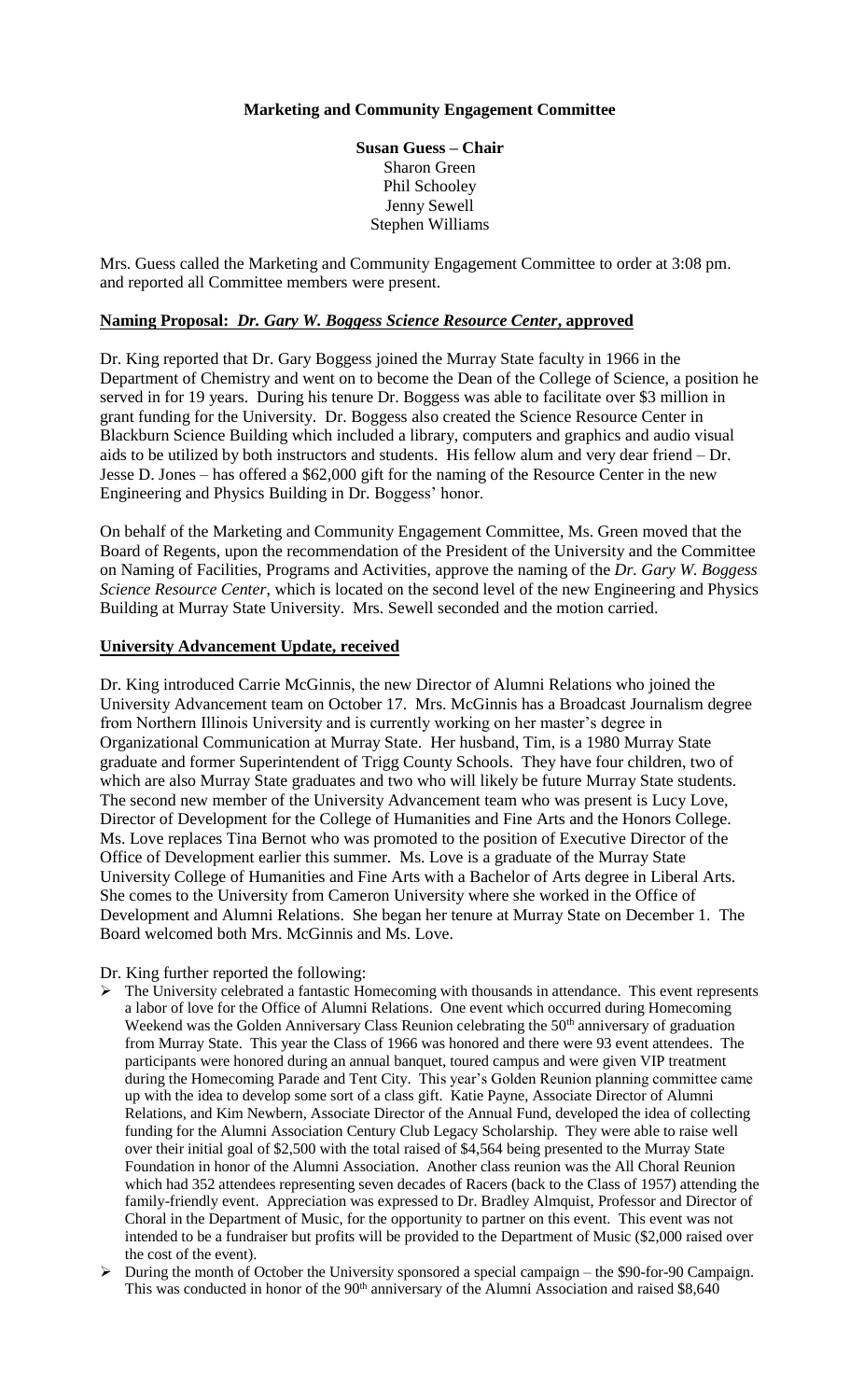through 86 participants. The different decades were challenged to see which could raise the most money for the Alumni Legacy Scholarship. The 1970s decade knocked it out of the park in terms of participation as well as dollars raised. Of the total \$8,640 raised, \$5,760 will go directly toward scholarships. The \$90-for-90 Campaign included Alumni Association membership and a \$50 donation to the scholarship. As a result of this Campaign, the Murray State University Alumni Association reached their FY17 membership goal of 1,000 members. As of late last week the number of members was 1,014 and staff are already working toward next year's membership goal. Congratulations was expressed to Mrs. McGinnis, Ms. Payne and the Board of Governors. They are a small but mighty team and are making great progress.

- ➢ Branding, Marketing and Communication (BMC) work has not slowed down and a first quarter report was provided in the eBoard book. The BMC team will be providing this information to internal constituencies on a quarterly basis to document some of the major projects that have been accomplished within the past year. One such accomplishment is in the area of earned media. When the Marketing Plan was first rolled out last summer, one of the five objectives was earned media (or public relations) and how the University gets its name out there in a way that does not cost the institution money in terms of purchasing advertising. Dr. King and Shawn Touney, Director of Communication, have spent a great deal of time working to develop relationships with key media. Great success has been experienced in this area because Murray State faculty and staff have stepped up in terms of serving as experts for stories in particular areas. The institution has also stepped up its game in terms of local media pitches. Press releases are not dead but there is also a lot of power associated with making a personal phone call. It is important to know the types of stories reporters are likely to carry so the University can call and give those reporters a lead to a great story. At the end of the day this work is about college and unit support. BMC can only tell stories it is familiar with and these must come from the colleges and units. The College of Education and Human Services in particular has stepped up in this regard and has an individual dedicated to BMC communications – Paige Rogers, Administrative Assistant II – who works to constantly provide stories, even writing a lot of those stories herself. This work will be tracked on a quarterly basis utilizing a system called Meltwater to track all media hits. For the first quarter – July through September – there were over 1,400 stories on Murray State University on a global level. BMC staff will be looking to see whether there are trends on an annual basis and if there are things which can be done to ensure the office is more proactive when it needs to be because the colleges and units may be going through a busy time and are unable to provide as many stories as in other months.
- ➢ This time last year all were talking about launching the Online Events Calendar which was one of the Strategic Plan initiatives. Charley Allen, Web Manager, was the first to be able to check off completely one of the Strategic Plan initiatives. The Online Events Calendar represents a campus goal for quite some time that has now been fully implemented. Ms. Allen was able to accomplish this initiative at no cost to the University and launched the project one year ago. Prior to the implementation of the Online Events Calendar, there were two different event calendars in existence and in FY15 those two calendars combined had just over 75,000 hits. In the last year alone, the Online Events Calendar had 130,000 hits (year-to-date) and over 2,800 events have been submitted to the Calendar. This also represents a great way to track community outreach and other activities occurring on campus and engaging individuals in this work. A major shift has also been noted in that the Online Events Calendar has a mobile function where previous calendars did not. In FY15 mobile usage was 32 percent and in the current fiscal year usage is at 40 percent which means more individuals are accessing the Online Events Calendar on their mobile devices.
- ➢ The Southern Illinois Campaign represented a pilot recruitment project last Spring which included both traditional and social media advertising. Ambassadors were selected and included current Murray State students from the Southern Illinois area as well as incoming prospective students to serve as brand ambassadors or Racer Reps. Through social media these students talked about the University and their experience in terms of what it was like to go through the application process for Murray State. This campaign ran for 30 days and a customized website was established to track associated traffic. The website generated approximately 1,600 pageviews. A series of testimonials were also offered and were reviewed 369 times. Social media ads (ads paid for on social media) reached 24,869 individuals which represents targeted demographics of 17 to 19-year old students in southern Illinois within a six-county area. As a result, there was a 26 percent increase in applications from those counties and a 14 percent increase in enrolled freshmen. In addition, 13 of the 14 Racer Reps (prospective students) enrolled at Murray State in Fall 2016. This campaign will continue on a larger scale this year and work is currently taking place with 11 Racer Reps throughout Kentucky and one from Ohio who volunteered to participate. Confirmation was provided that there is a Social Media Manager – Dana Howard – who is responsible for keeping the University's social media up-to-date. Ms. Howard and her social media team which is comprised of students – experiential learning at its best – undertake this work. These students will take a lead role in certain social media campaigns and will be responsible for generating the content for such sites. Mr. Kemp suggested that alumni should be encouraged to befriend Murray State on Facebook.
- ➢ The #RacersCare Kindness Campaign is currently running on social media and represents this year's holiday campaign. A special webpage has been created where stories about the various acts of kindness on campus and beyond are being collected. This campaign was rolled out the week before Thanksgiving and the campus constituents were challenged to tell BMC what kindness means to them.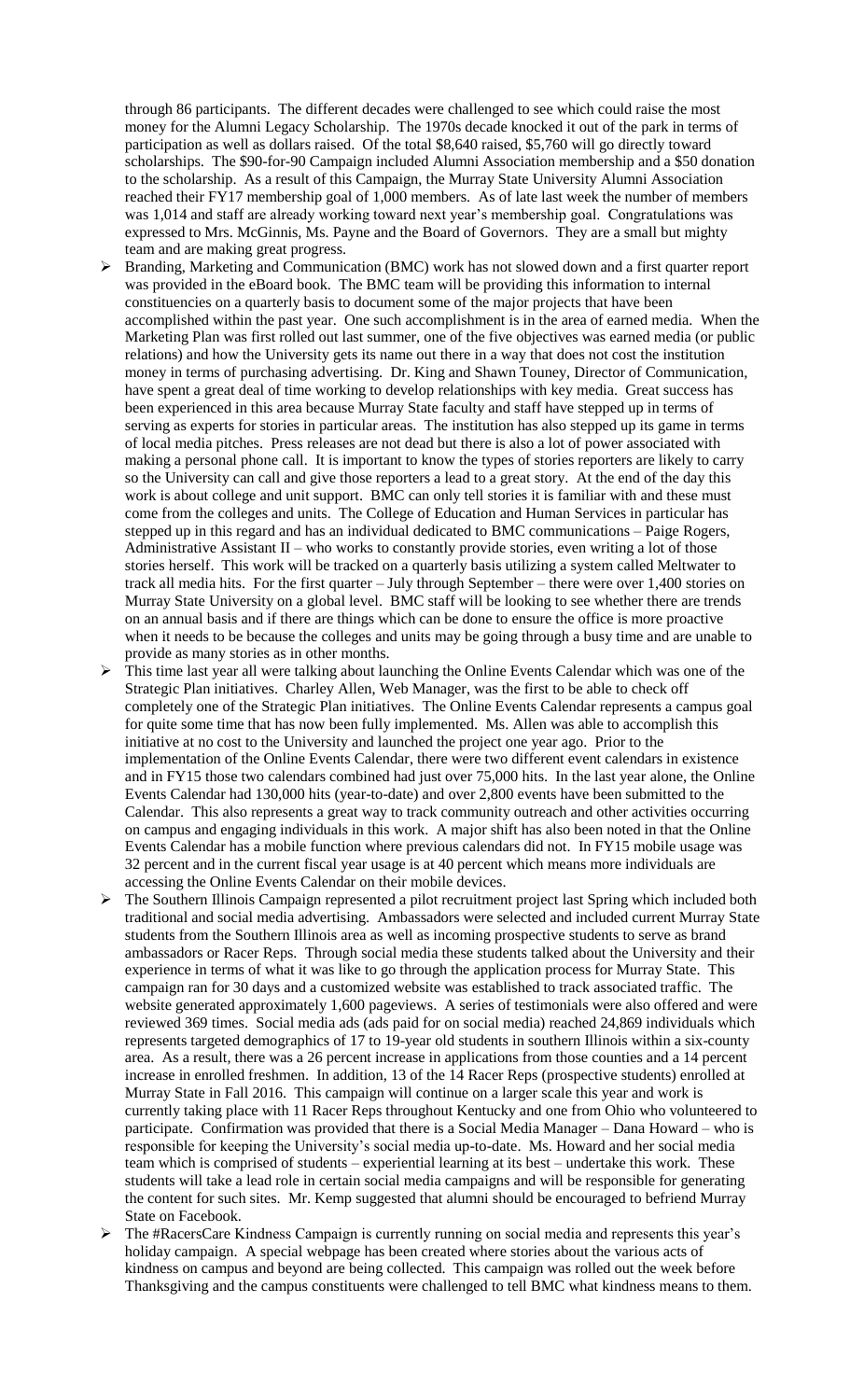A lot of stories have generated on their own representing a true grassroots effort. Student organizations have shared activities they have done for their neighbors and others have created a free library behind Alexander Hall. The Murray State website: murraystate.edu/racerscare/ has a tag board that collects all of these projects for the various social media platforms to see the kindness acts that are occurring throughout campus.

- ➢ There are 35 Racerthon student callers with four being seniors, 50 percent being involved in Greek organizations and 90 percent being involved in multiple campus activities. These students work really hard and three new calling stations were added this summer to increase the number of calls made to build up the caller prospect list in preparation for the upcoming Capital Campaign. The receiving and pledge reminders have been moved to an electronic format in an effort to be more efficient in terms of a cost and time-savings perspective. Students have added day, time and target calling which has been very successful. Ms. Newbern runs this program and does a great job. If students call, all were encouraged to be kind as they have a very difficult job in maintaining an accurate database which generates a large number of great prospects.
- ➢ FY16 ended with a total of \$5.8 million dollars raised. While this was not quite the \$6 million goal, it did represent a 47 percent increase over the previous year. The FY17 goal is just over \$6 million, representing a 5 percent increase over FY16 as outlined in the Strategic Plan. At the end of November, funds raised totaled \$4.6 million (73 percent of the annual goal). This is, in part, due to one very large gift. The \$4.6 million represents 6,330 gifts made by 3,311 donors.
- ➢ The Eagle Rest Plantation represents a gift recognized in August 2016 and is one of the largest gifts ever made to benefit the University and the *Hutson School of Agriculture*. The gift was given to the Murray State Foundation by Judge Jimmy Don Robinson. The 540-acre farm in Ballard County is valued at \$2.6 million and is already serving as a research and experiential learning opportunity for Murray State students. Appreciation was expressed to Dean Brannon, Abby Hensley, Development Officer for the *Hutson School of Agriculture* and Dr. Jackson – all who worked tirelessly to secure this gift for the benefit of Murray State students which will continue to benefit generations to come.
- ➢ The Town & Gown Partnership Program provides support for a variety of programming designed to enrich the Murray community and was moved into the Office of Development to best align with building partnerships. This program is run by Carol Brunn, Special Projects Coordinator in the Office of Development. Under Mrs. Brunn's leadership there are now 35 Town & Gown partners – with the goal of 40 members for this year. This program is designed to bring the Murray community and the University campus leadership together. Town & Gown provides a variety of programming designed to enrich cultural and academic offerings within the Murray community. Town & Gown partnered with the *Hutson School of Agriculture* to offer the *Hutson Harvest Gala* and showcase all that unit has to offer. Support was also provided for the *Wells Music Lecture* and the *Holiday Community Concert* (Town & Gown Community Band and the Concert Chorale). The *Holiday Community Concert* is not only a great outreach opportunity but also represents a huge recruitment opportunity. In the last Community Band performance, 31 high school students from throughout the 18-county service region participated in the event. These students came to campus over a series of weekends to work with faculty and students and participate in the program.

This report was presented for informational purposes only and required no Board action.

#### **Adjournment**

The Marketing and Community Engagement Committee adjourned at 3:30 p.m.

#### **Full Board Action – Marketing and Community Engagement Committee**

#### • **Naming Proposal:** *Dr. Gary W. Boggess Science Resource Center***, approved**

On behalf of the Marketing and Community Engagement Committee, Mrs. Guess moved that the Board of Regents, upon the recommendation of the President of the University and the Committee on Naming of Facilities, Programs and Activities, approve the naming of the *Dr. Gary W. Boggess Science Resource Center*, which is located on the second level of the new Engineering and Physics Building at Murray State University. Ms. Farmer seconded and the motion carried unanimously.

#### **Personnel Changes, approved**

#### • **Two-Year Faculty Transitional Retirement Contract**

Dean Cobb reported that Dr. Bert Siebold has invested more than three decades of his life to Murray State University as part of the Institute of Engineering. He is a nationally-recognized scholar and teaching professional. Dr. Siebold's area of specialty is in engineering graphics and design and he has travelled the country to participate in speaking engagements and training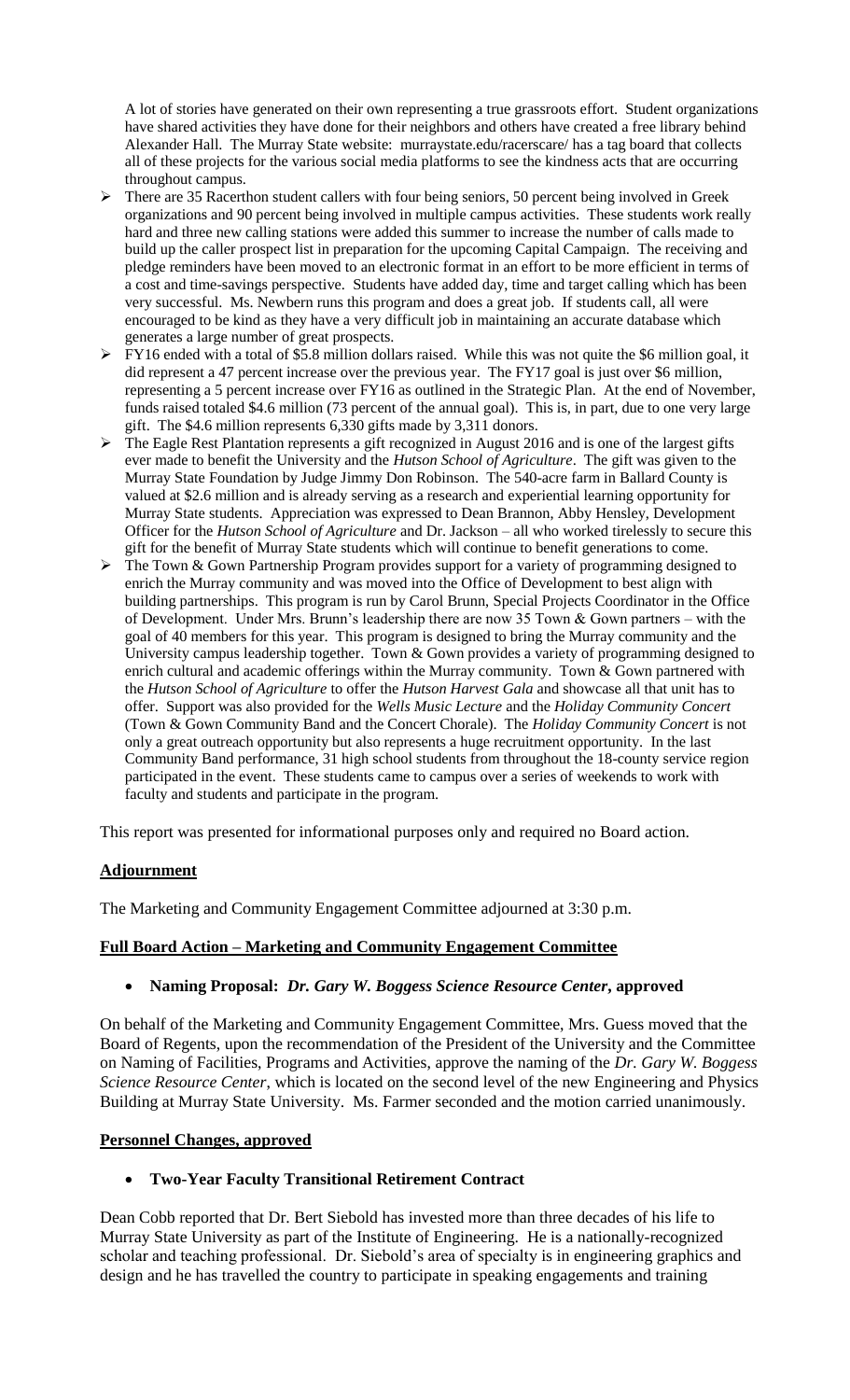sessions and brings a great deal of expertise to Murray State students. Dr. Siebold has recently communicated his desire to progress toward retirement and the college is pleased to support him in that request because even though he will be paid a portion of his stipend all know they will still receive 100 percent effort from Dr. Siebold.

Dr. Davies added that the purpose of a Faculty Transitional Retirement Contract is to provide an opportunity for faculty to ease out of their career as individuals are brought in to replace them which creates a smooth transition for faculty lines. The contract for Dr. Siebold represents a twoyear contract which must be approved by the Board. The University has also approved a one-year transitional contract for faculty member Dr. Roger Weis as part of the Nonprofit Leadership Studies Program but one-year contracts do not require Board approval.

Mr. Schooley moved that the Board of Regents, upon the recommendation of the President of the University, approve the attached two-year Faculty Transitional Retirement Contract with an effective date of July 1, 2017, for Professor Bert Siebold in the Institute of Engineering. Mr. Kemp seconded and the roll was called with the following voting: Dr. Bumphus, yes; Mr. Combs, yes; Ms. Farmer, yes; Ms. Green, yes; Mrs. Guess, yes; Mr. Kemp, yes; Mr. Rhoads, yes; Mrs. Rudolph, yes; Mr. Schooley, yes; Mrs. Sewell, yes and Mr. Williams, yes. The motion carried unanimously.

# (See Attachment #20)

# • **Head Women's Volleyball Coach – Contract of Employment Amendment**

Dr. Davies reported that Coach David Schwepker's Women's Volleyball Team qualified for the National Collegiate Athletic Association Tournament this year and this represents the third consecutive year the team has been Ohio Valley Conference Champions. Mr. Schwepker is an amazing Coach and the Women's Volleyball Team is one of the University's highest performing academic teams. Mr. Ward added that Coach Schwepker is very deserving and has developed a solid program with a good recruiting class coming in due to his record over the past two years. Dr. Davies added that as part of their contract coaches do not receive cost-of-living adjustments or across-the-board raises. All of their raises are based on performance and are internally funded – no additional funds will be provided to the Department of Athletics to cover these salary increases.

Ms. Green moved that the Board of Regents, upon the recommendation of the President of the University, approve the attached amendment to Coach David Schwepker's employment contract, effective January 1, 2017. Mrs. Guess seconded and the roll was called with the following voting: Dr. Bumphus, yes; Mr. Combs, yes; Ms. Farmer, yes; Ms. Green, yes; Mrs. Guess, yes; Mr. Kemp, yes; Mr. Rhoads, yes; Mrs. Rudolph, yes; Mr. Schooley, yes; Mrs. Sewell, yes and Mr. Williams, yes. The motion carried unanimously.

#### (See Attachment #21)

#### • **Head Women's Soccer Coach – Contract of Employment Amendment**

Dr. Davies reported that Coach Jeremy Groves has led the Women's Soccer Team to the Ohio Valley Conference Championship for the third consecutive year and the team has been undefeated for the last two years during the OVC regular season. This year the team missed going to the NCAA Tournament during overtime with only four seconds remaining in the game. Coach Groves is an outstanding individual who recruits outstanding student-athletes who are top performers on the pitch and in the classroom.

Mrs. Guess moved that the Board of Regents, upon the recommendation of the President of the University, approve the attached amendment to Coach Jeremy Grove's employment contract, effective January 1, 2017. Mrs. Rudolph seconded and the roll was called with the following voting: Dr. Bumphus, yes; Mr. Combs, yes; Ms. Farmer, yes; Ms. Green, yes; Mrs. Guess, yes; Mr. Kemp, yes; Mr. Rhoads, yes; Mrs. Rudolph, yes; Mr. Schooley, yes; Mrs. Sewell, yes and Mr. Williams, yes. The motion carried unanimously.

#### (See Attachment #22)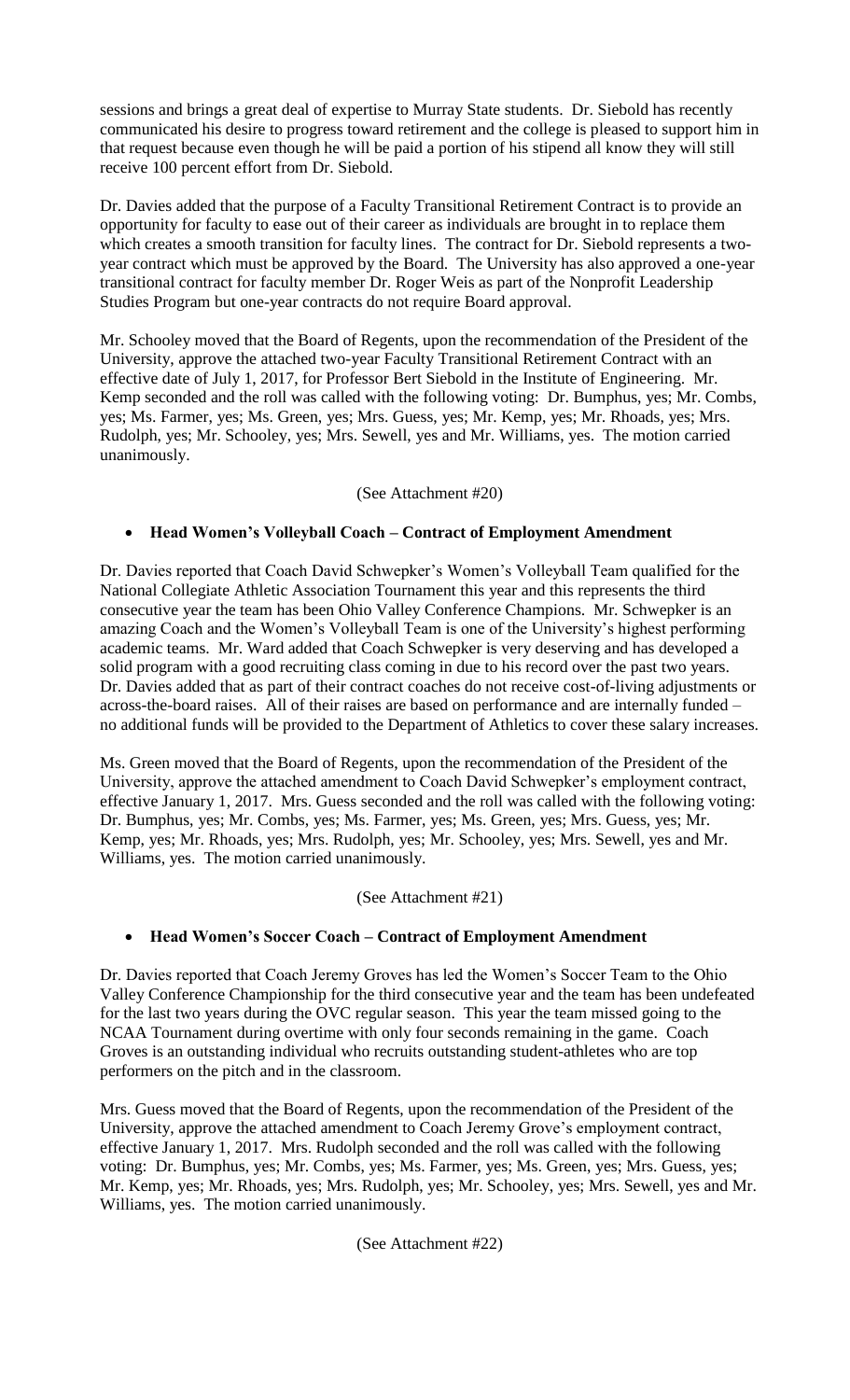# • **Staff Leaves of Absence Without Pay**

Mr. Schooley moved that the Board of Regents, upon the recommendation of the President of the University, approve the Staff Leaves of Absence Without Pay that have been processed as of November 9, 2016, as listed below:

| Name                     | Department                            | <b>Effective Date</b>   |
|--------------------------|---------------------------------------|-------------------------|
| Joel Adams               | <b>Facilities Management</b>          | 8/24/2016               |
| Michael Akers            | <b>Facilities Management</b>          | 7/6/2016-8/5/2016       |
| Dwain Caldwell           | Dining and Racer Hospitality Services | 8/25/2016-9/10/2016     |
| Teresa Champion          | <b>Facilities Management</b>          | 7/8/2016-8/30/2016*     |
| Mary Coleman             | <b>University Parking</b>             | 9/1/2016-10/28/2016*    |
| Kimberly Crouch          | <b>Career Services</b>                | 8/1/2016-9/23/2016*     |
| <b>Lindsey Futrell</b>   | <b>University Libraries</b>           | $7/1/2016 - 8/12/2016*$ |
| Willie Hiller            | Dining and Racer Hospitality Services | 10/3/2016-10/4/2016     |
| <b>Cortney Holland</b>   | <b>University Counseling Center</b>   | 7/26/2016 and 8/2/2016  |
| Linda Hopkins            | <b>Economics and Finance</b>          | 10/27/2016-12/31/2016   |
| James Johnson            | <b>Facilities Management</b>          | 7/18/2016-7/23/2016     |
| Mark Kendall             | <b>Facilities Management</b>          | 7/12/2016-7/13/2016     |
| <b>Richard Mehlbauer</b> | <b>Public Safety</b>                  | 10/13/2016-12/31/2016*  |
| John Posey               | <b>Facilities Management</b>          | 8/25/2016               |
| Lisa Potter              | Dining and Racer Hospitality Services | 8/1/2016-9/11/2016      |
| Gregory Rice             | <b>Public Safety</b>                  | 8/8/2016                |
| David Vowell             | Office of IDEA                        | 8/11/2016               |
|                          |                                       | 8/16/2016               |

\*Intermittent Leave

Mrs. Guess seconded and the motion carried unanimously.

#### **Roles, Duties and Responsibilities Revision, approved**

Dr. Davies reported that at the December 2015 Quarterly Meeting the Board adopted the Board of Regents Roles, Duties and Responsibilities document. During the Annual Board of Regents Advance in September 2016, discussion occurred with regard to Board members avoiding potential perceived conflicts of interest or undue influence. As a result, the Board reached consensus that a statement should be added to the Board of Regents Roles, Duties and Responsibilities document as part of the additional roles and responsibilities of the Board. The revision being presented today reflects new language regarding potential conflicts of interest or undue influence.

8/25/2016-8/26/2016

Mr. Kemp moved that the Board of Regents, upon the recommendation of the President of the University, approve the revised Board of Regents Roles, Duties and Responsibilities document as presented. Dr. Bumphus seconded and the motion carried unanimously.

#### (See Attachment #23)

#### **University Appeals Board Appointments, approved**

Mr. Rhoads moved that the Board of Regents, upon the recommendation of the President of the University, approve the appointment of the following students to the University Appeals Board for the terms indicated:

Students: One-Year term (2016-17): Kevin Ray Broast, Mary Leslie Hundley and Haley Wyatt

Mrs. Rudolph seconded and the motion carried unanimously.

#### **Resolution of Appreciation, approved**

Mr. Kemp moved that the Board of Regents approve the following Resolution which was read aloud by Dr. Davies: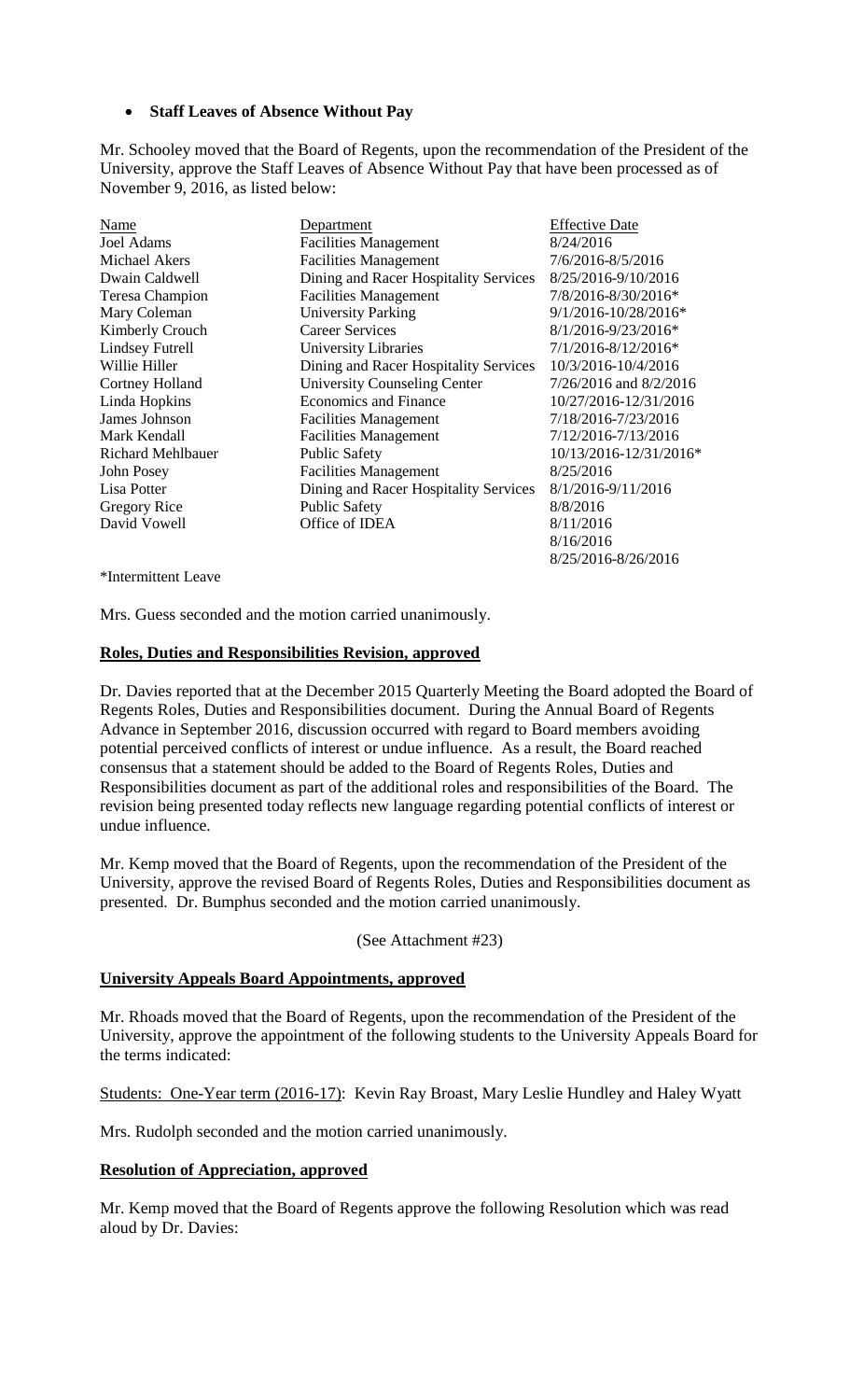# *MURRAY STATE UNIVERSITY BOARD OF REGENTS RESOLUTION OF APPRECIATION*

# *HARRY LEE WATERFIELD II*

*WHEREAS*, Harry Lee Waterfield II was appointed by the Governor of Kentucky Steven L. Beshear to the Board of Regents of Murray State University and served with distinction from July 1, 2010, through June 30, 2016; and

*WHEREAS*, he has exemplified outstanding leadership on the Board of Regents as Chair from June 2014 through June 2016. He also served as Chair of the Audit and Compliance Committee from July 1, 2010, to June 30, 2014, and as a committee member from July 1, 2014, to June 30, 2016. He served as member of the Buildings and Grounds Committee from 2010-15; member of the Enrollment Management and Student Success Committee from 2010-13 and 2014-15; member of the former Institutional Advancement Committee in 2013-14 and member of the Legislative and Economic Development and Marketing and Community Engagement committees for 2015-16. He has also served as Chair of the Presidential Compensation Ad Hoc Review Committee and as the Board of Regents' ex-officio member of the Murray State University Foundation Board of Trustees.

*WHEREAS*, Harry Lee Waterfield II has been involved in many initiatives for the improvement and advancement of the University in its efforts to serve the educational needs of the citizens of the Commonwealth; and

*WHEREAS*, his leadership has been strong, inclusive and encouraging, leading to a cohesive and cooperative forward looking Board; and

*WHEREAS*, Harry Lee Waterfield II's service has often required the sacrifices of valuable time and the contribution of many hours of difficult work; and

*WHEREAS*, his work was rendered selflessly, without reference to personal inconvenience, without a personal agenda and always for the public good; and

*NOW, THEREFORE, ON THIS 9 TH DAY OF DECEMBER, TWO THOUSAND AND SIXTEEN, BE IT RESOLVED* that we mark this milestone reverently with words Harry Lee Waterfield II will hear again at the last milestone, "Well done, good and faithful servant."

*AND BE IT FURTHER RESOLVED* by the Murray State University Board of Regents that this recognition of the contribution and dedication of Harry Lee Waterfield II be preserved in the Minutes of the Board after having been read aloud and passed unanimously by the Board on this, the 9<sup>th</sup> day of December 2016.

> Stephen A. Williams Chair, Board of Regents

\_\_\_\_\_\_\_\_\_\_\_\_\_\_\_\_\_\_\_\_\_\_\_\_\_\_\_\_\_\_

Chair Williams indicated that Harry Lee Waterfield has been an extraordinary contributor to Murray State University in numerous ways. Mrs. Sewell seconded and the motion carried unanimously.

#### **Supplemental Materials**

Board members were provided with supplemental quarterly reports in the eBoard book, including Risk Management Changes, Campus Major Projects Update – Quarterly Status Report, *Good News Report* and Sponsored Programs – Grants and Contracts Update. The Litigation Status Report was provided in a separate, confidential eBoard book. These reports were provided for informational purposes only and required no action.

#### **Other Business/Adjournment**

There being no further business to come before the Board, Mr. Schooley moved that the Quarterly Meeting and Committee Meetings of the Board of Regents adjourn. Mr. Kemp seconded and the motion carried unanimously. Adjournment was at 3:40 p.m.